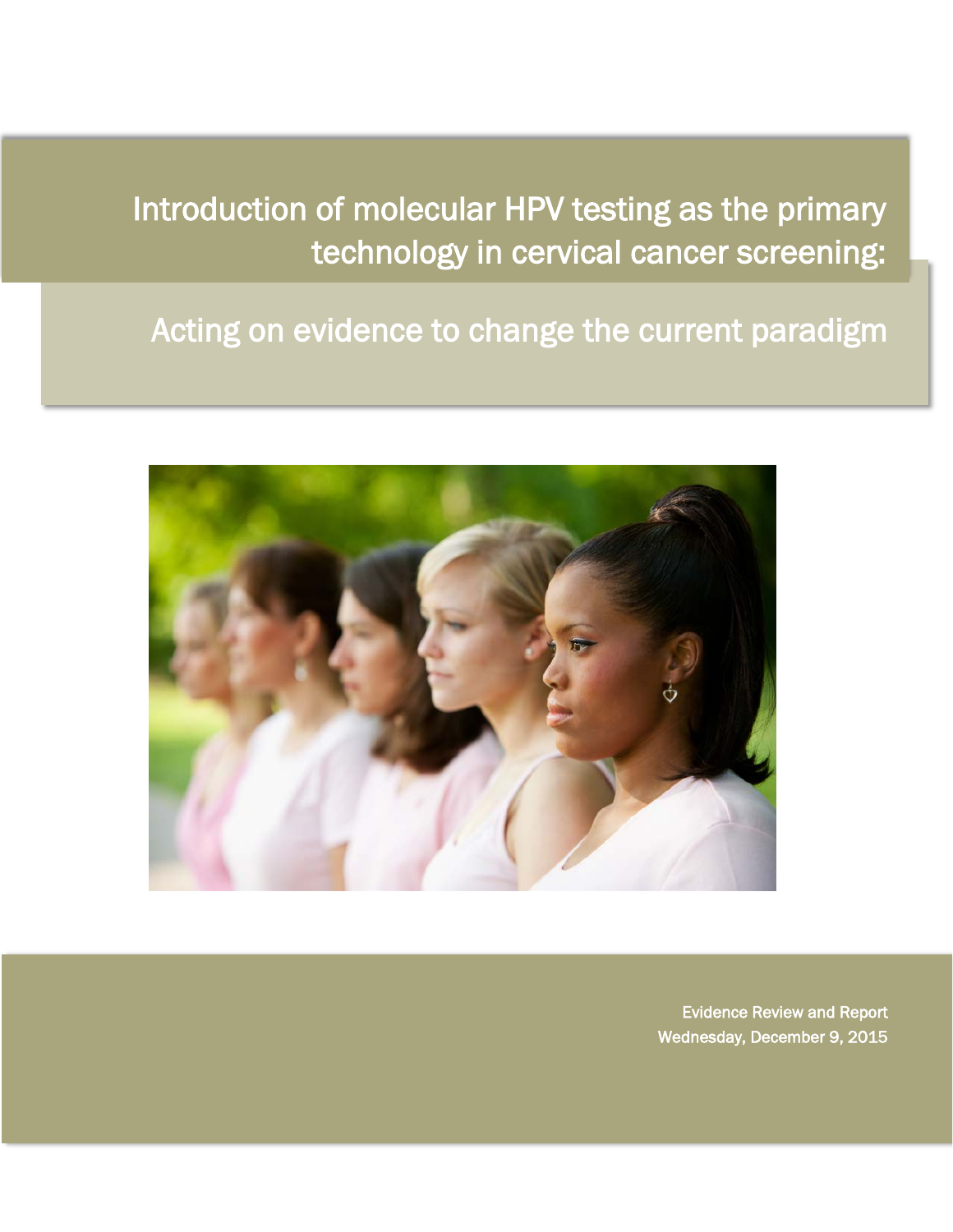### **EVIDENCE REVIEW AND REPORT**

# **Introduction of molecular HPV testing as the primary technology in cervical cancer screening: Acting on evidence to change the current paradigm**

Joseph E. Tota<sup>1,2</sup>, James Bentley<sup>3</sup>, Jennifer Blake<sup>4</sup>, François Coutlée<sup>5</sup>, Máire A. Duggan<sup>6</sup>, Alex Ferenczy<sup>7</sup>, Eduardo L. Franco<sup>1,8</sup>, Michael Fung-Kee-Fung<sup>9</sup>, Walter Gotlieb<sup>10</sup>, Marie-Hélène Mayrand<sup>11</sup>, Meg McLachlin<sup>12</sup>, Joan Murphy<sup>13</sup>, Gina Ogilvie<sup>14</sup>, Sam Ratnam<sup>1,15</sup>

<sup>1</sup>Department of Oncology, McGill University, Montréal, Québec, Canada; <sup>2</sup>Division of Cancer Epidemiology and Genetics, US National Cancer Institute, Rockville, Maryland, United States; 3Department of Obstetrics & Gynecology, Dalhousie University, Halifax, Nova Scotia, Canada; 4Society of Obstetricians and Gynaecologists of Canada, Ottawa, Ontario, Canada; <sup>5</sup>Département de microbiologie et infectiologie, Centre Hospitalier de l'Université de Montréal, Montréal, Québec, Canada; <sup>6</sup>Department of Pathology and Laboratory Medicine, University of Calgary, Calgary, Alberta, Canada;<sup>7</sup>Departments of Pathology, Obstetrics & Gynecology, McGill University, Montréal, Québec, Canada; <sup>8</sup>Department of Epidemiology, Biostatistics and Occupational Health, McGill University, Montréal, Québec, Canada; <sup>9</sup>Department of Obstetrics and Gynecology, University of Ottawa, Ottawa, Ontario, Canada; <sup>10</sup>Departments of Oncology, Obstetrics & Gynecology, McGill University, Montréal, Québec, Canada; 11Département d'obstétrique-gynécologie et Médecine Sociale et Préventive, Université de Montréal, Montréal, Québec, Canada;<sup>12</sup>Department of Pathology, University of Western Ontario and London Health Sciences Centre, London, Ontario, Canada; 13Department of Obstetrics & Gynecology, University of Toronto, Toronto, Ontario, Canada; 14Departments of Family Practice, Obstetrics & Gynecology, University of British Columbia, Vancouver, British Columbia, Canada; <sup>15</sup>Division of Community Health and Humanities, Faculty of Medicine, Memorial University, St. John's, Newfoundland and Labrador, Canada.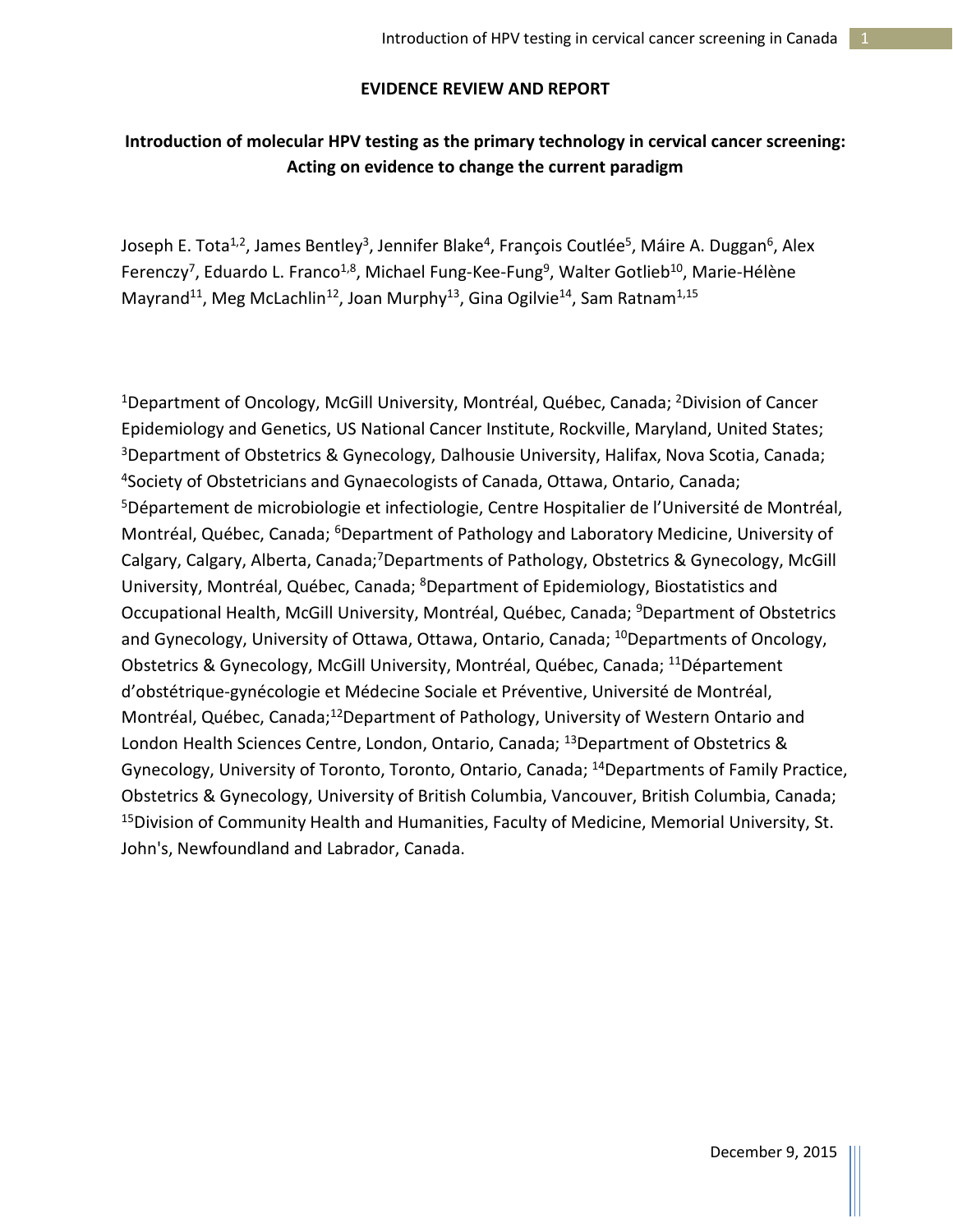### **Preamble on knowledge translation plan**

A report intended to educate and create a common understanding among government policy makers, cancer agencies, health care professional associations, clinicians, researchers and patient groups about the state of evidence for HPV-based screening for cervical cancer and to spark a dialogue about why a paradigm shift for cervical cancer screening is needed. It will be widely distributed through multiple channels by Santis Health (the sponsor) and the co-authors. Organizations are encouraged to share the document through their channels.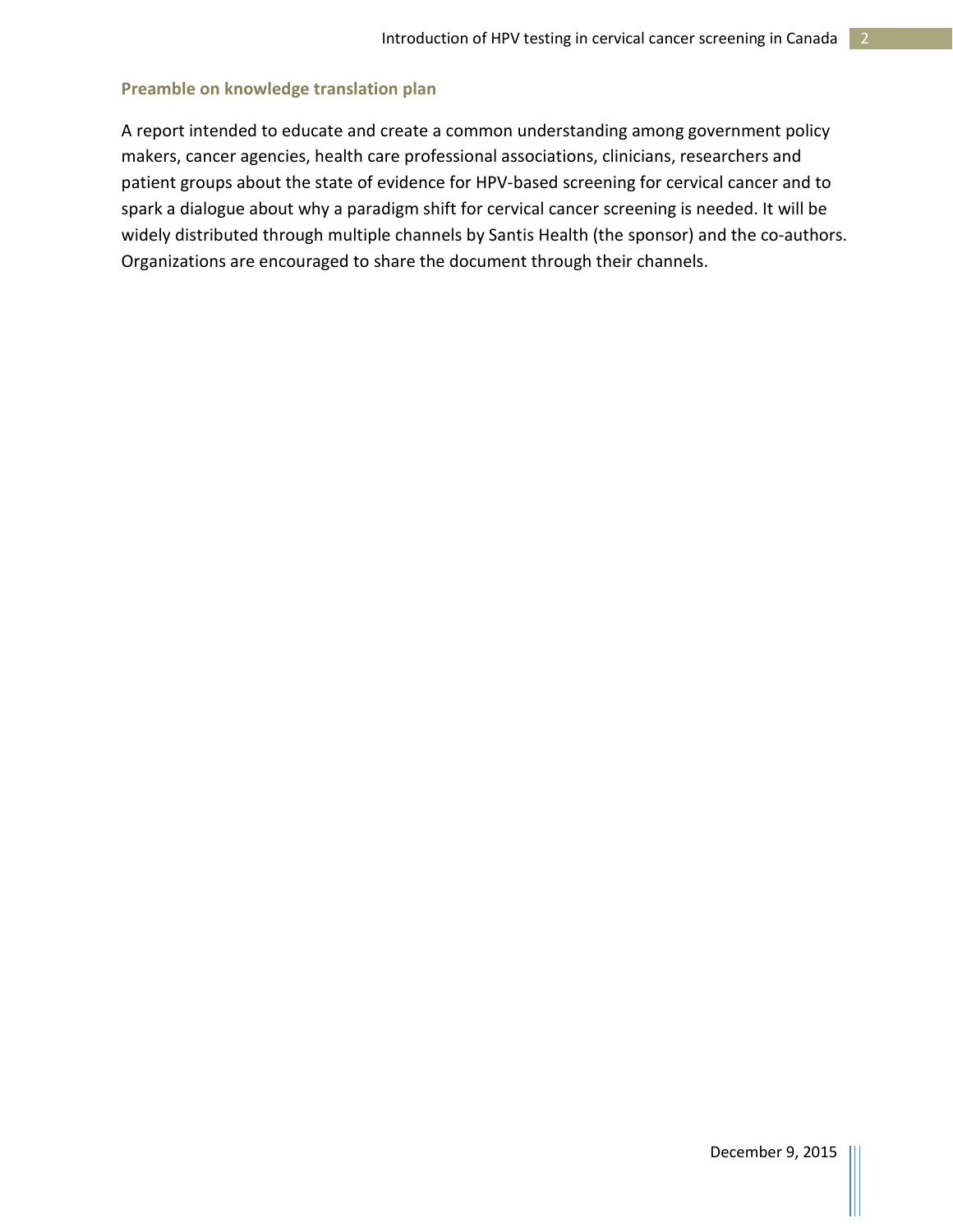#### **Preface**

The evidence supporting the introduction of molecular testing for human papillomavirus as the primary technology in cervical cancer screening (also known as HPV primary screening) is now overwhelming. We have taken important steps to prepare for the transition to this new screening modality in Canada. In 2012, Ontario updated its guidelines recommending HPV primary screening for women over 30, and large Canadian studies (CCCaST in Quebec and Newfoundland, HPV-FOCAL in BC, and VASCAR in Quebec) have concluded unequivocally that HPV primary screening detects more potentially cancerous lesions than the Pap test and is more cost-effective. A year ago, the Pan-Canadian Cervical Cancer Screening (PCCSN) Network concluded that the HPV test should be the primary screening modality in Canada.

Countries around the world including the U.S., the Netherlands, Italy, Turkey, Mexico, and others are in various stages of adopting primary HPV screening and tens of millions of women have been screened. In contrast, Canada has taken a relatively tentative and go-slow approach to implementation. While important questions about the most appropriate age groups for screening, screening interval and triage approach continue to be worked out, these are not obstacles to the implementation of HPV primary screening.

As a group of clinical experts and researchers in cervical cancer prevention from across Canada, we have jointly authored this comprehensive examination of the evidence and readiness to implement HPV primary screening in Canada. It is our belief that a number of provinces are ready to move forward on implementing HPV primary screening now. In fact, the opportunity for changing the core technology is a major incentive for implementing organized screening across Canada.

Our intention with the present report is to educate and create a common understanding among policy makers, agencies, clinicians, researchers and all interested Canadians about the evidence about HPV primary screening and to spark a constructive dialogue about how to move from analysis to implementation in Canada. This paper also makes a clear statement that clinical leaders and scientists from across Canada are committed to working with government and agencies to support this crucial but challenging paradigm shift. We would like to acknowledge Santis Health for providing an independent grant to support the development of this paper.

We hope that readers will find this paper instructive as Canada continues to adapt to evidence and provide the most appropriate cervical cancer screening and care for its female citizens.

Sincerely,

Joseph E. Tota, James Bentley, Jennifer Blake, François Coutlée, Máire A. Duggan, Alex Ferenczy, Eduardo L. Franco, Michael Fung-Kee-Fung, Walter Gotlieb, Marie-Hélène Mayrand, Meg McLachlin, Joan Murphy, Gina Ogilvie, Sam Ratnam

Vancouver, Calgary, London, Toronto, Ottawa, Montreal, Halifax, St. John's (December 2015)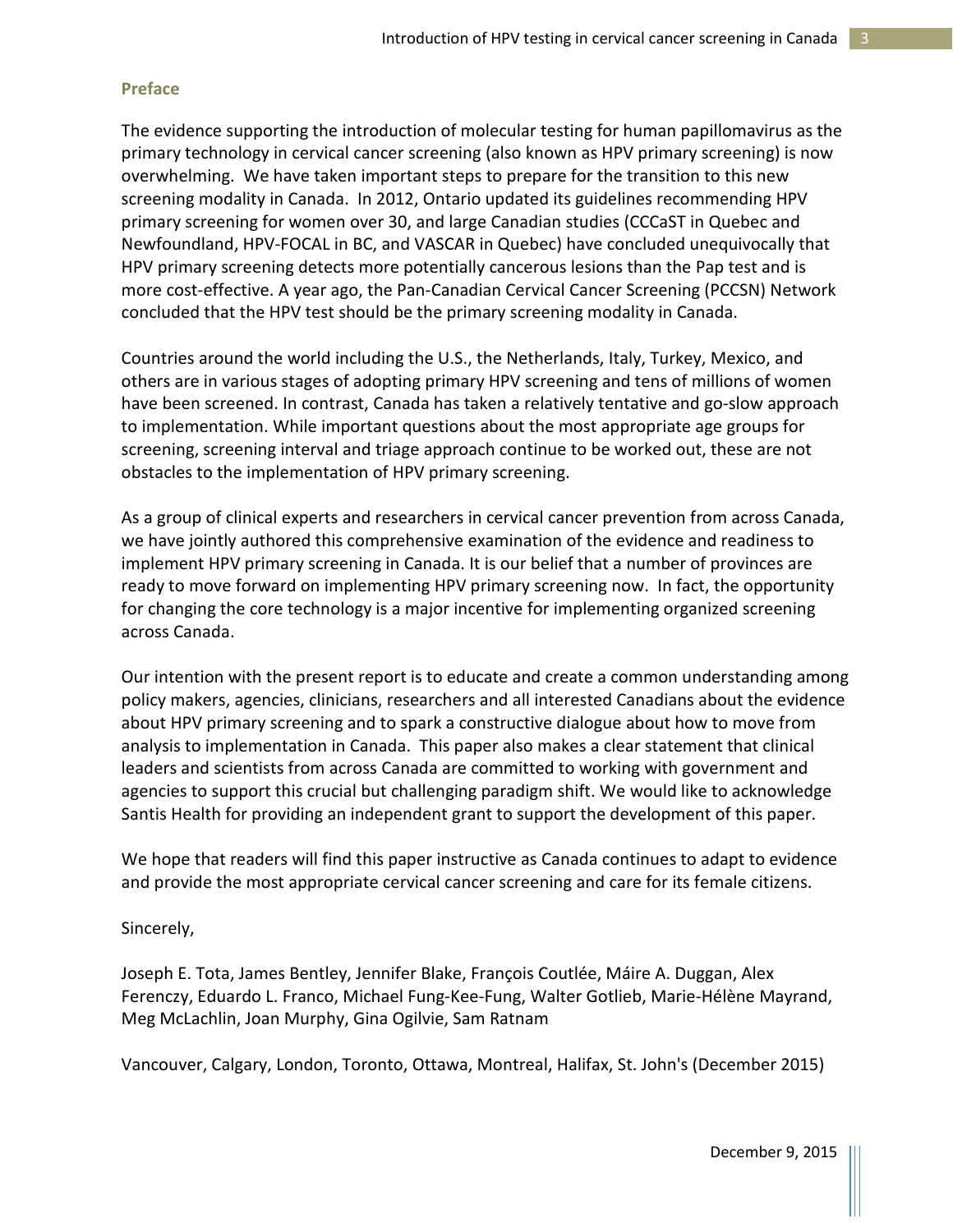#### **EXECUTIVE SUMMARY**

It is well established that persistent infection with human papillomavirus (HPV) is a requirement for cervical cancer.<sup>1</sup> While Pap cytology (or the Pap test) has had unequivocal success in reducing the cervical cancer burden since its introduction in the 1940s, this technology has many limitations in comparison with tests that screen for HPV.

**Rationale for shifting from the Pap test to testing for HPV in cervical cancer screening** Evidence from over a decade of large-scale clinical trials, feasibility studies and real-world experience in countries that have adopted testing for HPV as the primary cervical screening method overwhelmingly prove that the benefits for shifting to HPV primary screening far outweigh potential or perceived harms. HPV testing has proven to be clinically superior to the Pap test in cervical cancer screening, without increasing the costs.

- **HPV testing is much more sensitive in detecting high-grade precancerous lesions than the Pap test.**
	- o Numerous clinical trials including the Canadian Cervical Cancer Screening Trial (CCCaST)<sup>2</sup> have shown that HPV screening is much more sensitive, demonstrating sensitivity as high as 95% for HPV primary screening versus 55% for conventional Pap cytology (based on alcohol fixed direct smears).
	- $\circ$  Results from the HPV FOCAL RCT in B.C.<sup>3</sup> and the VASCAR (community based) demonstration project in Montreal<sup>4</sup> indicate that HPV testing followed by Pap triage leads to greater detection of precancerous lesions.
- **A negative HPV test provides greater and longer reassurance to women that they are at very low risk of developing cervical cancer.** 
	- $\circ$  In a recent US study (n=1,011,092; representing the largest and longest experience with routine HPV testing in clinical practice), investigators reported much lower risks associated with a negative HPV test compared with a negative cytology test result.<sup>5</sup> The five-year risk of high-grade cervical precancer associated with a negative HPV test is lower than the three-year risk associated with a negative cytology test.
- **HPV testing with Pap triage has been shown in Canadian and international studies to be much more effective and less expensive compared with primary screening using the Pap test**.
- **HPV testing has efficiency and quality benefits**  HPV testing is objective, highly consistent, can be automated and centralized, and allows for rapid quality assurance of a high volume of tests.
- **HPV testing offers the opportunity for self-sampling, which could help reduce disparities and increase screening rates among some populations.**
- **HPV testing offers greater protection against cervical adenocarcinoma.**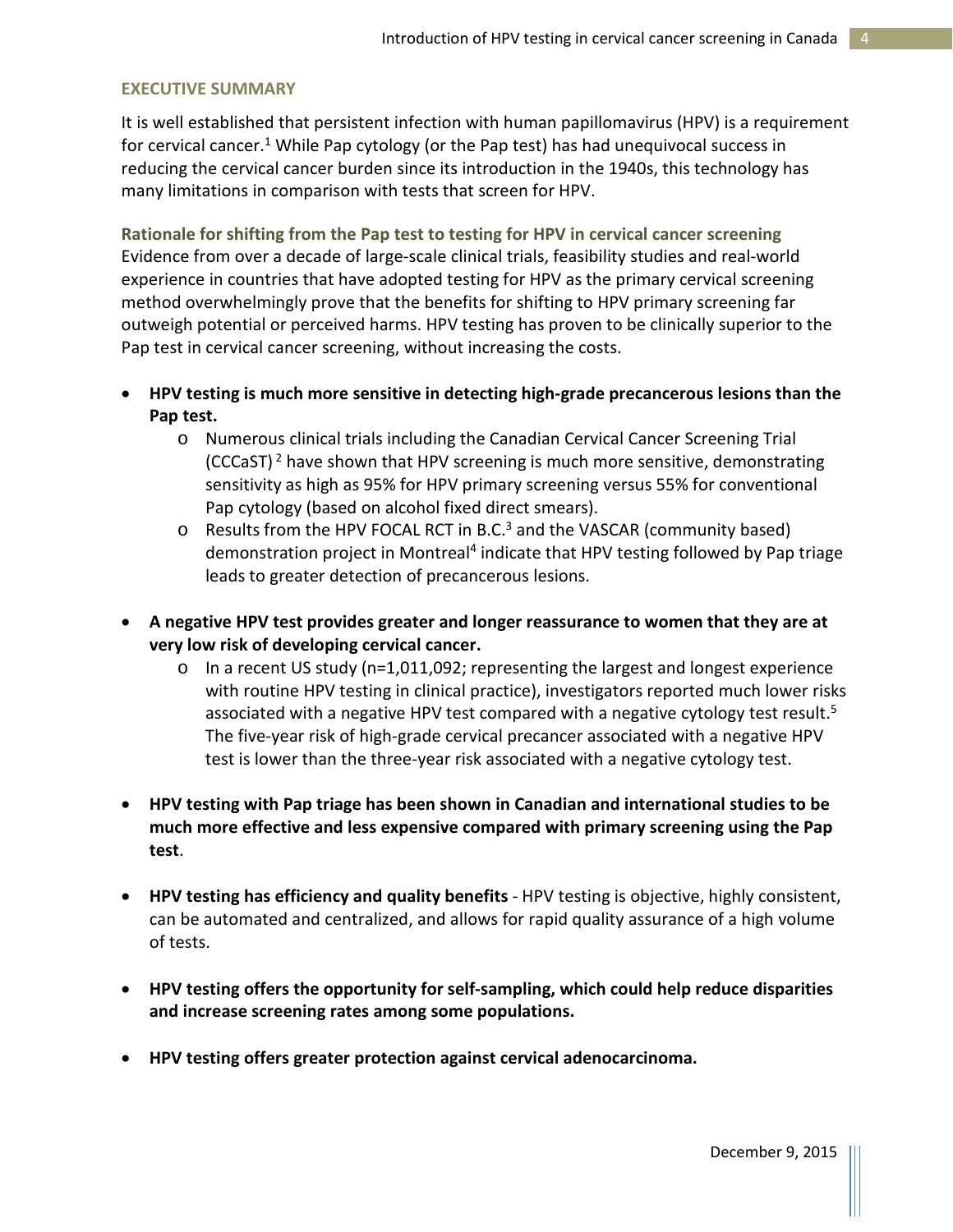### • **HPV testing is a more logical technology for screening women in the HPV vaccination era.**

**The need for the most effective prevention and screening strategy** In Canada, there were an estimated 1,450 cases of cervical cancer and 380 deaths in 2014. Cervical cancer takes a heavy toll on Aboriginal Canadians and recent immigrants.<sup>6,7,8</sup> Fortunately, most cervical HPV infections clear spontaneously and only a small proportion of infections (10-30%) persist beyond two years. However, because precancerous lesions are asymptomatic, screening is essential to detect and treat high-grade lesions.

Current HPV vaccines do not protect against all HPV genotypes. Cervical screening will continue to be recommended for vaccinated and unvaccinated populations for the foreseeable future.

The urgency to shift to HPV primary screening is increased by the fact that, by 2015, the first cohort of Canadian girls vaccinated against HPV 16 and 18 will be 21 years old - the age when routine cervical screening typically begins. As an increasing number of vaccinated females move into the screening target population, ensuring the most appropriate screening protocol that maximizes benefits and minimizes potential harms for both vaccinated and unvaccinated women becomes even more pressing.

#### **Cost-effectiveness**

In Canadian and international cost-effectiveness analyses, HPV primary testing was much more effective and less expensive compared with cytology primary screening.<sup>9</sup>

The fact that women will require fewer lifetime screens will also contribute to the costeffectiveness of HPV primary screening. Investigators for B.C.'s FOCAL study found that, although HPV testing may initially increase referrals for colposcopy (compared with Pap cytology primary screening), cumulative colposcopy rates over the long-term would be similar for women 30 years of age and above.

HPV self-testing may be an acceptable option to women who do not participate in regular screening programs.<sup>10</sup> In an Argentinian study, offering women the opportunity to self-collect a specimen for cervical screening led to a four-fold increase in screening uptake within six months.

#### **HPV test accepted as a superior primary screening method**

Health Canada approved the first HPV test for primary cervical cancer screening in 2011; others have been approved subsequently.

The Ontario Cervical Screening Guideline Working Group (in conjunction with the Program in Evidence-based Care; an initiative of Cancer Care Ontario) now recommends stand-alone HPV primary testing every five years for women aged 30 to 65 years, with Pap cytology triage. These new guidelines for Ontario were published in 2012.<sup>11</sup> Cancer Care Ontario's Ontario Cancer Plan 2015-2019 identifies that one of the initiatives is to "pilot the human papillomavirus (HPV) test as the primary screening mechanism for the Ontario Cervical Screening Program".<sup>12</sup> However, the Plan does not specify in which year this pilot will be initiated.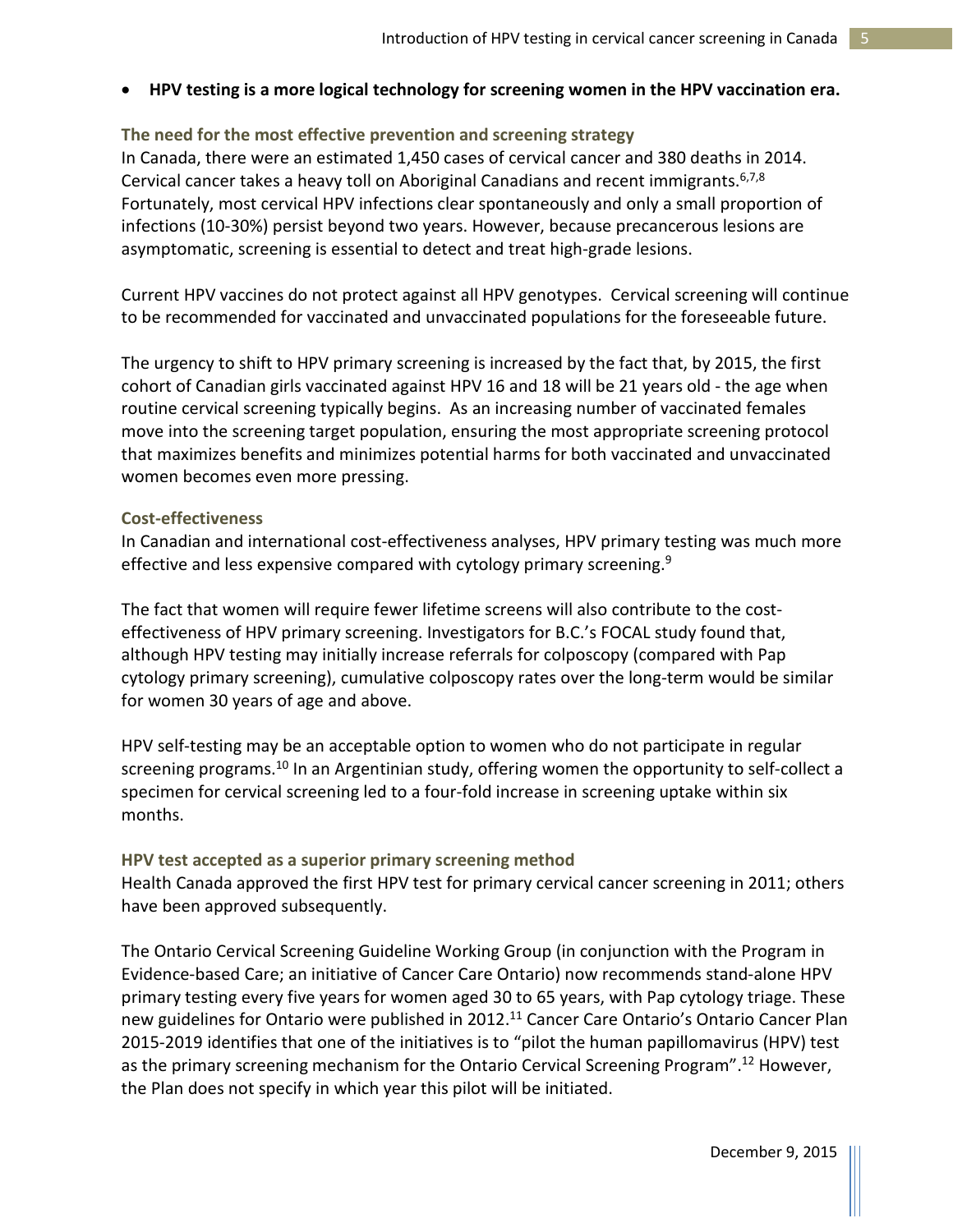In November 2014, the Canadian Partnership Against Cancer (CPAC) hosted a Pan-Canadian Cervical Cancer Screening Network (PCCSN) Expert meeting to formulate options for optimal cervical cancer screening.13 Cancer prevention and control experts from across Canada reached "a general consensus that a change in screening protocols is necessary and that the primary screening modality should be the HPV test."

Despite the weight of evidence in support of HPV primary screening and showing that Pap cytology is an inadequate mainstay of cervical cancer screening, HPV testing has not become a frontline strategy in cervical cancer screening in Canada. Some of the hesitation comes from the mistaken perception that cervical cancer screening must first be fully organized before technological changes can be made. In fact, the opportunity for changing the core technology is a major incentive for implementing organized screening in Canada. This has certainly been the case in other jurisdictions that are implementing HPV primary screening.

### **International experience with Implementing HPV Primary Screening**

Other countries have moved more quickly than Canada to adopt HPV primary screening. Mexico recently became the first country to introduce stand-alone HPV primary testing. The program has been implemented in all 32 states and targets women 35 to 65 years of age. To date, over six million women have been screened for HPV.<sup>14,15</sup>

Turkey also recently introduced HPV primary screening. Its goal is to screen 13.5 million women in the next five years. All HPV testing is being consolidated and centralized into two major laboratories, which should improve the quality of testing, ensure standardized processing, and reduce costs.

To date, HPV primary screening programs have been introduced in nine provinces in Italy, with >175,000 women tested each year. The Netherlands, Sweden and Scotland are also currently planning to introduce primary HPV screening within the next few years.

## **Implementation in Canada is imperative and highly feasible**

With the rapid pace of technological changes and new discoveries, uncertainty will almost always exist in cervical cancer screening. However, questions surrounding the best triage strategy for referring HPV positive women to colposcopy, or the most appropriate age groups and interval to screen women should not be viewed as obstacles to the implementation of HPV primary screening in Canada. Moreover, policymakers should not postpone decisions assuming that randomized controlled trials will answer all of these questions. In a recent report, separate from this current evidence review, the PCCSN describes in detail a number of concrete steps that can be taken in Canadian provinces now to implement primary HPV screening.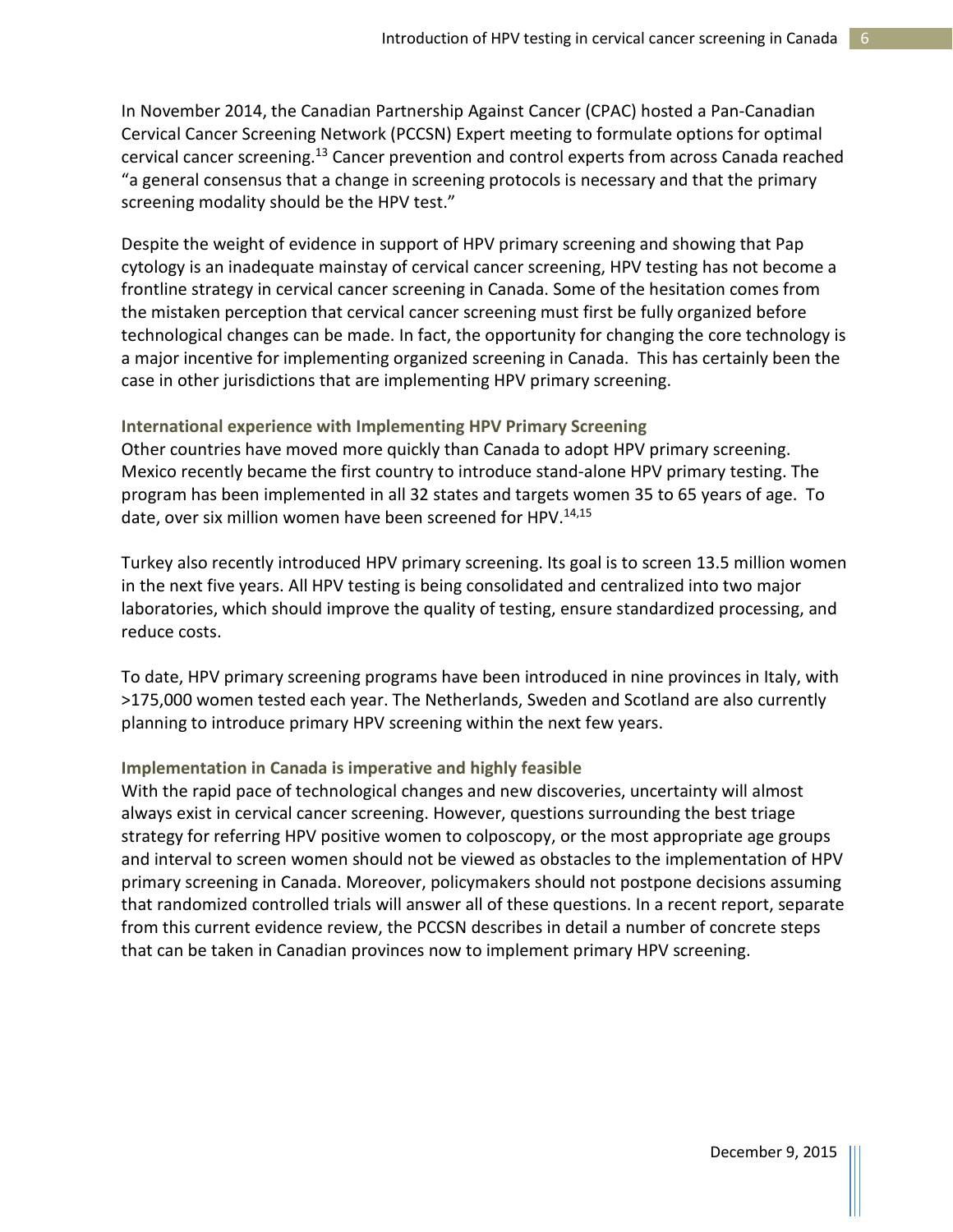#### **References**

- 1. Walboomers JM, Jacobs MV, Manos MM, Bosch FX, Kummer JA, Shah KV, et al. Human papillomavirus is a necessary cause of invasive cervical cancer worldwide. J Pathol. 1999;189:12-9.
- 2. Mayrand MH, Duarte-Franco E, Rodrigues I, Walter SD, Hanley J, Ferenczy A, et al. Human papillomavirus DNA versus Papanicolaou screening tests for cervical cancer. The New England Journal of Medicine. 2007;357:1579-88.
- 3. Ogilvie GS, Krajden M, van Niekerk DJ, Martin RE, Ehlen TG, Ceballos K, Smith LW, Kan L, Cook DA, Peacock S, Stuart GC, Franco EL, Coldman AJ. Primary cervical cancer screening with HPV testing compared with liquid-based cytology: results of round 1 of a randomised controlled trial -- the HPV FOCAL Study. Br J Cancer. 2012;107(12):1917-24.
- 4. Louvanto K, Chevarie-Davis M, Ramanakumar AV, Franco EL, Ferenczy A. HPV testing with cytology triage for cervical cancer screening in routine practice. Am J Obstet Gynecol. 2014;210(5):474.e1-7.
- 5. Gage JC, Schiffman M, Katki HA, Castle PE, Fetterman B, Wentzensen N, et al. Reassurance against future risk of precancer and cancer conferred by a negative human papillomavirus test. Journal of the National Cancer Institute. 2014;106.
- 6. Young TK, Kliewer E, Blanchard J, Mayer T. Monitoring disease burden and preventive behavior with data linkage: cervical cancer among aboriginal people in Manitoba, Canada. American journal of public health. 2000;90:1466-8.
- 7. Franco EL, Duarte-Franco E, Ferenczy A. Cervical cancer: epidemiology, prevention and the role of human papillomavirus infection. CMAJ. 2001;164:1017-25.
- 8. Spayne M, Rabeneck L, Guerriero L. Successes and challenges in population-based cancer screening. Healthcare quarterly. 2015;17 Spec No:16-22.
- 9. Vijayaraghavan A, Efrusy MB, Mayrand MH, Santas CC, Goggin P. Cost-effectiveness of high-risk human papillomavirus testing for cervical cancer screening in Quebec, Canada. Canadian journal of public health. 2010;101:220-5.
- 10. Arbyn M, Verdoodt F, Snijders PJ, Verhoef VM, Suonio E, Dillner L, et al. Accuracy of human papillomavirus testing on self-collected versus clinician-collected samples: a meta-analysis. The lancet oncology. 2014;15:172-83.
- 11. Murphy J, Kennedy EB, Dunn S, McLachlin CM, Fung Kee Fung M, Gzik D, et al. Cervical screening: a guideline for clinical practice in Ontario. Journal of obstetrics and gynaecology Canada : JOGC = Journal d'obstetrique et gynecologie du Canada : JOGC. 2012;34:453-8.
- 12. Cancer Care Ontario, Ontario Cancer Plan IV 2015-201[9 http://ocp.cancercare.on.ca](http://ocp.cancercare.on.ca/)
- 13. Canadian Partnership Against Cancer, Pan-Canadian Cervical Cancer Screening Network Implementing HPV Testing: Anticipating the Challenges. November 20-21, 2014 DRAFT Workshop Report
- 14. Lazcano-Ponce E, Lorincz AT, Torres L, Salmeron J, Cruz A, Rojas R, et al. Specimen self-collection and HPV DNA screening in a pilot study of 100,242 women. International journal of cancer. 2014;135:109-16.
- 15. Smith LW, Khurshed F, van Niekerk DJ, Krajden M, Greene SB, Hobbs S, et al. Women's intentions to selfcollect samples for human papillomavirus testing in an organized cervical cancer screening program. BMC public health. 2014;14:1060.

December 9, 2015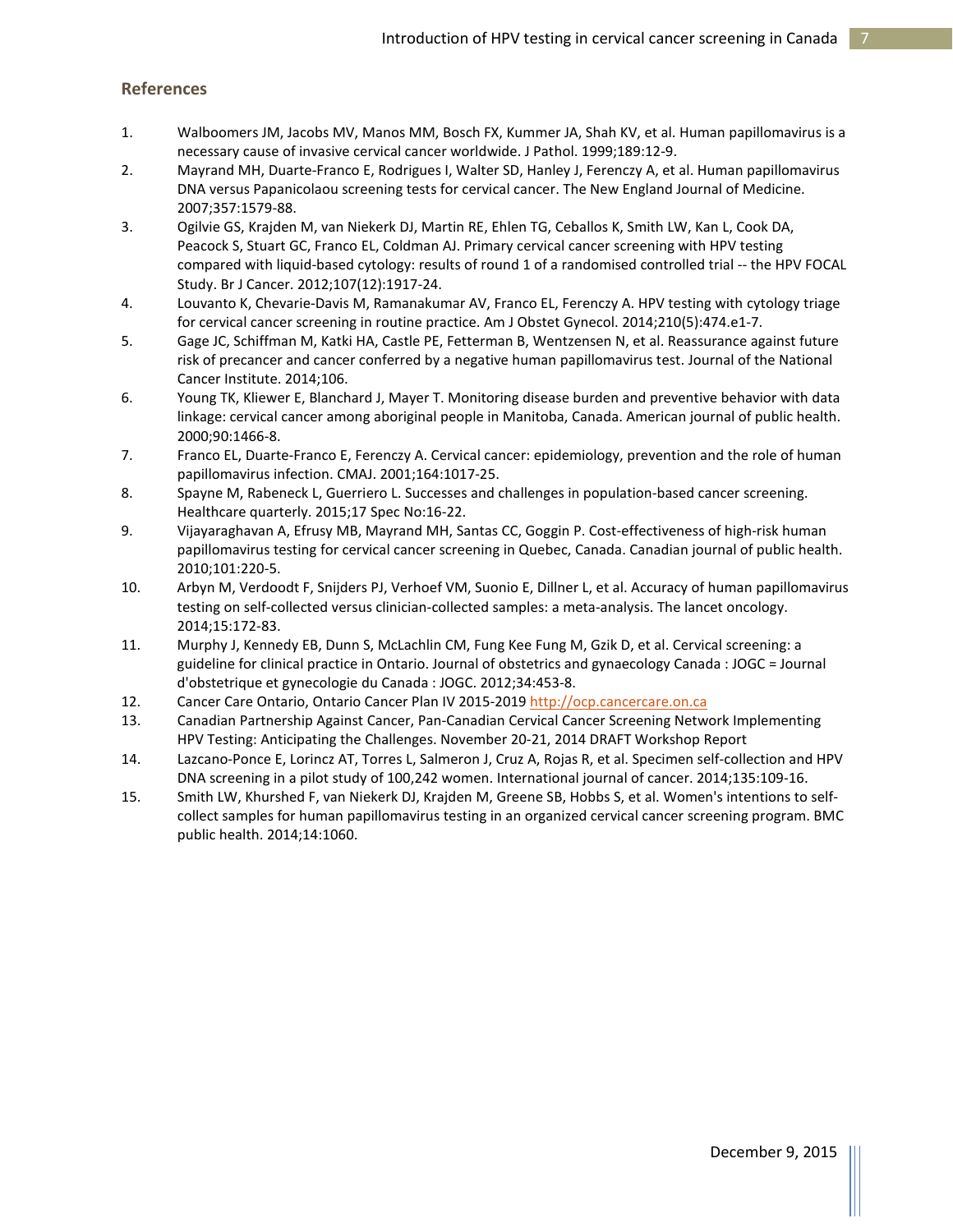### **Introduction**

It is now well established that persistent infection with high-risk human papillomavirus (HR-HPV) is a requirement for cervical cancer to develop (1). This discovery – made several decades following the introduction of Papanicolaou (Pap) cytology as the primary cervical cancer screening test – offers tremendous new opportunities for primary and secondary prevention of cervical cancer, i.e., immunization to prevent infection with HR-HPV types and molecular-based screening technologies, respectively. Despite the unequivocal success of screening programs based on Pap cytology in reducing cervical cancer burden in most developed countries, this technology has many limitations in comparison with molecular approaches to detect HPV as the basis for cervical cancer screening and for alignment of screening practices with risk status.

There are many compelling reasons to consider introducing HPV testing as a replacement for Pap cytology as the anchor technology in cervical cancer screening: 1) HPV testing is more sensitive in detecting high-grade precancerous lesions, 2) a negative HPV test provides greater and longer reassurance against cervical precancer and cancer because HPV infection is an event that occurs more "upstream" in the carcinogenic process, 3) HPV testing will be more costeffective because of lengthened screening intervals, projected lower costs due to continued market expansion and high-volume testing, 4) HPV testing is not subjective and more reproducible, can be automated, centralized and better quality controlled with a high throughput, 5) it offers the opportunity for self-sampling, which could help reduce income/regional disparities and screening coverage among non-responders, 6) it is effective in detecting cervical adenocarcinoma (AC) precursor lesions, and 7) its performance (sensitivity, specificity and positive predictive value) is expected to be less adversely affected as a consequence of reduced lesion prevalence due to effective HPV vaccination programs. Evidence to support these reasons is summarized in Table 1.

In this report, we discuss the advantages and opportunities provided by introduction of HPV testing as the primary technique for cervical cancer screening (hereinafter referred to as 'HPV primary screening'). In addition, we also present screening algorithms that have been proposed and evaluated, important lessons from population-based HPV cervical screening trials and local demonstration projects, current guidelines and professional societies' recommendations, including knowledge gaps related to implementation of HPV primary screening. Despite the existing knowledge gaps, most experts are in agreement that the evidence to support the introduction of HPV primary screening has now become overwhelming. Therefore, the final section of this report, which focuses on the global experience and how to practically implement HPV primary screening in Canada, may be the most important for readers concerned with Canadian policies in cervical cancer prevention and control.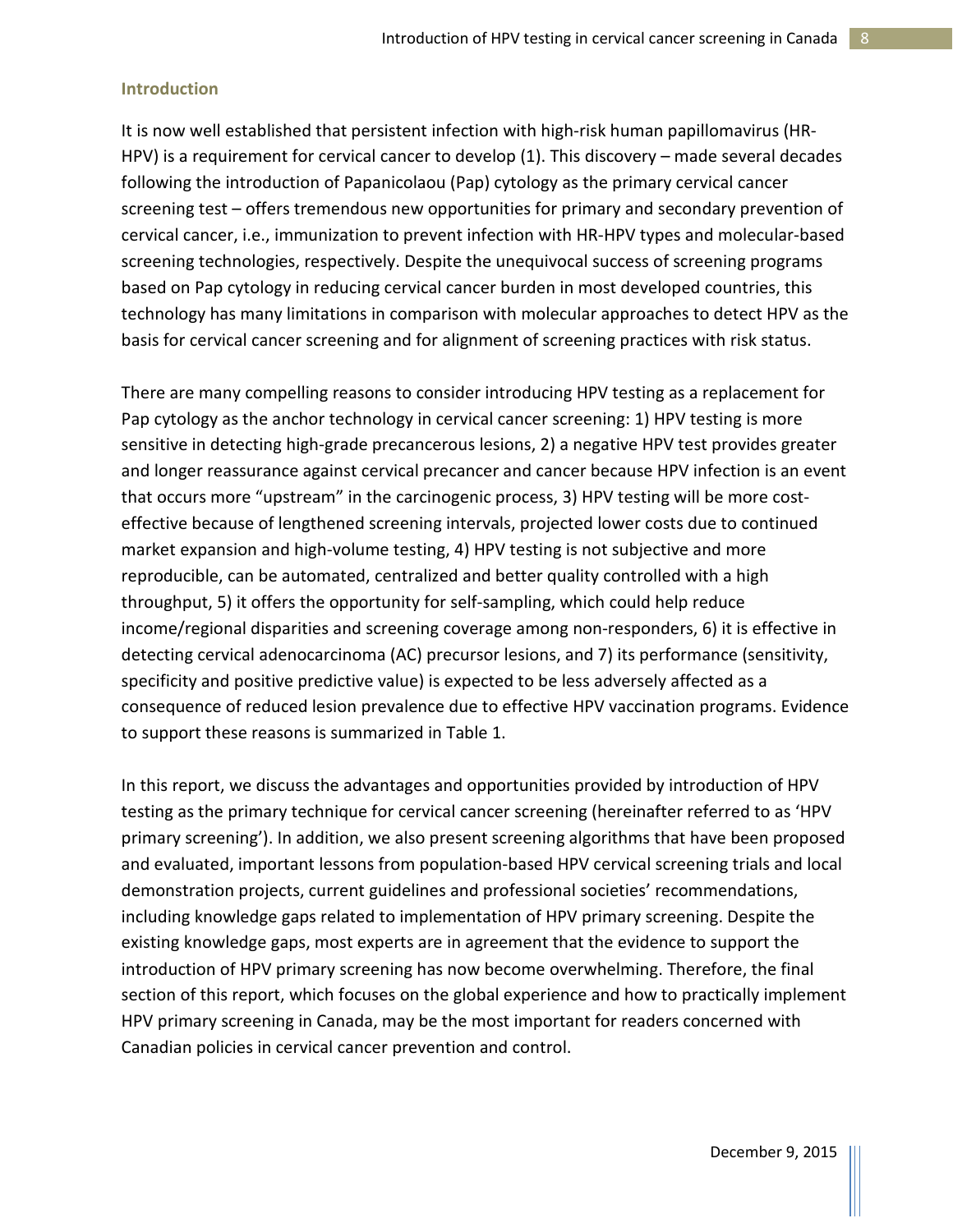**Table 1.** Reasons to introduce HPV testing as a replacement for Pap cytology in primary cervical screening

| Reason |                                                                                |           | <b>Evidence/Rationale (key references)</b>                                         |  |  |  |
|--------|--------------------------------------------------------------------------------|-----------|------------------------------------------------------------------------------------|--|--|--|
|        | HPV testing is more sensitive in detecting<br>high-grade precancerous lesions. | $\bullet$ | Sensitivity of a single Pap test is only<br>slightly higher than 50% whereas for a |  |  |  |
|        |                                                                                |           | single HPV test it is approximately 95% (61,<br>96).                               |  |  |  |
|        | HPV infection is an event that occurs                                          | $\bullet$ | In a study of > 1 million women, risk of                                           |  |  |  |
|        | upstream in the carcinogenic pathway, and                                      |           | precancer and cancer was lower five years                                          |  |  |  |
|        | therefore, a negative HPV test provides                                        |           | following a negative HPV test than it was                                          |  |  |  |
|        | greater and longer reassurance against                                         |           | three years following a negative Pap test                                          |  |  |  |
|        | cervical precancer and cancer.                                                 |           | (111).                                                                             |  |  |  |
|        | HPV testing will be more cost-effective.                                       |           | Savings could result from lengthened                                               |  |  |  |
|        |                                                                                |           | screening intervals and projected lower                                            |  |  |  |
|        |                                                                                |           | costs due to continued market expansion                                            |  |  |  |
|        |                                                                                |           | and high-volume testing (111).                                                     |  |  |  |
|        | HPV testing is not subjective and can be                                       | $\bullet$ | HPV results are highly reproducible                                                |  |  |  |
|        | automated, centralized and better quality                                      |           | because the test is less dependent on the                                          |  |  |  |
|        | controlled with a high throughput.                                             |           | training of laboratory personnel (104,                                             |  |  |  |
|        |                                                                                |           | 105).                                                                              |  |  |  |
|        | HPV testing could help reduce                                                  | $\bullet$ | HPV primary screening offers the                                                   |  |  |  |
|        | income/regional disparities and screening                                      |           | opportunity for self-sampling, and the                                             |  |  |  |
|        | coverage among non-responders.                                                 |           | performance of HPV testing for self-                                               |  |  |  |
|        |                                                                                |           | collected versus clinician-collected                                               |  |  |  |
|        |                                                                                |           | specimens is only slightly lower (125).                                            |  |  |  |
|        | HPV testing may be more effective in                                           | $\bullet$ | Pap cytology screening has had little                                              |  |  |  |
|        | detecting cervical AC precursor lesions.                                       |           | success in reducing cervical AC rates, while                                       |  |  |  |
|        |                                                                                |           | HPV testing is proven to be very effective                                         |  |  |  |
|        |                                                                                |           | in preventing cervical AC (84-87, 106).                                            |  |  |  |
|        | Performance of HPV testing (sensitivity,                                       | $\bullet$ | Although positive predictive value of both                                         |  |  |  |
|        | specificity, and positive predictive value) is                                 |           | tests will decline as a result of reduced                                          |  |  |  |
|        | expected to be less adversely affected as a                                    |           | lesion prevalence in the population, a                                             |  |  |  |
|        | consequence of reduced lesion prevalence                                       |           | recent modelling study suggests that for                                           |  |  |  |
|        | due to HPV vaccination.                                                        |           | cytology, it could fall below 10% due to the                                       |  |  |  |
|        |                                                                                |           | subjective nature of this test (93).                                               |  |  |  |

AC, adenocarcinoma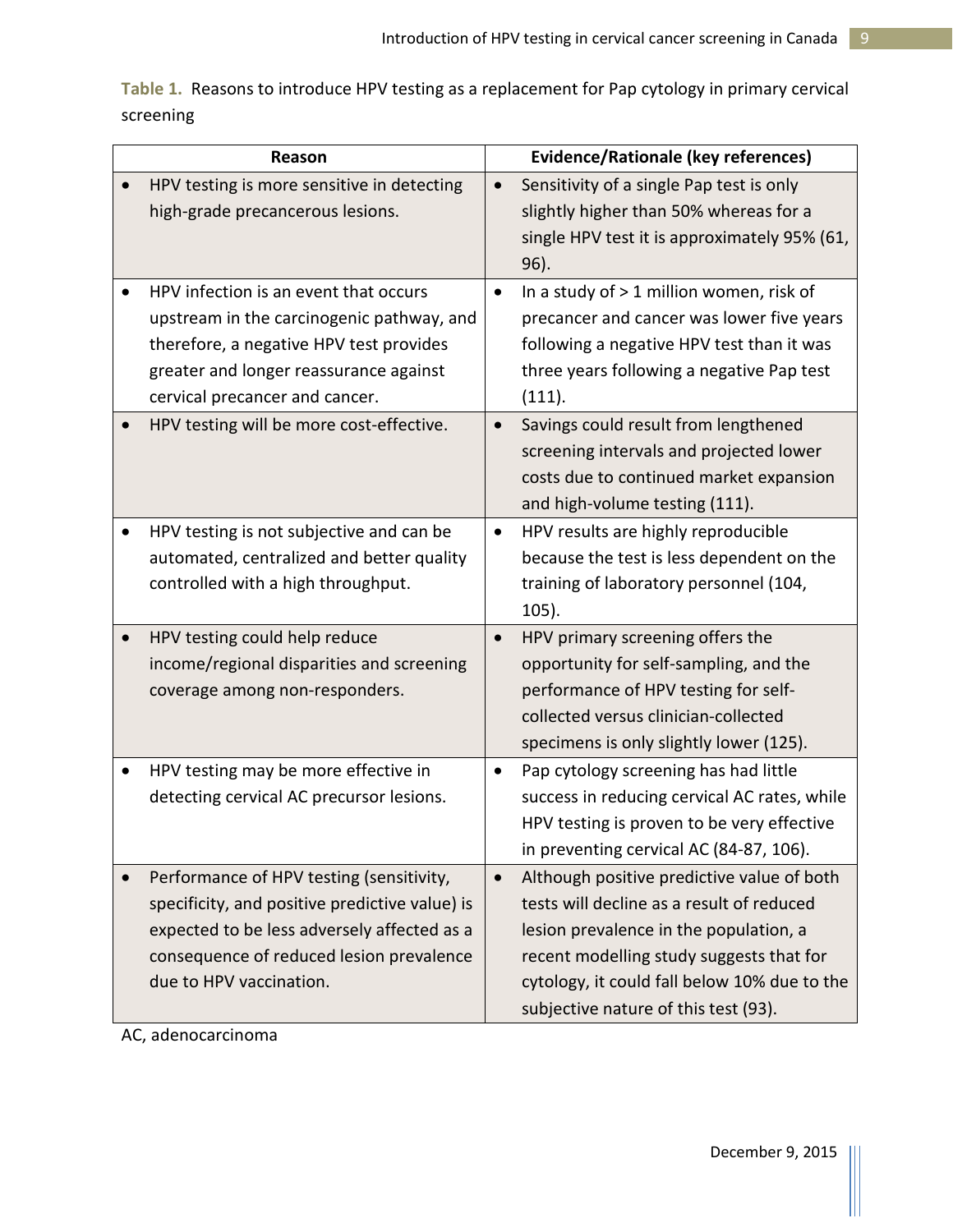### **Epidemiology and Burden of HPV infection and Cervical Cancer**

In 2008, there were an estimated 530,000 new cases of cervical cancer and 270,000 deaths from this disease, globally (2). Nearly 90% of cases and deaths occur in developing countries, where the annual incidence of cervical cancer frequently exceeds 50 cases per 100,000 women, whereas in developed countries, incidence is below 10 cases per 100,000 women (2). Pap cytology screening has had remarkable success in reducing the burden of cervical cancer or in preventing its resurgence in many developed countries (3-5) but the high cost and infrastructure required to ensure adequate quality, coverage, and follow-up of precancerous cervical lesions are the primary reason that cervical cancer has now become a sentinel disease of economic inequality. In Canada – a country with successful cervical cancer screening activities and programs – there were an estimated 1,450 cases of cervical cancer and 380 cervical cancer deaths in 2014, most of which (~75%) were squamous cell carcinoma (SCC) cases. The age-standardized incidence and death rates in 2014 were 7 and 1.6 per 100,000 women, respectively (6).

Cervical cancer takes a particularly heavy toll among Aboriginal Canadians and recent immigrants in Canada, groups that experience cervical cancer rates that are comparable to those in high-risk developing countries (7-9). Despite the availability of a universal health care system that covers the cost of pelvic exams, Pap cytology screening, and associated follow-up care, women living in the poorest neighbourhoods and from rural/small towns are at higher risk for cervical SCC (10). Similarly, other studies have shown that Aboriginal Peoples, recent Canadian immigrants, those living in rural or remote settings, older women, and those living in low-income areas or households are generally less likely to be screened or receive adequate follow-up care for Pap cytology-detected abnormalities (7, 9, 11-13). In Canada and other Western countries with effective Pap cytology-based cervical screening programs in place, most cases of cervical cancer occur among females with inadequate screening history or who have never been screened (14).

HPV is one of the most common sexually transmitted infections worldwide (15-17). In fact, most individuals (>75%) who have intercourse will at some point become infected with the virus (15, 18). More than 40 different anogenital HPV types exist; however, only 13 types (HPVs 16, 18, 31, 33, 35, 39, 45, 51, 52, 56, 58, 59 and 68) are currently classified as definite or probable carcinogens (groups 1 or 2a) by the International Agency for Research on Cancer. Carcinogenicity is based on their frequent association with cervical cancer and its precursor squamous cell lesions known as high-grade cervical intraepithelial neoplasia (CIN of grades 2 or

December 9, 2015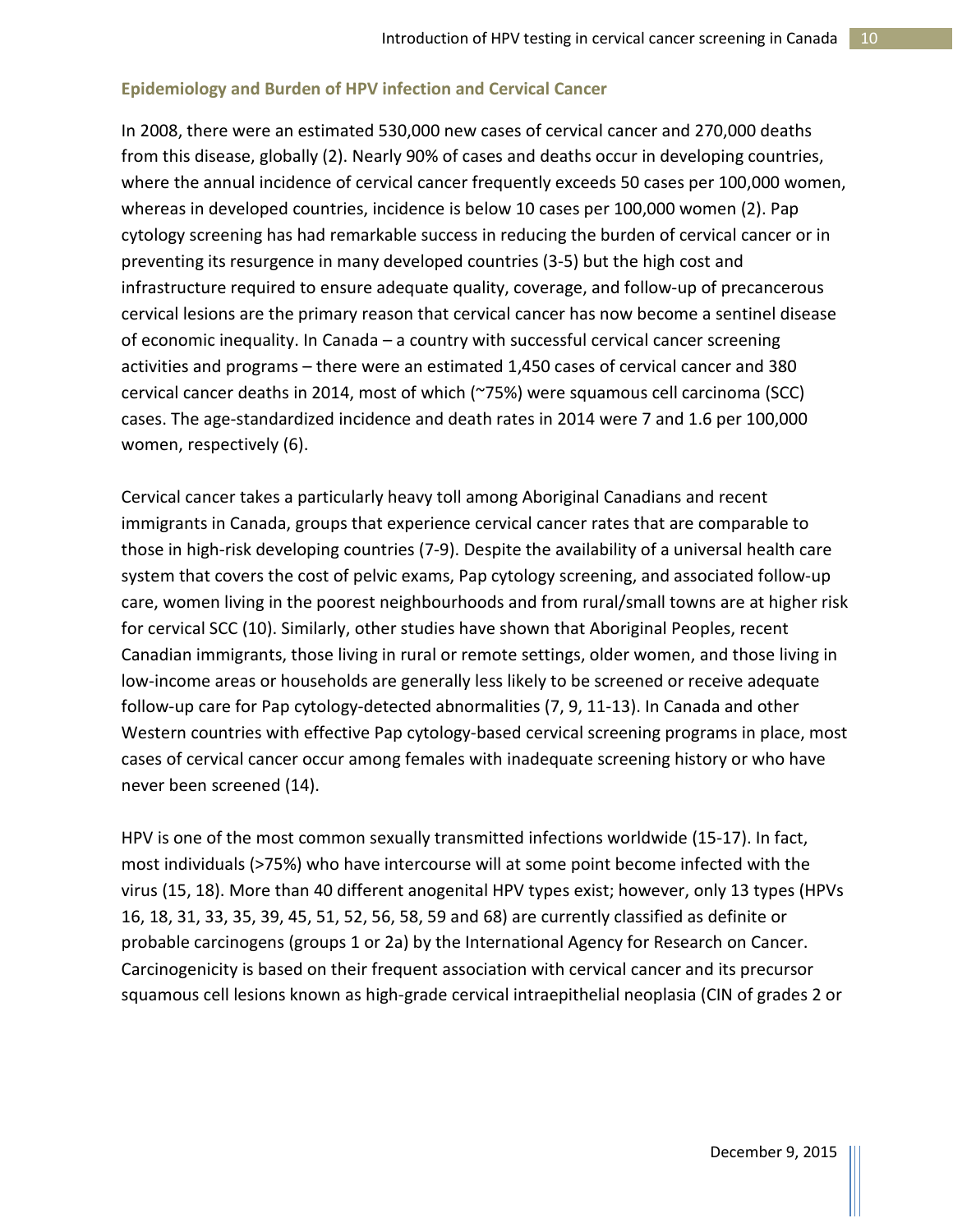3) or more recently high-grade squamous intraepithelial lesion (SIL)  $(19-21)^{1}$ . These HPV types are also causally associated with the development of cervical AC and its precursor, adenocarcinoma in situ (AIS) (1, 22).

In descending order, the most common HPV types implicated in cervical cancer globally are: 16, 18, 58, 33, 45, 31, 52, 35, 59, 39, 51, and 56 (23). The first seven types listed here (i.e., HPVs 16, 18, 58, 33, 45, 31, 52) are responsible for up to 90% of cervical cancer cases worldwide (24-28) and are included as part of Merck's new nonavalent vaccine (Gardasil 9<sup>°</sup>, Merck and Co., Whitehouse Station, NJ, U.S.A) along with two low-oncogenic risk types, 6 and 11 (29), which cause a large proportion of genital warts (acuminate condylomata) and low grade SIL (22, 30, 31). Although the order of HPV types implicated in cervical cancer varies across regions, HPV16 followed by HPV18 consistently rank at the top – responsible for approximately 70% of cervical cancers globally (24).

Over the years, multiple cohort studies demonstrated that the risk of high-grade SIL and cervical SCC is strongly linked to persistent infection with HR-HPV types (32-38). This eventually led to the conclusion and acceptance that persistent infection with one or more HR-HPV types is a key intermediate step in the etiologic pathway<sup>[2](#page-11-1)</sup>. Fortunately, most cervical HPV infections clear spontaneously without ever causing lesions and only a small proportion of infections (10- 30%) will persist beyond two years – mainly with HR-HPV types (32-38). Among females in whom HR-HPV types do not clear, the process of carcinogenesis entails a disruption of the normal maturation of the transformation zone epithelium of the cervix, leading to low- or highgrade SIL. The latter, if left untreated, can grow and traverse the basement membrane separating the epithelium from the adjacent connective tissue, thus becoming invasive, i.e., cervical cancer. However, except for the last step, this entire process is reversible. Only about 1% of low-grade SIL (CIN1) and 12-30% of high-grade SIL (CIN2 and CIN3 combined) will progress to become invasive (39, 40). Because these precancerous lesions are asymptomatic, screening is required to detect and treat high-grade lesions, i.e., those with lower probability of regressing on their own, before they become invasive and grow to reach blood and lymphatic vessels and metastasize.

l

<span id="page-11-0"></span> $1$ <sup>1</sup> The designation SIL is not preferred over CIN.

<span id="page-11-1"></span><sup>&</sup>lt;sup>2</sup> Although not the scope of this review, this epidemiologic evidence is coherent with the wealth of experimental studies demonstrating the carcinogenicity of HPV infection via its ability to interfere with cellular mechanisms, such as mitotic cycle and apoptosis.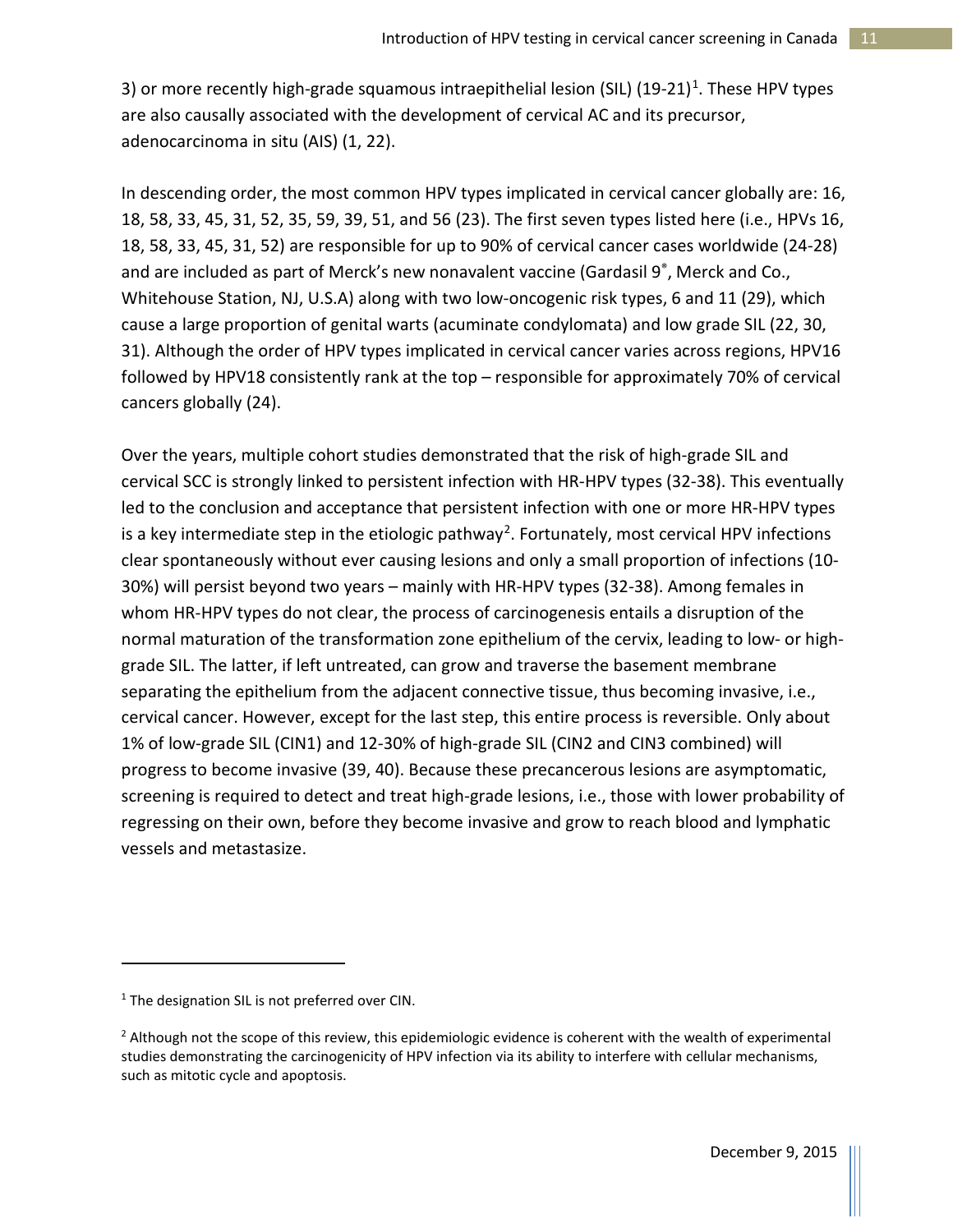### **Current Primary Cervical Cancer Prevention Strategy**

#### *HPV Vaccination*

l

HPV vaccination is an important primary prevention strategy that may influence how screening is done in the future. Figure 1 illustrates opportunities for cervical cancer prevention along the pathway from HPV exposure up until the development of pre-invasive lesions, including vaccination and screening. Models indicate that vaccinated females have a lower lifetime risk of developing cervical cancer, and that eventually vaccinated populations will experience lower rates of cervical cancer and precancerous lesions if they have not already. This is expected to have a tremendous impact on important screening test parameters, which is described in the next section.

Prior to 2015, the approved HPV vaccines in Canada were Gardasil® (Merck & Co., Whitehouse Station, New Jersey) and Cervarix<sup>®</sup> (GlaxoSmithKline, London, United Kingdom) both of which target HPV 16 and 18, two of the most important high-risk types (41, 42). While additional time is needed to definitively address lingering concerns about duration of protection, it is plausible to assume that the two licensed vaccines will provide protection for longer than 10 years (43- 45). Based on favourable safety and efficacy results comparing Merck's new nonavalent vaccine (Gardasil-9®) with its existing quadrivalent vaccine (Gardasil®) (29), Gardasil-9® was approved by Health Canada in 2015 for use among females aged 9-45 for protection against cervical, vulvar and vaginal cancers caused by HR-HPV types and associated precancerous lesions caused by the vaccine-targeted HR- and LR-HPV types, and genital warts caused by LR-HPV types; and for use in males and females aged 9-26 for protection against anal cancer caused by HR-HPV types and precancer caused by HR- and LR-HPV types, and genital warts in males caused by LR-HPV types. Gardasil-9® offers protection against five additional HR-HPV types, responsible for up to 20% more cervical cancer cases worldwide, above the 70% of cases caused by HPVs 16 and 18, totalling 90% (24, 25, 27, 28)<sup>[3](#page-12-0)</sup>.

Current HPV vaccines are exclusively prophylactic; therefore, it is generally recommended that routine vaccination be administered to pre-teen girls prior to the onset of sexual activity (aged

<span id="page-12-0"></span><sup>&</sup>lt;sup>3</sup> Assuming that the cost of this vaccine does not exceed \$11 per dose (compared with its predecessor, Gardasil<sup>®</sup>), a recent Canadian modelling study suggests that it may be more cost-effective based on the endpoint of qualityadjusted life-years gained (46). The most cost-effective approach to reduce the burden of HPV among both genders remains to attain high vaccine coverage among females (aged 9-13) and rely on herd immunity to protect heterosexual males (47, 48).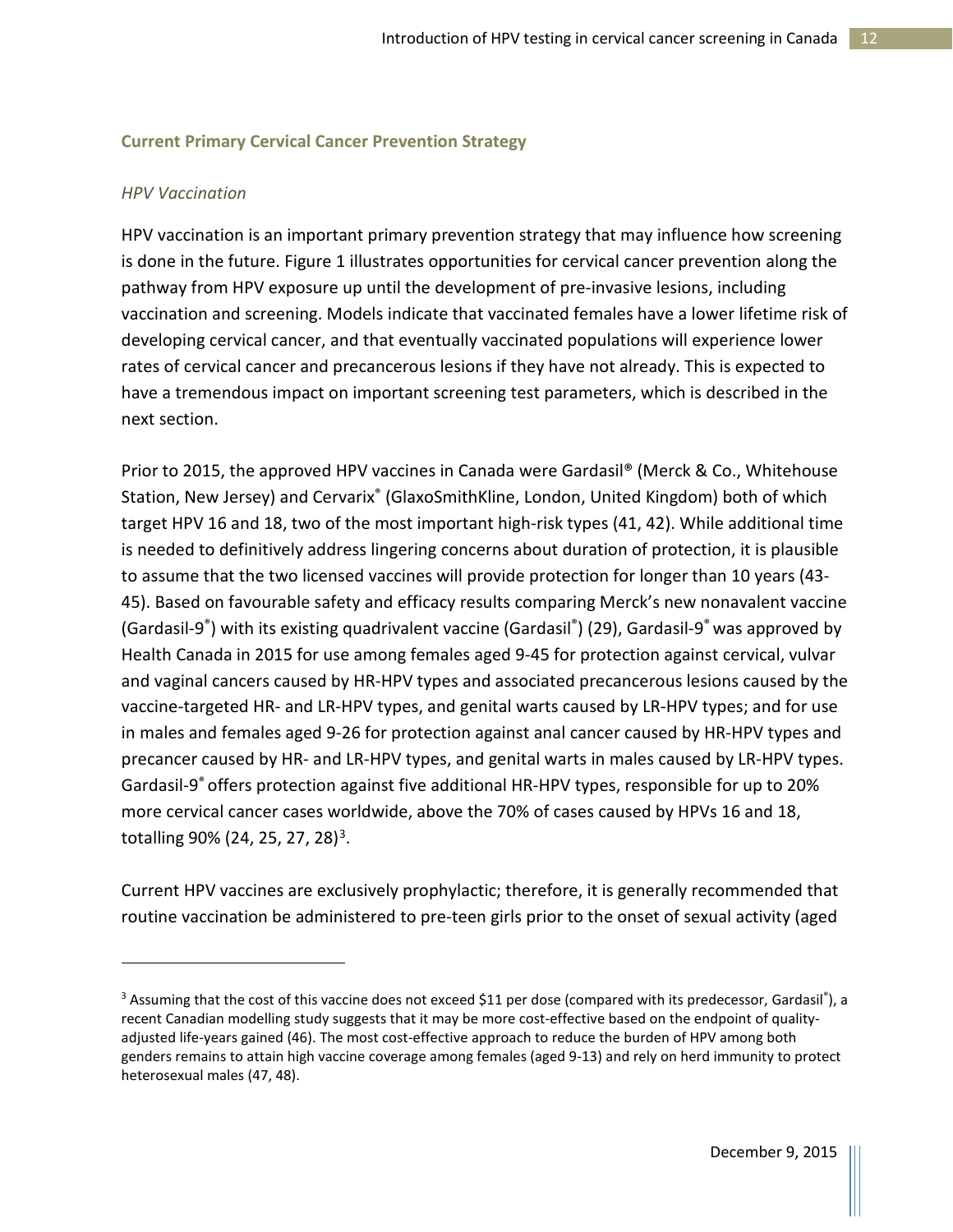9-12 years in Canada; 11-12 years in the United States), with "catch-up" vaccination for females aged 13-26 years (25, 49, 50). Considering the long latency between HR-HPV infection and development of cervical cancer we expect that it will be close to 20 years before a reduction in cervical cancer mortality is observed in Canada as most provincial vaccine programs are only targeting pre-teen girls, with some provincial "catch-up" programs extending coverage to females up to grade 12 (Ontario and the Northwest Territories) or <18 years of age (Quebec). British Columbia recently funded a limited time program, offering free vaccination to females up to age 26 (initiated in 2012) but this program ended in 2015. Since being introduced in 2007, Australia has offered free HPV vaccination to females up to 26 years of age, which has led to high vaccine uptake and early observed reductions in the rate of high-grade precancerous lesions (51). Recently, declines in the high-grade cervical lesions or dysplasia have also been reported among certain vaccinated populations in Canada (British Columbia, Manitoba and Ontario) (52-54) and in the United States (Connecticut) (55).



## Targeted age (years)

**Figure 1.** Opportunities for cervical cancer prevention at different time points along the pathway from exposure, acquisition and persistence of HPV, to development of pre-invasive lesions. In the absence of screening, only a very small fraction of pre-invasive lesions would be expected to progress to invasive cervical cancer. The approved age range for HPV vaccination of females in Canada is 9-45 years. Current Canadian guidelines recommend screening of females 25-65 years of age. Adapted with permission from reference 117 (Tota et al., Current Oncology 2015).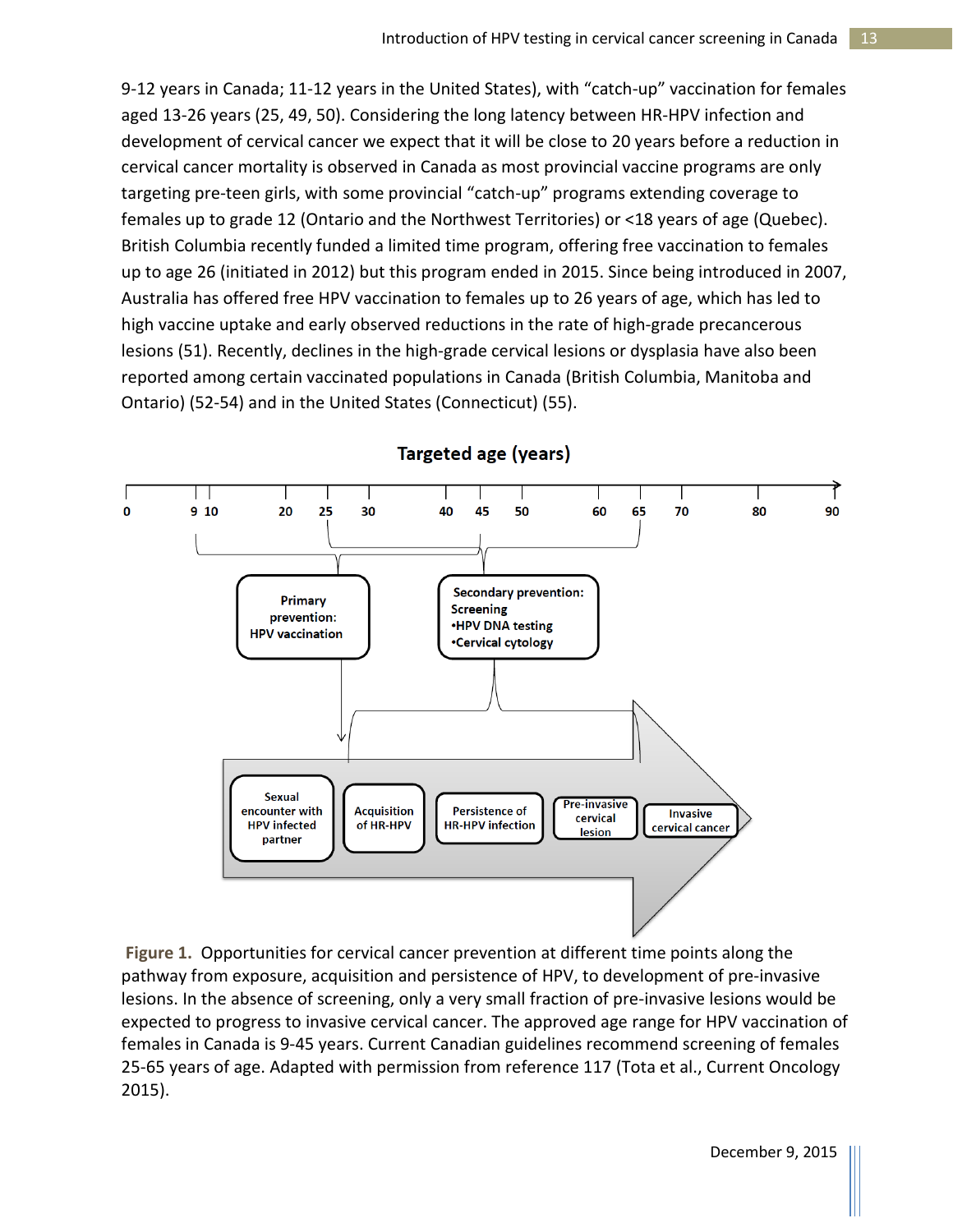HPV, human papillomavirus; HR-HPV, high oncogenic risk HPV.

In Canada, the highest vaccine coverage rates among girls have occurred in Atlantic provinces and Quebec (generally above 85% for the first dose), whereas in other parts of the country, HPV vaccination rates remain lower. In 2010, Ontario had one of the lowest coverage rates in Canada at 59% (for three doses) among grade 8 girls targeted in school systems (56); however, uptake has now increased to 80% and it is hoped that it will continue to rise in all provinces to improve herd immunity, e.g., >90% coverage has already been achieved in Newfoundland and Labrador (57).<sup>[4](#page-14-0)</sup>

#### **Current Secondary Cervical Cancer Prevention Strategy**

#### *Pap cytology and colposcopic management*

 $\overline{\phantom{a}}$ 

The Pap test (named after the Greek pathologist, Georgios Nicholas Papanicolaou) was described to be a useful approach to detect uterine cancer in 1941 (60). Today, Pap screening is the main reason that most high-income countries have witnessed major reductions in cervical cancer mortality (3, 4).

For decades, screening guidelines in high-income countries have recommended annual Pap testing starting at age 18, or shortly after becoming sexual active. The rationale for encouraging a woman to "Get your annual Pap!" was to compensate for the test's low sensitivity and to achieve an acceptable level of safety. Studies summarized in the Duke Report that were free of verification bias (61) and a more recent pooled analysis of European and Canadian studies (62) report the sensitivity of a single Pap test for detection of CIN2/3 to be between 51% and 53%, but with very high specificity ranging from 96% to 98%. This implies that roughly half of women with cervical lesions will erroneously be classified as negative. The low reassurance offered by a single negative Pap exam in the context of cervical cancer screening has traditionally been the reason for recommending testing at periodic intervals.

In addition to the high costs associated with Pap screening at frequent regular intervals, treatment of detectable high-grade precancerous lesions using cryotherapy, laser vaporization

<span id="page-14-0"></span><sup>&</sup>lt;sup>4</sup> Nurses and physicians play an important role in addressing concerns and providing reassurance regarding safety, i.e., communicating the fact that the rate of reported adverse events is comparable between HPV vaccine and placebo recipients and within expected background rates in the general population (58). However, anti-vaccine activism (propagated mainly through the internet) is an important issue that limits the ability to achieve higher coverage and that must be addressed (59). Continued monitoring of safety (including rare adverse events) and vaccine effectiveness is needed, and may be achieved through greater linkage with disease registries, and eventually through screening registries.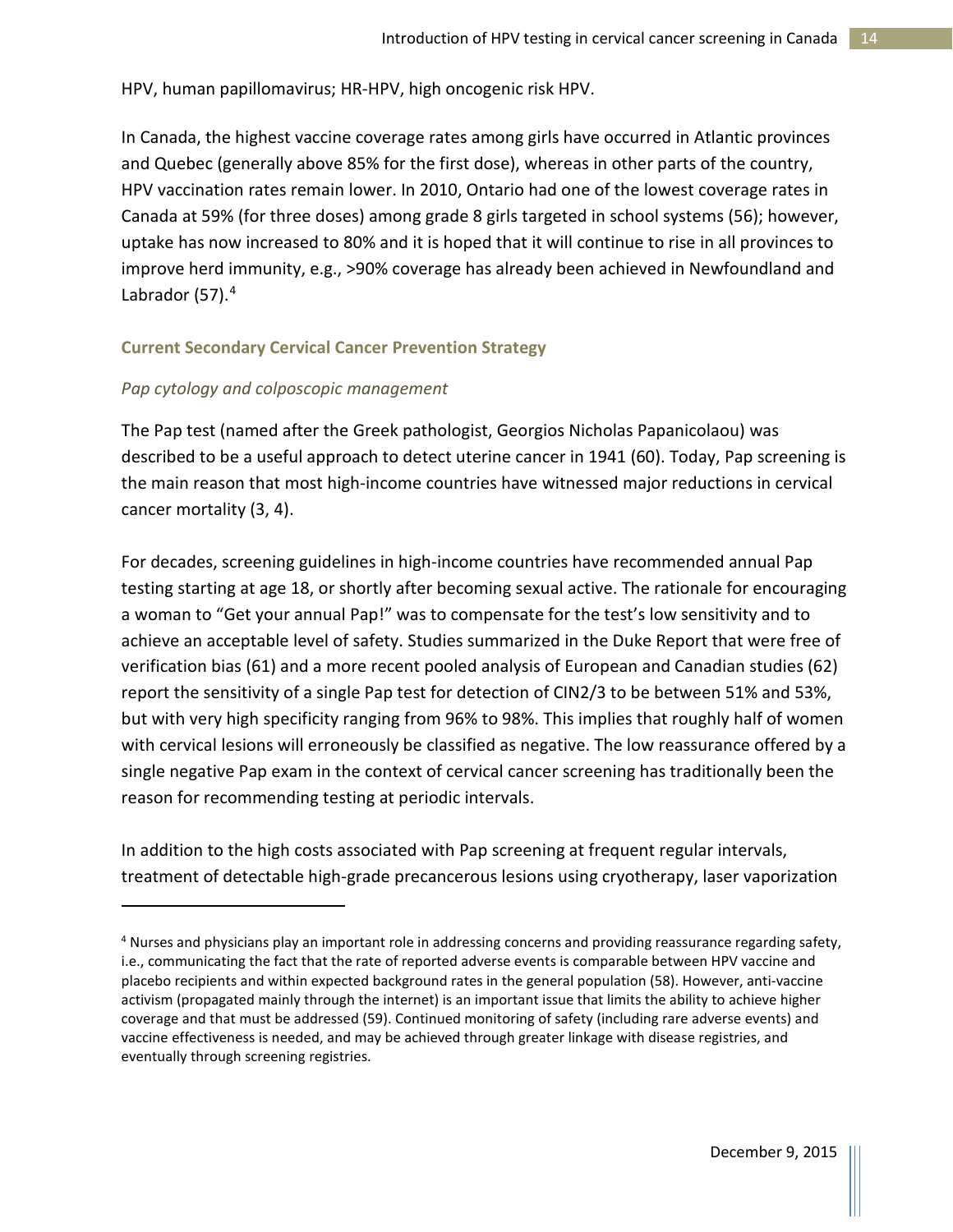or conisation, loop electrosurgical excision procedure (LEEP), or cold-knife conisation may lead to future adverse pregnancy outcomes, including pre-term birth and second trimester miscarriage (63). Recently, the Canadian Task Force on Preventive Health Care (CTFPHC) guidelines were updated, recommending that Pap testing be repeated every 3 years, starting at age 25 (64). This revision reflects the desire to avoid overtreatment of young women and our knowledge of the natural history of cervical cancer and progression rates, i.e., within three years of a negative Pap test the development of high-grade cervical abnormalities or worse are rare, and that among females less than 25 years of age, precancerous lesions prompting treatment are common but unlikely to progress to cervical cancer quickly (not before age 25) and most will regress on their own (65-73).

Despite updated guidelines in Canada (64, 74) and the United States (75) recommending Pap screening at extended intervals (every three years) and not among females aged less than 21 (74-76) or 25 years (64), moving away from annual screening has not been universally accepted by patients or by clinicians (77, 78). Furthermore, in the US – where litigation and malpractice lawsuits are common and healthcare delivery is very different from that in Canada – Pap tests being ordered for females less than 21 years of age ranks among the top five most wasteful procedures in primary care medicine, amounting to nearly 50 million dollars annually (79). Meanwhile, in Ontario, there has already been a dramatic drop in the volume of Pap tests since issuance of the new guidelines and support by the Ministry of Health and Long-Term Care, which aligned provider fee schedules with the new recommendations – not reimbursing primary care physicians for Pap tests performed during the time interval between recommended screens among asymptomatic women (9).

Acknowledging the limitations of conventional Pap cytology, there has been some effort to improve its performance over the years. A good example is the development of liquid-based cytology (LBC), which does not require the Pap test sample taker to spread exfoliated cell samples onto glass slides. Instead, samples are placed into a liquid fixative solution and subsequently via automation, uniformly smeared, thin cell preparations on glass slides are stained. Reading these monolayer slides is easier and aided by the reduced density of extraneous materials such as red blood cells and inflammatory cells on the slide, which can obscure the identification of abnormal cells. The leftover cell suspension permits immediate or delayed ancillary molecular testing. ThinPrep® (Hologic, MA, USA) and SurePath<sup>™</sup> (Becton, Dickinson and Company, NJ, USA) are two of the most common LBC tests that have received regulatory Health Canada and FDA approval, including for use in conjunction with other commonly used commercial HPV tests. The screening of LBC slides may also be automated, ultimately making it less costly for high-volume laboratories. There are numerous studies comparing the diagnostic performance of LBC to conventional cytology. Most showed marginal increases in sensitivity and decreases in specificity with LBC, and more recent studies including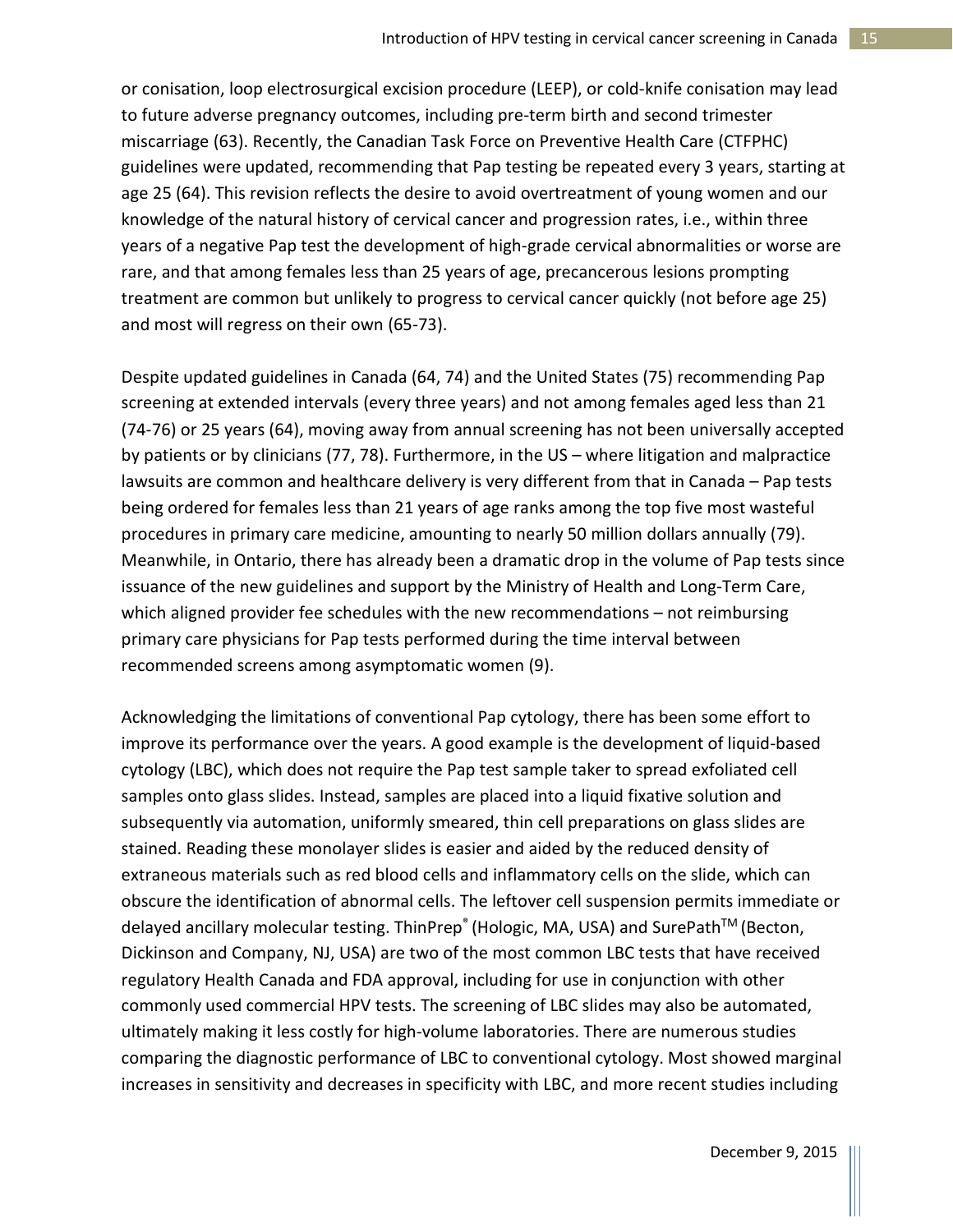one meta-analysis (80) and two large randomized controlled trials (RCT) (81, 82) suggest that it offers no clinical performance advantage over conventional Pap smears for detection of highgrade precancerous lesions. Given their equivalence in performance, the decision by laboratories to incorporate LBC is generally taken in light of cost-effectiveness analysis, practicality to laboratories and cytotechnologists and ability to serve as a platform for molecular testing.

Pap cytology screening has had tremendous success in reducing the incidence and mortality from cervical SCC in most developed countries (83); however, it is less effective in detecting and preventing AC and its precursors (84-87). In Ontario, this explains the lack of association observed between income (a variable strongly linked to Pap test screening) and AC risk, despite a strong association with SCC (10). The issue is related more to sampling the AC and precursor lesions rather than under-screening slides with abnormal cells. The arrival of new samplers for dual collection of material from the ectocervix and endocervical zones (i.e., using both a spatula and endocervical brush for collection of glandular cells) that are compatible with both LBC and conventional cytology is thought to have contributed to declines in cervical AC rates observed in some settings, including in Ontario, in recent years (88).

The majority of efforts devoted to improving cervical screening have focused on evaluation of new primary screening tests, and triage tests to guide referral to colposcopy. But ultimately it is the biopsy result that determines how a patient should be managed. We will not describe the recommended management strategies in detail, but all females with a diagnosis of CIN3 regardless of age and females aged 25 years or above with a diagnosis of CIN2+ should be treated according to Canadian guidelines (89). Due to the higher rate of regression of CIN2 among females under age 25 (65-72) and the elevated risk of pregnancy related adverse events among treated individuals (63), repeat colposcopy every six month (for up to two years and then treatment with ablative methods or LEEP if the lesion persists) is the preferred management strategy for younger women (89). To improve the sensitivity of colposcopy for detection of high-grade SIL, recent studies demonstrate that taking multiple biopsies is beneficial (improvement from 61-68% with single biopsy to 96% after three biopsies) (90, 91), suggesting that the added cost/potential harms of taking more than one biopsy could be outweighed by the opportunity for earlier management, fewer referrals for additional colposcopies, and greater reassurance associated with negative results (91).

## *Anticipated impact of HPV vaccination on cytology screening performance*

Current vaccines do not offer protection against all of the HR-HPV types that cause cervical cancer and therefore cervical screening will continue to be recommended among vaccinated populations to detect lesions caused by the remaining HR-HPV types. The lower prevalence of squamous abnormalities in vaccinated cohorts is expected to have major negative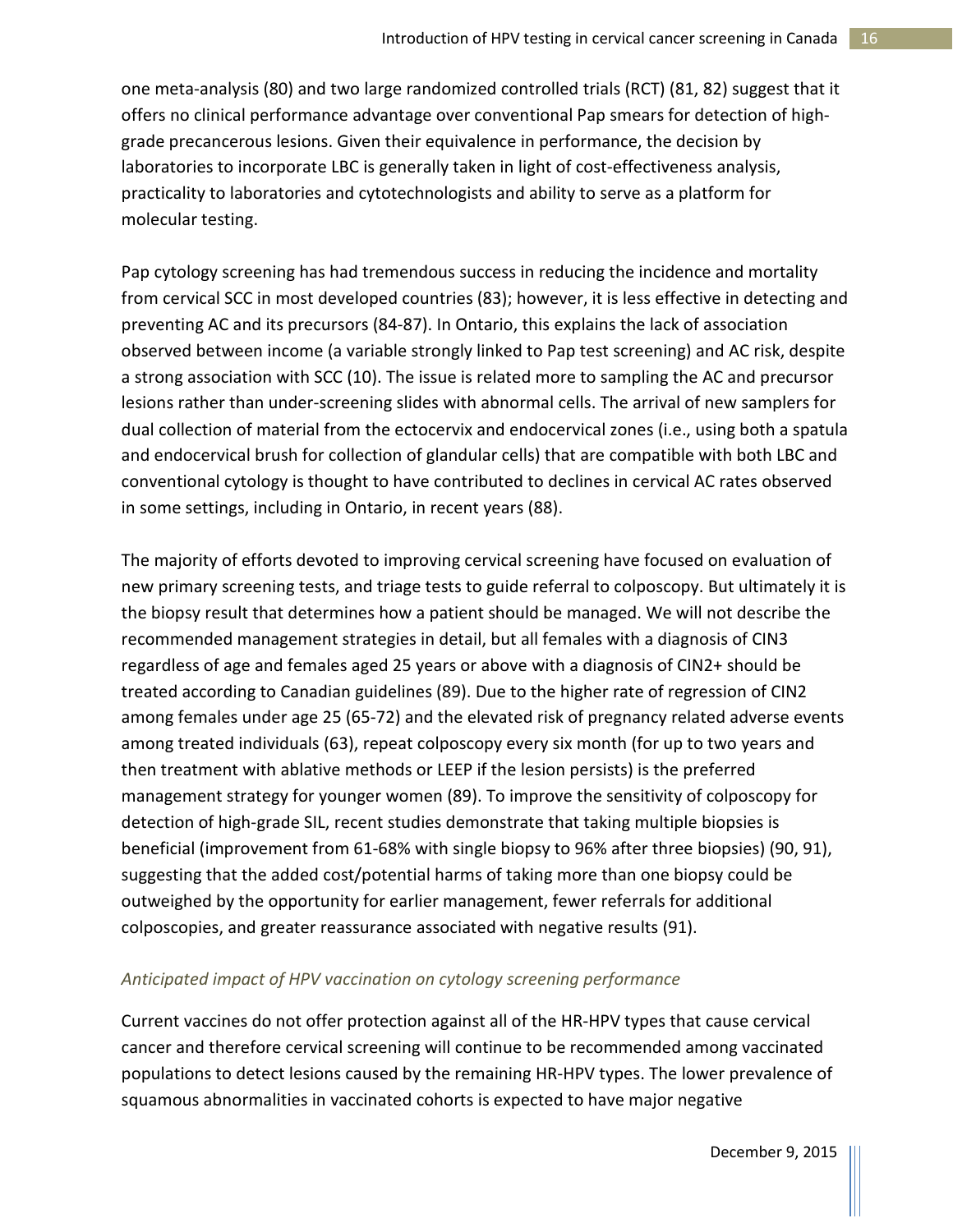consequences on the accuracy and efficiency of current Pap cytology screening programs (92, 93).

The positive predictive value (PPV) is a useful measure for clinicians because it provides a probabilistic value concerning the action (in this case, colposcopy) prompted by a positive test result. A recent modelling study suggests that with lower prevalence of cervical lesions in the post-vaccine era (up to a 90% reduction, based on the protection offered by the newest nonavalent vaccine) there will be a substantial drop in PPV of cervical cytology (29, 93). For cytotechnologists responsible for evaluating the smears, the reduced prevalence of abnormalities that are serious enough to warrant slide review (e.g., from 10% to 1%) will likely lead to fatigue (given the expectation that abnormalities will be rare) and as a result smears may be under-screened leading to more false-negatives and consequent reduced sensitivity. Estimates of Pap sensitivity (as low as 35%) from low-risk settings in Canada (e.g., Newfoundland and Quebec) provide anecdotal evidence to support this prediction (94, 95). On the other hand, although there will be fewer women with smears containing squamous abnormalities the prevalence of inflammation and reactive atypias will remain the same, thus leading to a reduced signal-to-noise ratio in discriminating true squamous lesions from other benign conditions. Fear of missing relevant abnormalities may lead to more overcalls and consequent reduced specificity with more unnecessary referrals for colposcopy (93). Incorporating reduced sensitivity (high of 70% to a low of 30%) and specificity (high of 98% to low of 95%) into models led to PPV estimates less than 10% (Figure 2), therefore suggesting that in the post-vaccine era Pap cytology will no longer function as a suitable test for primary screening (93). However, the Pap test has the potential to perform with adequate accuracy in the context of a triage test for women found to be HR-HPV positive on primary screening, which will be discussed later.

HPV vaccine uptake in Ontario has already translated into a significant decline in the incidence of cervical dysplasia in this province (5.70 fewer cases per 1,000 girls, equivalent to a 44% reduction) (53), reflecting the urgency to adopt an alternative primary screening test. The foremost alternate test based on performance and efficiency is molecular HPV testing.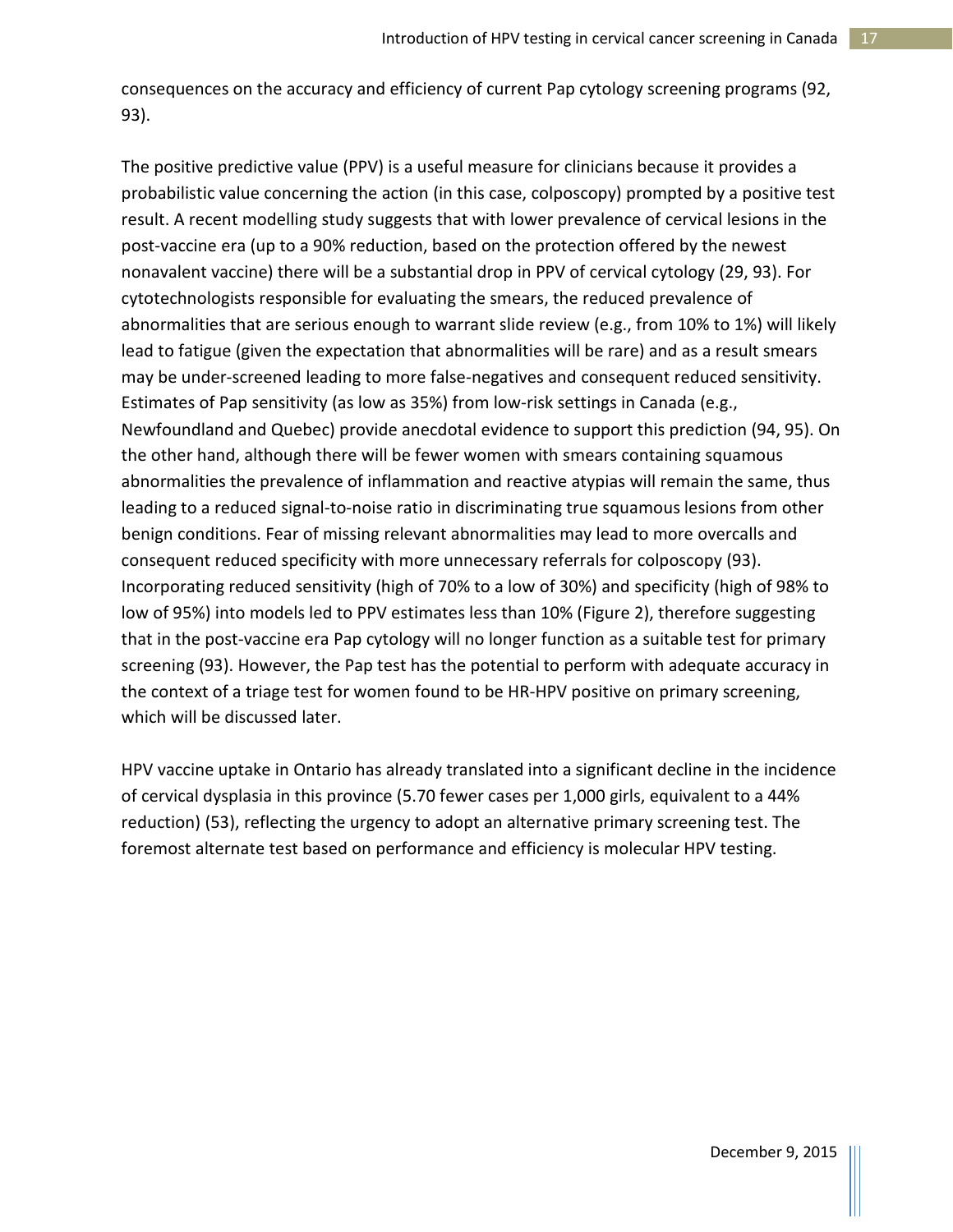

**Figure 2.** Positive predictive value of cytology screening based on varying lesion prevalence, sensitivity, and specificity. The prevalence rate in the upper left graph (40%) represents the situation found in triage following an initially positive HPV test, whereas the prevalence rates in the other three graphs illustrate situations found in Pap cytology (primary) screening in different settings as well as the ones anticipated post-vaccination (upper right=10%, lower left=5%, and lower right=1%). The two curves in each graph represent different specificity estimates (red line=98%, orange line=95%), and the grey bands surrounding each curve represent the 95% credibility intervals. Adapted with permission from reference 93 (Franco et al., Archives of Medical Research 2009).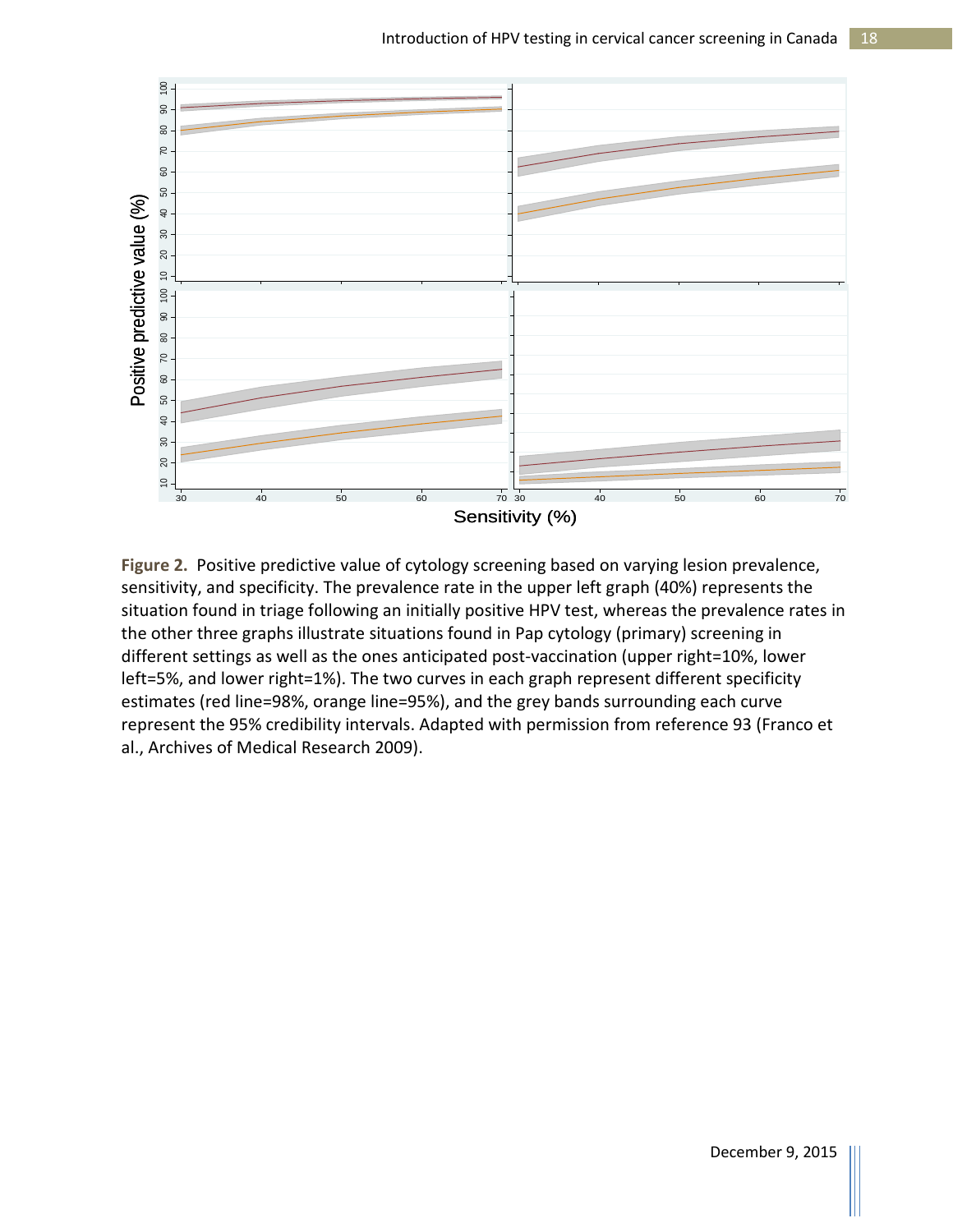### **HPV Testing: The Best Evidence-Based Option for Cervical Cancer Screening**

Following the realization that HPV infection is a necessary cause of cervical cancer and associated high-grade precancerous lesions (1) investigators immediately proceeded with trials to compare the screening performance of HPV DNA testing and Pap cytology. The Canadian Cervical Cancer Screening Trial (CCCaST) (96), which focussed on females aged 30-69 years, was the first North American RCT to demonstrate the superior sensitivity of HPV DNA testing over conventional Pap cytology for the detection of high-grade precancerous lesions (95% versus 55%) and found that it had a slightly lower specificity (94% versus 97%). Other RCTs of HPV testing conducted in Europe have also found HPV testing to perform better (compared with cytology) for detection of high-grade lesions (97-101). In an RCT conducted in rural India, investigators reported a significant reduction in cervical cancer mortality associated with a single round of HPV testing, compared with a single round of cytology screening (102). Results from randomized and non-randomized trials comparing the performance of HPV testing versus Pap cytology were recently meta-analyzed by Richardson and colleagues, showing greater sensitivity (Ratio=1.29, 95% CI 1.18-1.39) but lower specificity (Ratio=0.94, 95% CI 0.92-0.96) for detection of high-grade (CIN2+) lesions (103). In addition to being much more sensitive, HPV testing is now automated, making it less prone to human error and more reproducible compared with cytology, which relies on cytotechnologists and pathologists interpretation for smear evaluation (104, 105). In the context of a cervical screening program, it may also be centralized to ensure sufficient quality control for high specimen throughput, which would make HPV primary screening much more efficient.

Recently, a study that included follow-up data from four European RCTs (97-100) revealed a significantly lower rate of invasive cervical cancer in the HPV testing arm compared with the cytology arm (106). The reduction was larger for AC than for SCC (rate ratio: 0.31 versus 0.78, respectively), which suggests that introducing HPV testing as the primary cervical screening test could lead to further reductions in cervical cancer mortality, due in part to greater reductions in cervical AC (106). A larger proportion of AC than SCC cases are attributable to HPVs 16 and 18 (85% versus 70%, respectively), which also has important implications for vaccination in the primary prevention of cervical cancer (107, 108). The improved ability of HPV testing to detect atypical glandular cells and AIS should be considered a major advantage of switching to HPV primary screening because (as discussed previously) cytology screening has had little success in reducing cervical adenocarcinomas (84-87).

A negative HPV test provides much greater reassurance to women that high-grade cervical precursors are absent relative to the same situation when considering immediate risks after a negative Pap test. But because incident infection with oncogenic HPV type(s) is an event that occurs much more "upstream" in the carcinogenic pathway, it also provides longer reassurance – thus enabling a longer safety margin for screening intervals (109) . There have been several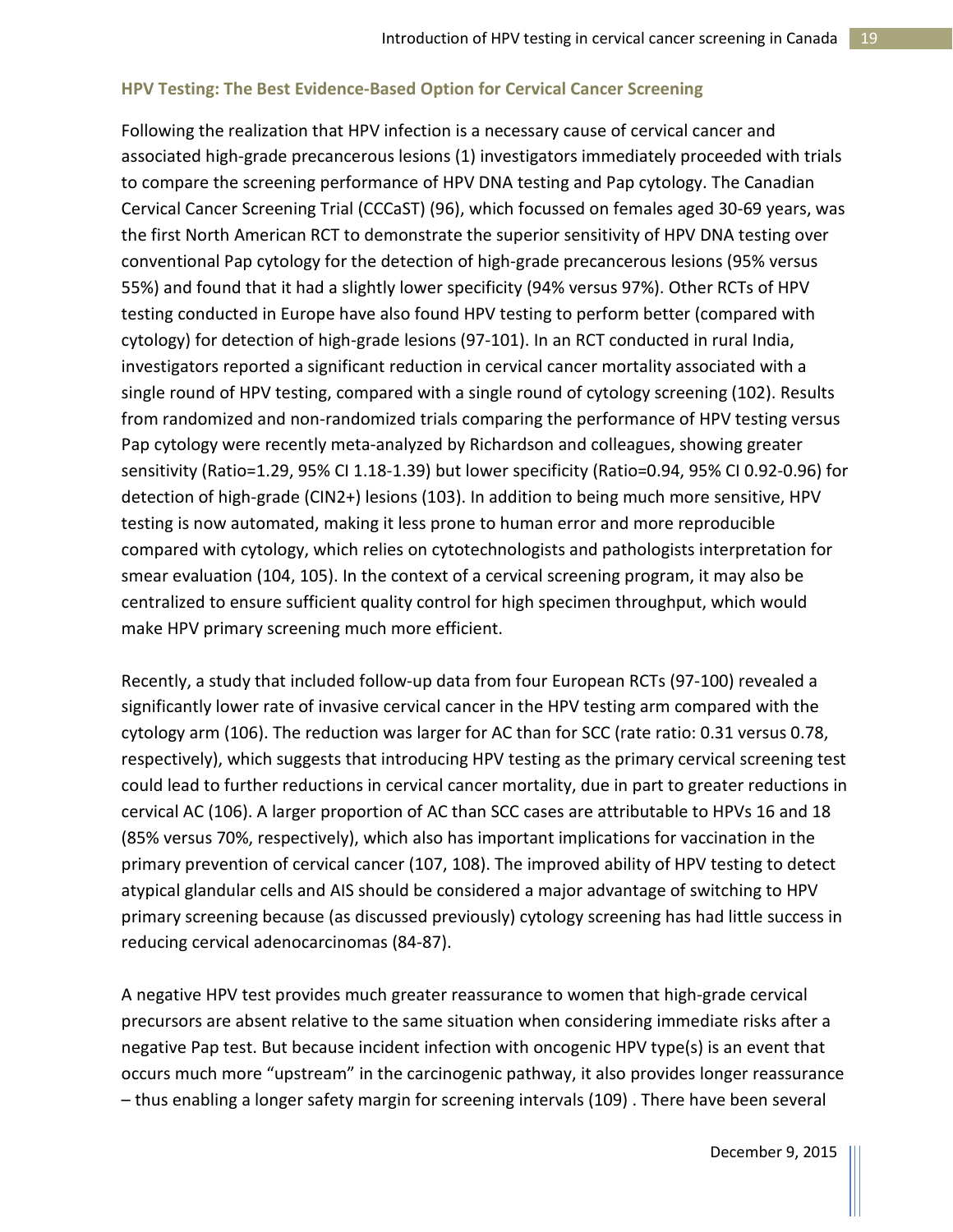large trials (106, 110-113) comparing risk of high-grade cervical precancer and invasive cancer following a negative HPV or Pap test (Table 2).

|                       |  | Table 2. 3- and 5-year risk of CIN3+ and invasive cervical cancer following negative HPV or |  |
|-----------------------|--|---------------------------------------------------------------------------------------------|--|
| cytology test results |  |                                                                                             |  |

| <b>Population/Study</b> | N         | <b>Negative Test</b> | $3-y$   | $5-y$   | $3-y$   | $5-y$   |
|-------------------------|-----------|----------------------|---------|---------|---------|---------|
| (Author, Year)          |           | at Baseline          | $CIN3+$ | $CIN3+$ | Cancer* | Cancer* |
|                         |           |                      |         |         |         |         |
| 7 European studies      | 24,295    | <b>HPV</b>           | 0.12    | 0.25    |         |         |
| (Dillner, 2008)         |           |                      |         |         |         |         |
|                         |           | Cytology             | 0.51    | 0.83    |         |         |
| <b>KPNC</b>             | 331,818   | <b>HPV</b>           | 0.063   | 0.17    | 0.012   | 0.019   |
| (Katki, 2011)           |           |                      |         |         |         |         |
|                         |           | Cytology             | 0.17    | 0.36    | 0.018   | 0.037   |
| <b>KPNC</b>             | 1,011,092 | <b>HPV</b>           | 0.07    | 0.14    | 0.011   | 0.017   |
| (Gage, 2014)            |           |                      |         |         |         |         |
|                         |           | Cytology             | 0.19    | 0.31    | 0.02    | 0.031   |
| 4 European trials       | 176,464   | <b>HPV</b>           |         |         | 0.0046  | 0.0087  |
| (Ronco, 2014)           |           |                      |         |         |         |         |
|                         |           | Cytology             |         |         | 0.0154  | 0.036   |
| <b>ATHENA</b>           | 42,209    | <b>HPV</b>           | 0.34    |         |         |         |
| (Wright, 2015)          |           |                      |         |         |         |         |
|                         |           | Cytology             | 0.78    |         |         |         |

ATHENA, Addressing the Need for Advanced HPV Diagnostics; CIN, cervical intraepithelial neoplasia; HPV, human papillomavirus; KPNC, Kaiser Permanente Northern California The population in the 2011 KPNC study is also included in the updated 2014 KPNC study. The Swedish Swedescreen study is included in both Dillner and Ronco's analyses. \*The analysis by Ronco et al. presented cancer risk estimates at 3.5 and 5.5 years.

Recently, two important studies comparing this risk were conducted among a population of females participating in the KPNC cervical screening program (part of a large integrated health delivery system in the United States) (110, 111). Between 2003 and 2012, females in this program received concurrent Pap and high-risk HPV testing (Hybrid Capture 2, Qiagen, Germantown, MD) at approximately 3-year intervals. In the most recent analysis (n=1,011,092; representing the largest and longest experience with routine HPV testing in clinical practice), investigators reported much lower risks associated with a negative HPV test compared with a negative cytology test result (111). Specifically, 3- and 5-year risk of CIN3 or cancer following a negative HPV test at entry was 0.07% and 0.14%, compared with 0.19% and 0.31% following a negative cytology test, respectively. Similarly, risk of cervical cancer at 3- and 5-years was 0.011% and 0.017% in the HPV negative group, compared with 0.020% and 0.031% in the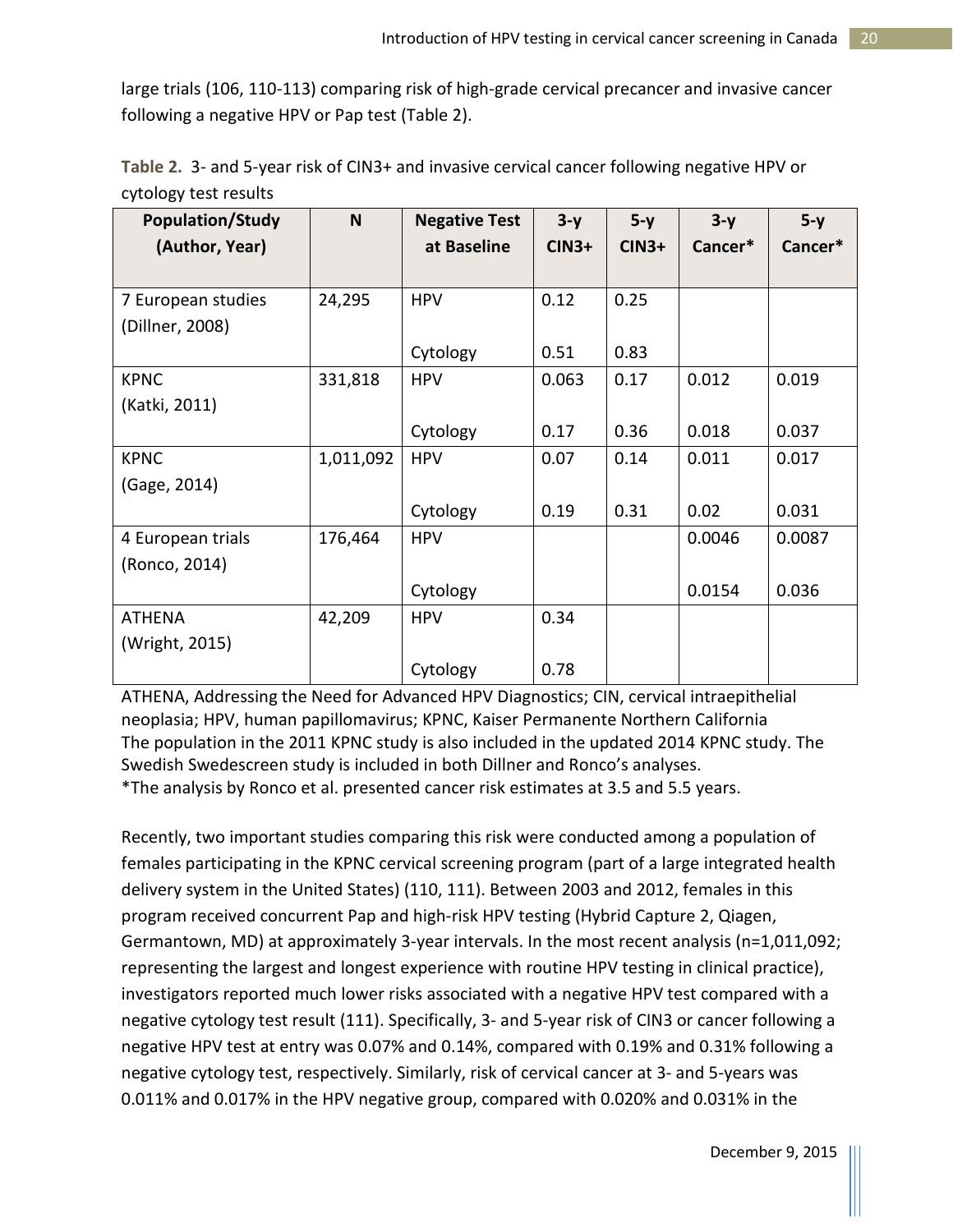cytology negative group, respectively (111). A key observation from this study is that the 5-year risk of high-grade cervical precancer associated with a negative HPV test is lower than the 3 year risk associated with a negative cytology test (0.40% versus 0.48% for CIN2+ and 0.14% versus 0.19% for CIN3+, respectively). In an earlier report published in 2011, focusing on the same KPNC population (n=331,818) with follow-up through 2009, investigators reported lower 5-year versus 3-year risk of CIN2+ (0.53% versus 0.96%) and identical 5- and 3-year risk of CIN3+ (0.17%) following negative HPV and Pap tests, respectively (110).

Sufficient evidence now exists to support the safety of the adoption of HPV primary screening and of extended screening intervals, e.g., from 3- to 5-years with similar/lower risk compared with cytology. Fewer required lifetime screens suggests that this approach may also be more cost-effective. Once funding is in place for HPV testing, we would also expect there to be a reduction in individual test costs resulting from market expansion and high volume testing, i.e., additional manufacturers bringing their molecular HPV tests for validation and regulatory approval, and the opportunity to negotiate lower prices with manufacturers based on highvolume testing and the agreement to purchase many units. To ensure safety, it is important that the selected HPV test(s) have been approved by regulatory agencies such as Health Canada and the US Food and Drug Administration (FDA), and that the labs performing these tests are accredited with mechanisms in place to validate performance of testing, i.e., precision, accuracy, reproducibility, reference range, sensitivity and specificity.

## **An Additional Step after HPV Screening: Triage of HPV Positive Women**

One important concern related to the safety and efficiency of implementing HPV primary screening is the increased number of colposcopy referrals that may result, unless a specific triage test/approach is applied. In the ATHENA trial, designed to evaluate the cobas<sup>®</sup> HPV Test (Roche Molecular Systems, Pleasanton, CA) as the primary screening method for cervical cancer (112), genotyping (types 16 and 18) and cytology (atypical squamous cell of undetermined significance (ASC-US) threshold) were the evaluated triage approaches. In combination, they yielded significantly more colposcopies per case detected but fewer missed cases of cervical cancer or high-grade precancerous lesions (CIN2 or CIN3) than cytology-based screening.

In the post-vaccine era we expect HPV screening would lead to fewer colposcopy referrals as a result of successful vaccination programs aimed at reducing the burden of disease (i.e., HR-HPV infections and associated cancerous/precancerous lesions). Nonetheless, this particular approach (genotyping and cytology triage), despite the high number of colposcopy referrals, was still found to be the most cost-effective compared with other strategies in a recent modeling study, including cytology screening (with reflex HPV testing for management of ASC-US), HPV and cytology co-testing, and HPV primary screening (with reflex to cytology) (114). The last strategy (primary HR-HPV screening with cytology triage) takes advantage of the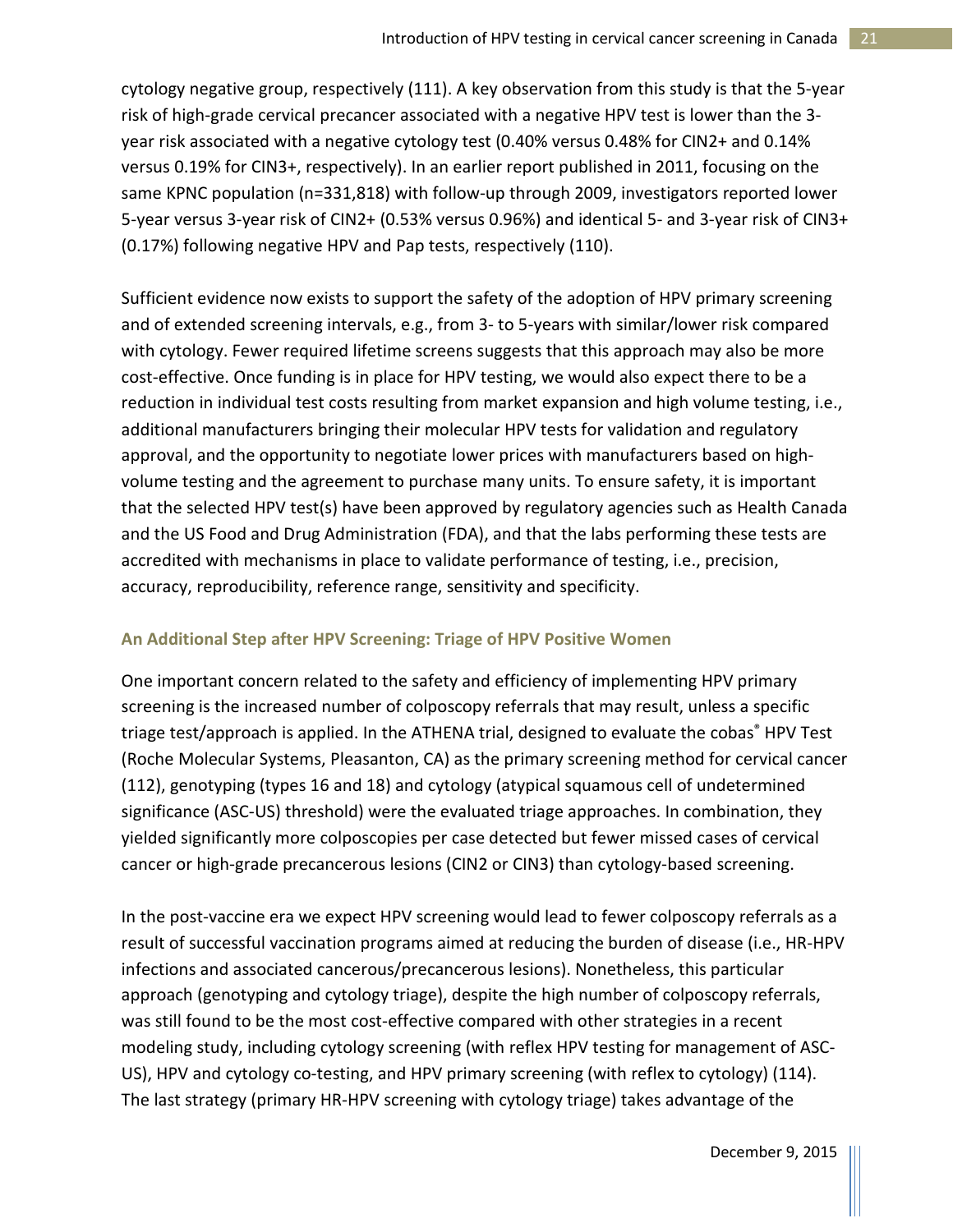desirable properties of both tests (i.e., high sensitivity of HPV and the high specificity of cytology testing) (115-117) and is currently being evaluated in a population based RCT in British Columbia (HPV FOCAL study) (118), as well as a feasibility study within a university-affiliated public hospital in Montreal (Viral Testing Alone with Pap Triage for Screening Cervical Cancer in Routine Practice (VASCAR study)) (119). In a Canadian cost-effectiveness analysis comparing alternative cervical screening strategies (cytology with/without HPV testing for ASC-US triage, HPV testing with/without Pap triage, and HPV/cytology co-testing), HPV testing with Pap triage required fewer colposcopies compared with HPV testing alone (55-59% less), and was much more effective and less expensive compared with primary cytology screening (120). Cost savings of this approach were attributed to the lengthened screening interval and fewer cases of invasive cervical cancer requiring treatment. Other well designed cost-effectiveness analyses of cervical screening in Europe and Mexico (121-124) have produced similar results, i.e., under most scenarios HPV primary screening of women >30 years of age is most cost-effective.

## **HPV Screening Can Be Done in Self-collected Samples**

Not surprisingly, Aboriginal Peoples, recent immigrants, those living in rural or remote settings, older women, and those living in low-income areas or households are less likely to be screened and thus experience a higher risk of cervical cancer than the majority of Canadian women (7, 9, 11-14). Reaching these underserved women can be facilitated by the introduction of HPV primary screening, a technology that can be performed on self-collected samples.

In a recent meta-analysis comparing the accuracy of HPV testing on self-collected versus clinician-collected samples (including data from 36 studies and 154,556 women), sensitivity and specificity for detection of CIN2+ was slightly lower (ratio=0.88, 95%CI 0.85-0.91; and 0.96, 95%CI 0.95-0.97, respectively) suggesting that sampling by a clinician (in the context of a HPV primary screening program) should be the recommended method but that self-collection may be an acceptable option to reach women that do not participate in the regular screening program (125). The performance of self-collected versus clinician-collected specimens for HPV primary screening was recently evaluated in a vaccine trial in Costa Rica and was found to be similar (90% agreement with similar sensitivity and specificity for detection of CIN2+), with improved ability to detect disease earlier compared with cytology. In an Argentinian study, offering women the opportunity to self-collect a specimen for cervical screening (during a home visit by a community health worker) led to a four-fold increase in screening uptake within 6 months (compared with the advice to attend a health clinic for cervical screening), showing that this strategy works to improve coverage in this type of setting.

Soon the Netherlands will switch from cytology to HPV primary screening, with self-sampling devices being sent to women that do not respond to their initial invitation to have a cervical specimen collected by their physician (126). In an effort to reach women living in remote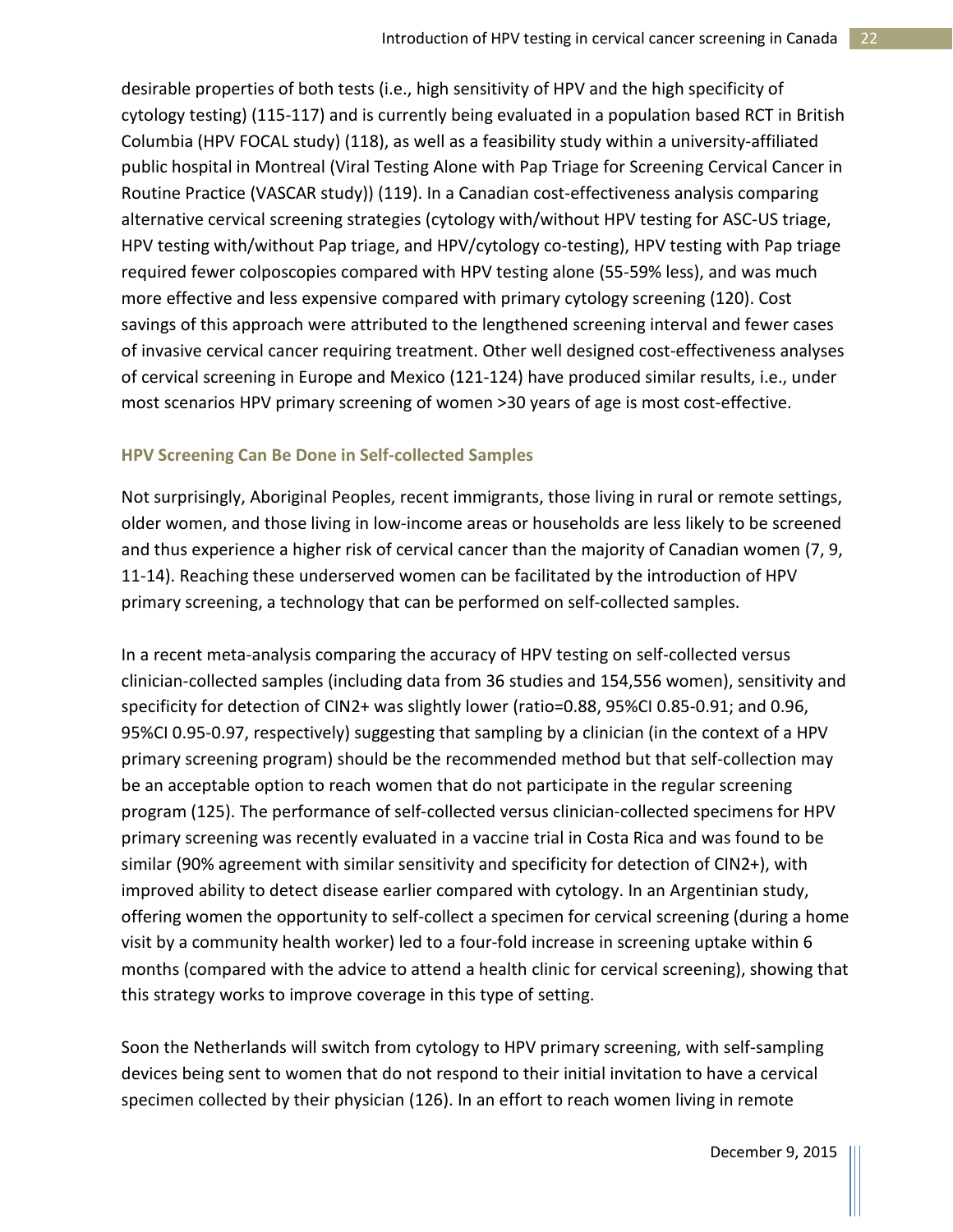settings or who do not comply with regular screening (for whatever reason); this approach could also be adopted as part of a HPV primary screening program to increase coverage in Canada (126-129). However, women who do not participate in regular screening may also be less willing to self-collect a specimen for HPV testing or to comply with further follow-up if they are HPV-positive. To maximize the cost-effectiveness of this alternative self-sampling strategy, it will be important to address these and other potential issues. For example, in a study nested within a cohort of women participating in the Canadian HPV FOCAL trial, the most important factor associated with a woman's intention to self-collect a cervical specimen for HPV testing was her knowledge and attitude concerning the procedure, which reinforces the important role of education in improving interventions aimed at HPV and cervical cancer prevention (130).

### **Merging Vaccination and Screening: Clinical Management based on Net Risk**

Considering the high additional cost from newly introduced HPV vaccination programs, it is important to be pragmatic in deciding how a second public prevention program (cervical screening) targeted at preventing cervical cancer should be redesigned. As indicated earlier, persistent infection with HR-HPV types is a necessary cause of cervical cancer (1); however, not all HPV infections present the same level of risk for progression to high-grade cervical precancer or cancer (131). Similarly, not all HR-HPV infections will progress to cause disease at the same rate, e.g., females with persistent HPV16 infection are at much higher risk of developing CIN3 (or cervical cancer) within the next five to 10 years, compared with those infected with other HR-HPV types (131). This discovery has important implications for screening females who have been vaccinated with the new nonavalent vaccine that protects against HPV16 and certain other HPV types that are more likely to progress quickly to CIN3+. For example, considering the low risk of developing cervical cancer before age 30 (attributable to HR-HPV types not included in the current nonavalent vaccine formulation) there is the possibility that screening initiation may be safely delayed. Furthermore, HPV genotyping could enable more individualized riskbased screening (i.e., equal management of women at equal cancer risk) (132) for benchmarking cervical cancer risk and applying similar management based on different combinations of tests, including genotyping. This concept of 'benchmarking' risk could be incorporated into future screening guidelines following the successful development and evaluation of this type of risk-based screening strategy (133, 134). Finally, introduction of HPV primary screening could allow for linkage between vaccination and screening registries to provide a low cost method to monitor vaccine effectiveness (including type replacement, crossprotection, and protection duration) (117, 135) and also provide valuable information on risk of cervical cancer among vaccinated individuals to inform future recommendations for screening among this low-risk group.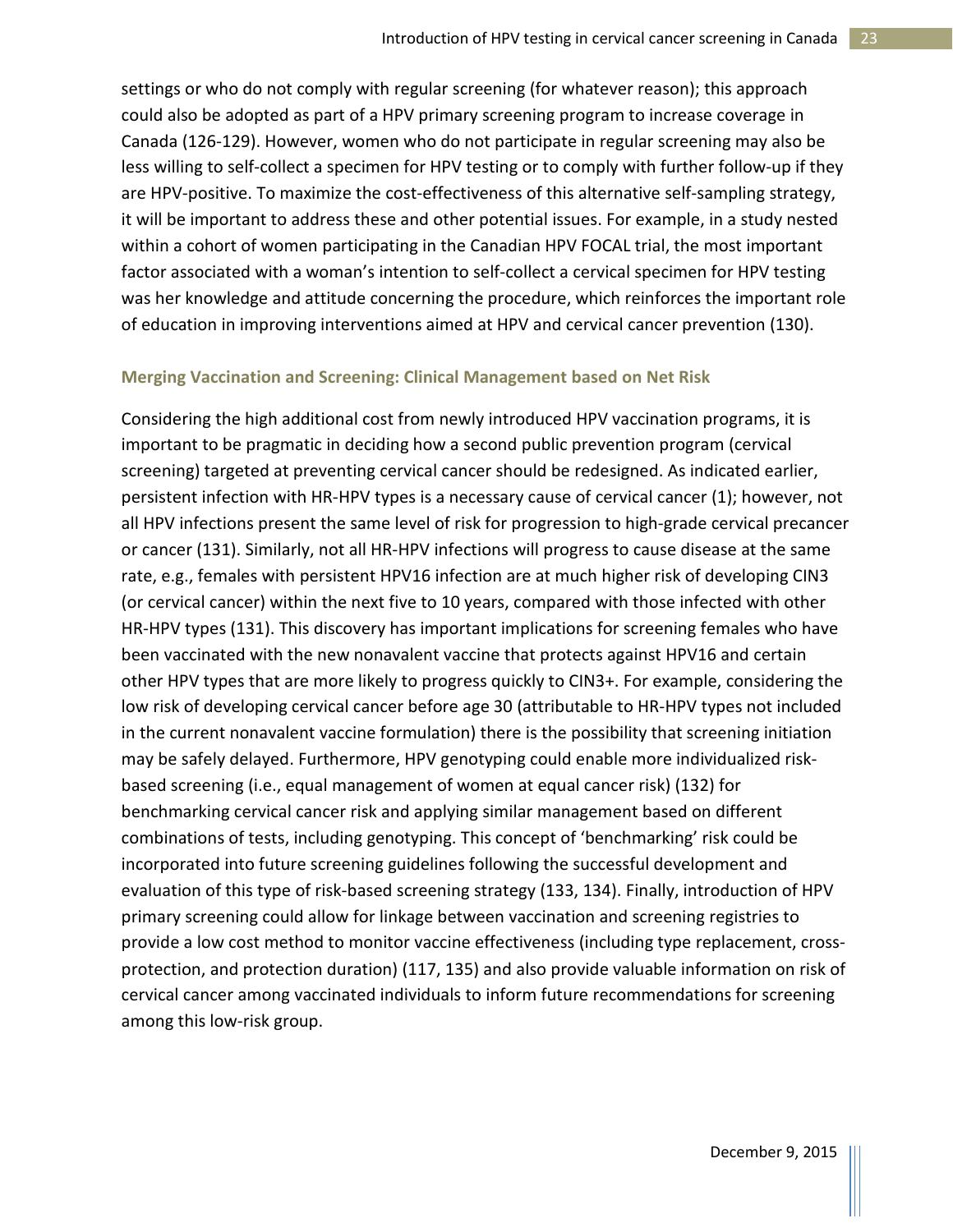## **Development and Introduction of HPV Testing: Application for Primary Screening and Triage**

Before it was firmly established that HPV is a necessary cause of cervical cancer, studies had already been initiated to evaluate the possible role of HPV testing in stratifying risk of women with abnormal cytology (136, 137). The uncertainty surrounding proper management of women with low-grade SIL and equivocal ASC-US diagnoses is eventually what motivated investigators from the National Cancer Institute to launch the ASCUS-LSIL Triage Study (ALTS): a multi-centre RCT designed to evaluate three alternative methods of management (immediate colposcopy, cytologic follow-up, and triage by HPV testing) (138). Early results from this trial revealed the benefit of HPV testing in the triage of women with ASC-US but not LSIL (139-141), which contributed to the 2001 consensus guidelines decision recommending that women with ASC-US (based on screening using LBC) be tested for HPV prior to colposcopy referral, as the preferred management strategy (141).

All HPV assays developed for screening detect only HR-HPV genotypes, e.g., the Hybrid Capture® 2 (HC2) assay (Qiagen, Gaithersburg, MD) is capable of detecting 13 HR-HPV genotypes from cervical specimens as a group but does not indicate which type individually is detected. In the last 15 years, several commercial HPV assays have been approved by the US FDA and Health Canada for use as an adjunct test for triage of ASC-US cases, and for co-testing with cytology. Recently, the cobas® test, capable of detecting HPVs 16 and 18 individually along with 12 other HR-HPV types collectively (112), became the first HPV test approved by the FDA for primary screening. The different commercial HPV tests that have received regulatory agency approval in Canada and the United States and how the tests can be used are listed in Table 3. Of the eight commercial tests, six are approved for ASC-US triage, and two are approved for primary screening.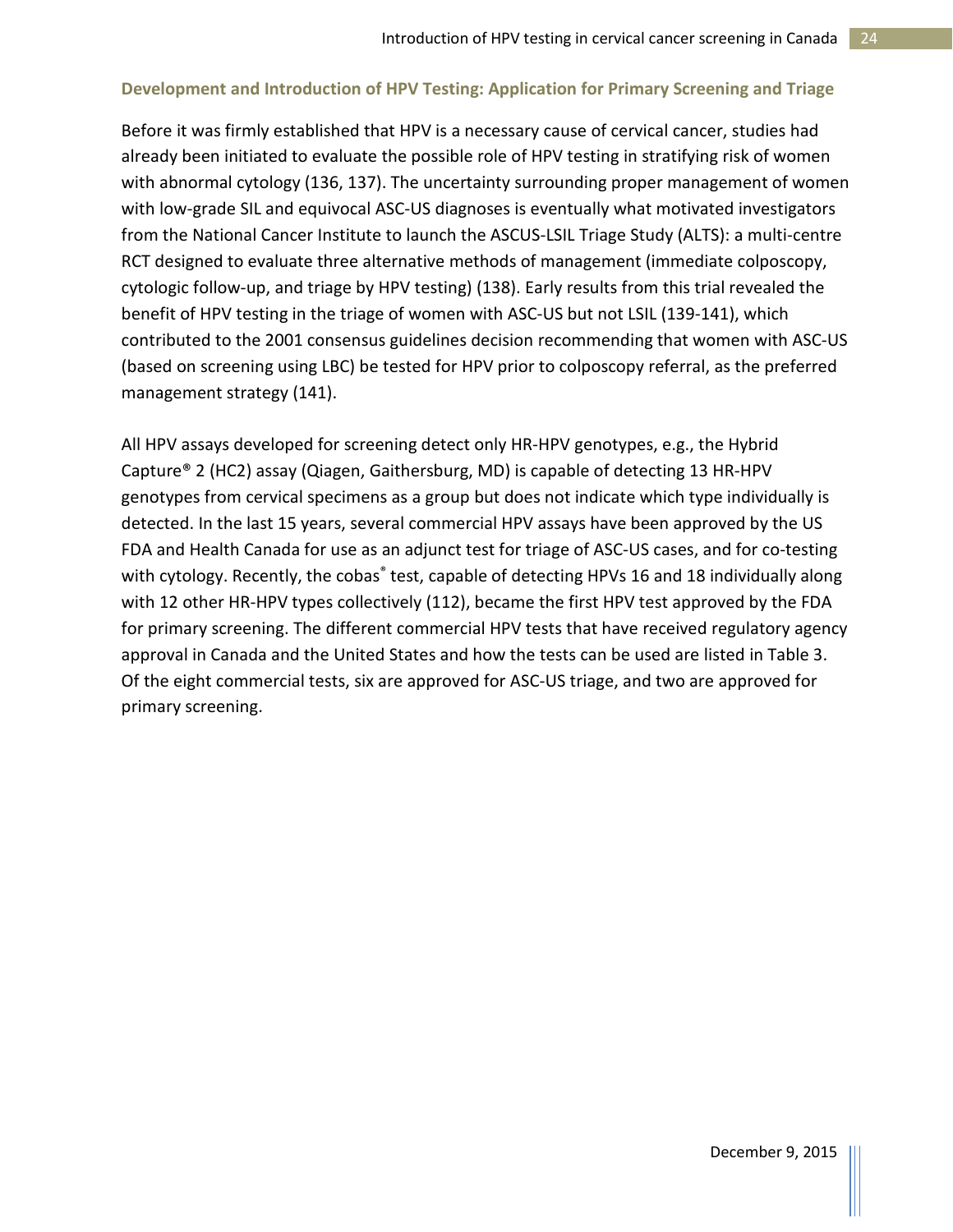| Year  | <b>Test Name and Manufacturer</b>       | <b>FDA Approval</b>                            |  |  |
|-------|-----------------------------------------|------------------------------------------------|--|--|
| 1988* | ViraPap® Test, Life Technologies        | Premarket approval for use as an adjunct for   |  |  |
|       |                                         | clarifying equivocal/uncertain Pap results     |  |  |
| 1991* | ViraType® Test, Life Technologies       | Premarket approval for use as an adjunct for   |  |  |
|       |                                         | clarifying equivocal/uncertain Pap results     |  |  |
| 1995* | Hybrid Capture® Tube Test (HCT),        | Approved as adjunct test for clarifying        |  |  |
|       | Digene                                  | equivocal/uncertain Pap results                |  |  |
| 1999  | Hybrid Capture® 2 Test (HC2),           | Approved as adjunct test for clarifying        |  |  |
|       | <b>QIAGEN</b>                           | equivocal/uncertain Pap results **             |  |  |
| 2003  | Hybrid Capture® 2 Test (HC2),           | Approved for co-testing with Pap <sup>**</sup> |  |  |
|       | <b>QIAGEN</b>                           |                                                |  |  |
| 2009  | Cervista® HPV HR Test, Hologic          | Approved as an adjunct, and for co-testing     |  |  |
|       |                                         | with Pap <sup>**</sup>                         |  |  |
|       |                                         | Approved as an adjunct, and for co-testing     |  |  |
| 2009  | Cervista® HPV 16/18 Test, Hologic       | with Pap (to be used alongside or as a         |  |  |
|       |                                         | follow-up to the Cervista® HPV HR test) **     |  |  |
| 2011  | cobas® 4800 HPV Test, Roche             | Approved as an adjunct, and for co-testing     |  |  |
|       |                                         | with Pap <sup>**</sup>                         |  |  |
| 2011  | APTIMA® HPV Assay, Gen-Probe            | Approved as an adjunct, and for co-testing     |  |  |
|       | (now produced by Hologic)               | with Pap <sup>**</sup>                         |  |  |
| 2015  | cobas <sup>®</sup> 4800 HPV Test, Roche | Approved for primary screening **              |  |  |

|  |  |  |  |  | Table 3. Commercial HPV tests that have received FDA approval and status in Canada |
|--|--|--|--|--|------------------------------------------------------------------------------------|
|--|--|--|--|--|------------------------------------------------------------------------------------|

\*ViraPap, ViraType, and HCT are no longer available. They are shown here for historical interest.

\*\* Health Canada approved tests

 $\overline{\phantom{a}}$ 

Note: Hybrid Capture® 2 Test (HC2), QIAGEN was licenced for primary screening by Health Canada in 2011.

## **Proposed HPV Primary Screening Algorithms**

It is now well established that HPV testing is much more sensitive than Pap cytology for detection of high-grade cervical precancer and cancer, and offers other advantages as well. Therefore, our knowledge of HPV natural history and pathogenesis towards cervical cancer should be utilized (142). Rather than assign HPV testing an ancillary role in cervical screening (e.g., in the management of ASC-US diagnoses), or along with cytology for co-testing<sup>[5](#page-25-0)</sup>, it may

<span id="page-25-0"></span><sup>5</sup> Historically, the first clinical applications of molecular HPV testing were for triage of equivocal (i.e., ASC-US) Pap smears (in the mid to late 90's) and then as a complement to Pap tests in screening, also called co-testing *(footnote continued)*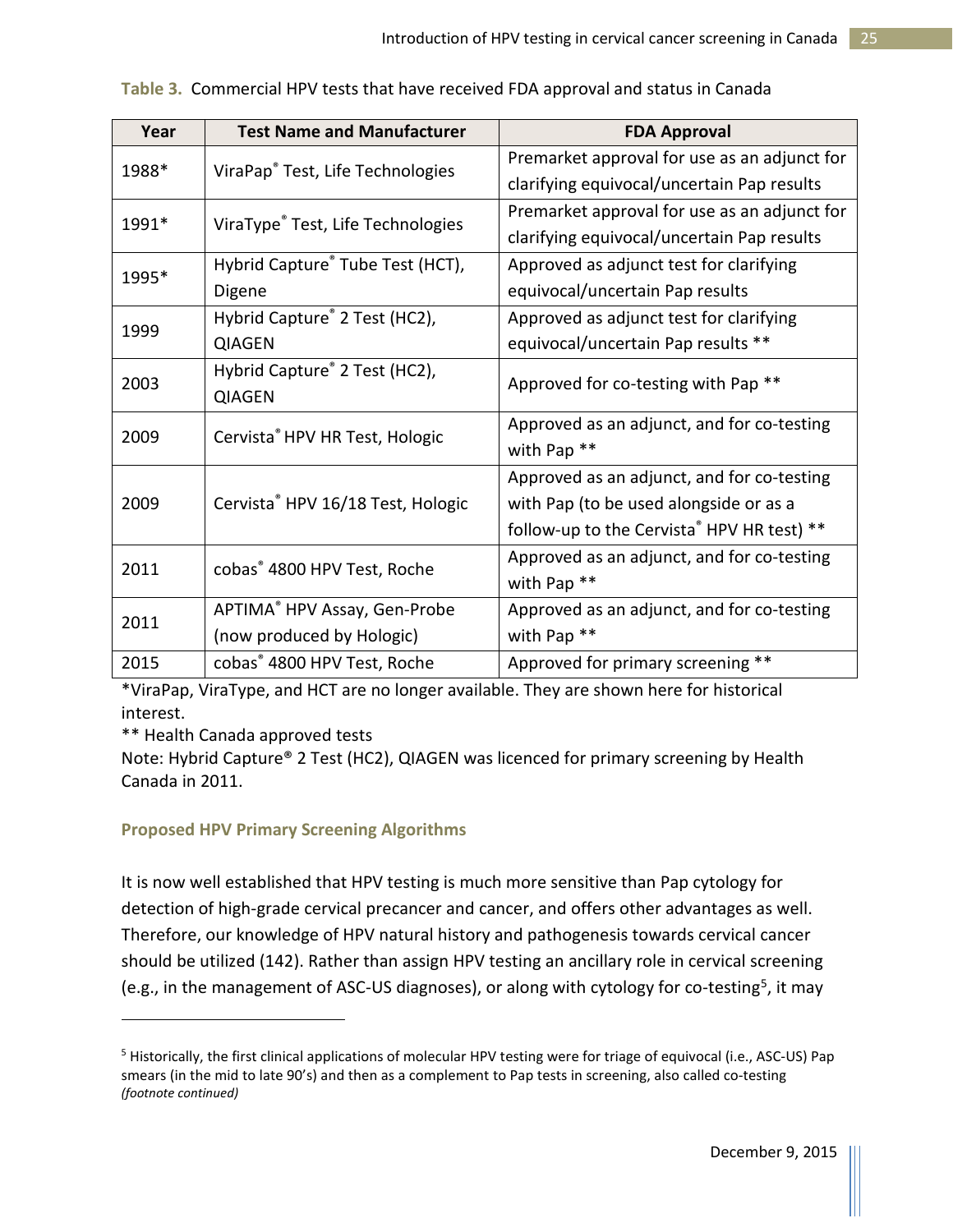safely be introduced as the standalone primary screening method to maximize efficiency associated with extended screening intervals. In the same KPNC analysis of >1 million women screened in routine clinical practice using cytology and HPV testing, not only was CIN3+ risk much lower in the HPV negative group compared with cytology negative group, but 5-year risk was almost equal in the co-test negative group compared with HPV negative group (0.11% versus 0.14%, respectively) (111). Although we appreciate that these risks are not identical, both are lower than the risk of CIN3+ associated with cytology screening every three years (111) – the current recommended screening strategy in Canada (64). Furthermore, we do not expect that the very small decrease in cancer risk associated with co-testing (versus HPV testing alone) would be considered affordable in most resource constrained nations, such as Canada, with important competing health priorities (114). In a recent study comparing the performance of co-testing versus HPV testing alone in multiple clinic practices (143), Blatt and colleagues report that standalone HPV testing is less sensitive and may lead to higher number of missed cervical cancer cases, compared with co-testing. However, the issue is that they restricted follow-up to one year, which likely led to misattribution of disease detected by HPV testing and missed by Pap testing. According to current US guidelines, women that are HPV positive but Pap test negative should return within one year for rescreening; however, some return visits past this one year anniversary are were not included in this analysis, thus we should expect additional cases to be detected in the Pap test positive group since these women are referred immediately for colposcopy (144).

Castle also highlights the importance of considering the costs and benefits of co-testing versus HPV testing alone over a woman's "screening lifetime", e.g., over at 30-year period, standalone HPV testing every three years would result in four additional HPV tests but six less Pap tests, and possibly offers greater safety than co-testing every five years (111, 144). If countries decide to introduce HPV testing alone as the primary cervical screening approach, there are alternative algorithms that have been proposed and evaluated in large population screening trials and demonstration projects. The two algorithms that we focus on in this report are: 1) HPV testing followed by cytology triage and 2) HPV testing followed by HPV16/18 genotyping + cytology triage.

Considering the high specificity, as well as the comfort and confidence that clinicians/patients now place in performing or receiving a Pap exam, cytology should continue to play a role in screening, via triaging HPV positive women for colposcopy. Based on current evidence evaluating different triage strategies and tests that have received regulatory approval, at this

 $\overline{\phantom{a}}$ 

<sup>(</sup>recommended in the US since HC2 was approved in co-testing in 2003). In Canada, only ASC-US triage has become a common use of HPV testing. Co-testing has not been used in Canada except as an option in private sector.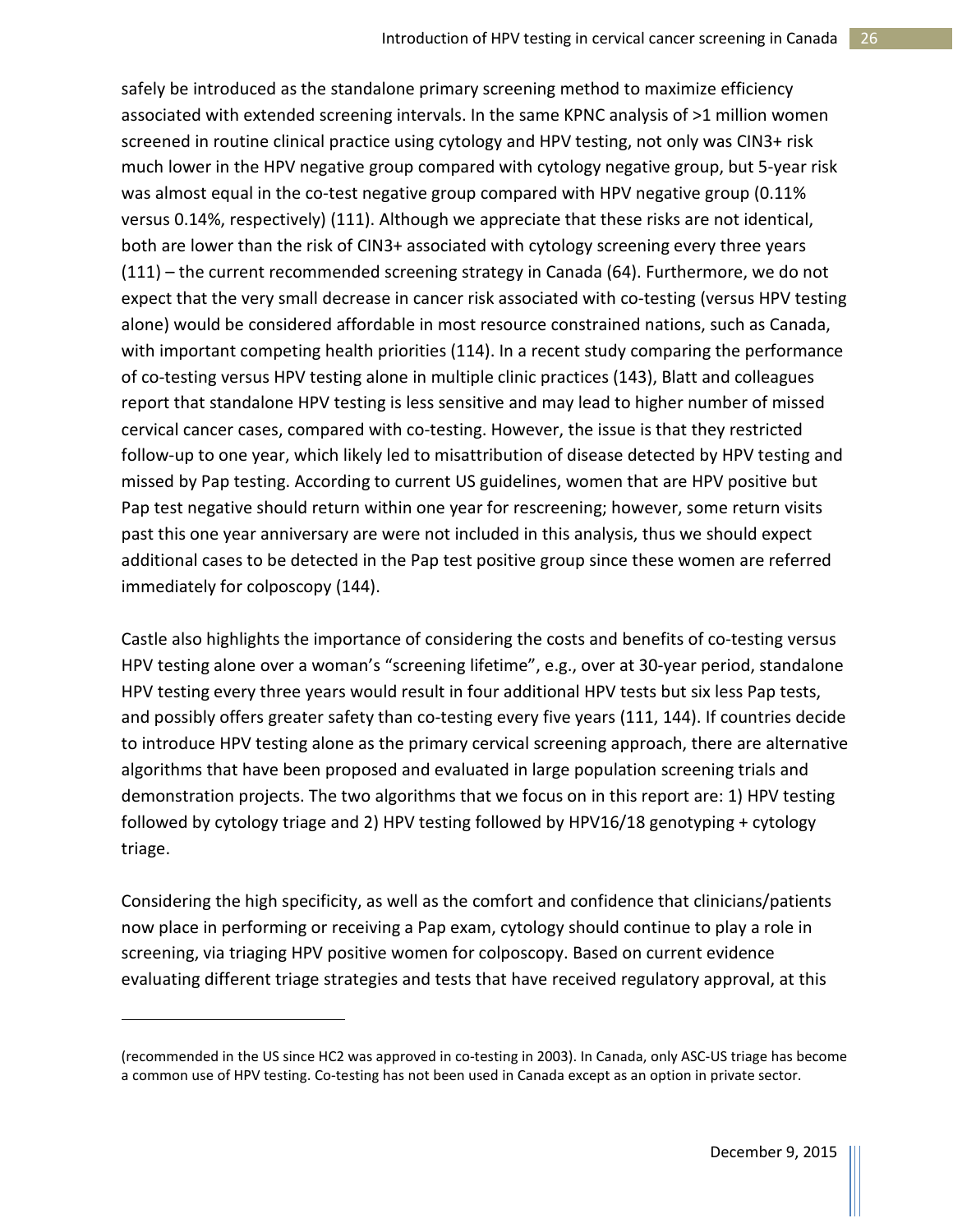point there are only two triage approaches that may be implemented – one that includes only cytology and one that incorporates HPV genotyping (along with cytology). These algorithms are presented in Figure 3a and 3b, respectively. The only difference between these two strategies is that some women may be referred directly to colposcopy if positive for specific HPV types (either HPV 16 or 18); whereas *all other women* (positive for other HR-HPV types) in the genotyping approach, and *all women* (positive for any HR-HPV type) in the cytology triage approach would be referred to colposcopy if cytology results are abnormal (≥ ASC-US). For women who test HPV positive but have no evidence of disease (based on cytology or colposcopy), repeat HPV and cytology testing should be performed within 12 months. Rescreening following a negative primary HR-HPV screen should occur no sooner than every three years (e.g., every 3- or 5-years) depending on the risk tolerance in a given setting, recognizing that no screening program will prevent all cervical cancer. In Canada, risk tolerance based on current practice of repeat cytology every three years is equivalent to HPV primary screening not less than every five years (64, 111).

## *HPV/Pap triage approach*

The strategy of HPV/Pap triage (145) takes advantage of the desirable properties of both tests, i.e., the high sensitivity of HPV testing and the high specificity of cytology. The concerns associated with maintaining cytology as the primary screening test in the post-vaccine era do not apply in this triage scenario; however, it is possible that smears evaluated by cytotechnologists known to have originated from HPV-positive women (unlike the current situation where cytotechnologists are generally unaware of the specimen HPV status) may be scrutinized more closely given the higher likelihood that a cervical abnormality is present. Originally, it was suggested that this 'artificially enriched' HPV positive population, with higher lesion prevalence and fewer cases of inflammation or reactive atypia (i.e., greater signal-tonoise ratio) would lead to improved diagnostic accuracy (93, 145). However, in a recent Canadian study designed specifically to evaluate this question, investigators found that samples reread by cytotechnologists after revealing the patients' positive HPV status led to slightly worse diagnostic performance (somewhat greater number of false-positive results and lower specificity), perhaps due to increased awareness of possible abnormalities (146). The HPV/Pap triage strategy is now being evaluated in the population based British Columbia HPV FOCAL trial (118), and was also recently evaluated in a community based demonstration project (VASCAR study) in Montreal (119). Results from both of these studies will provide critical information in guiding the development of screening recommendations focusing on this approach.

The HPV FOCAL study is the first North American RCT to compare HPV testing (HC2 with reflex Pap triage using LBC) versus Pap testing (with reflex HPV testing in triage of ASC-US cases) in cervical cancer screening; with a screening interval of four years in the intervention HPV testing arm (two years in the safety check arm) and two years in the control arm (147). As of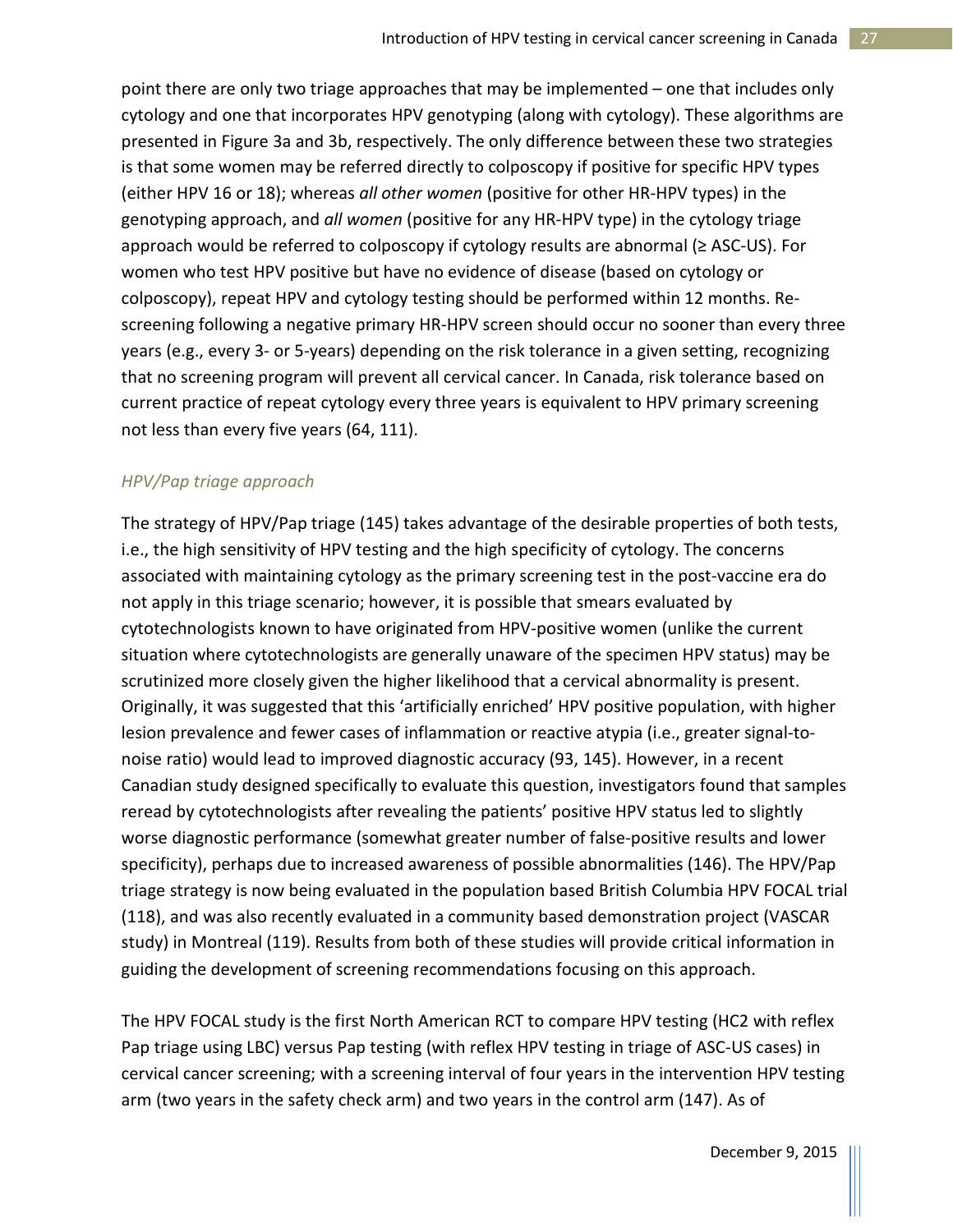January/2011, 18,648 females aged 25-65 years had been randomized to receive either HPV testing with the HC2 test (n=12,494; including both intervention/safety check arms) or LBC with ThinPrep® (n=6,154) as the primary screening test (118). Interim results from round one of this screening trial suggest the HPV/Pap triage approach leads to greater overall detection rates of CIN2+ and CIN3+ (16.1 and 8.0 per 1000 tested in the HPV arm compared with 11.0 and 5.0 per 1000 tested in the control arm, respectively) but also a greater number of colposcopy referrals (57.2 versus 33.2 per 1000 tests in the HPV and control arm, respectively) (118). Recognizing that increased colposcopy referrals and their associated diagnostic and treatment procedures (considered a surrogate for harms from screening) is important, Coldman and colleagues (148) recently estimated the impact of implementing HPV primary screening (with Pap triage) on referral for colposcopy in the British Columbia screening program. Investigators utilized HPV FOCAL trial age-specific/screening-specific results (weighted by screening program distribution) and found that although HPV testing may initially increase rates of referral (compared with adoption of LBC primary screening), cumulative rates over the long-term would be similar, except among younger females aged 25-29 (for this group it would remain higher) and that adoption of either approach (primary HPV or LBC screening) would increase colposcopy referrals in the province, driven by more conservative management of abnormalities in the trial protocol compared to current practice (148). In the FOCAL trial, the lower colposcopy rate over time may be attributed to the lower incident HPV infection rate compared with the crosssectional baseline HPV prevalence, which was approximately 50% higher.

The VASCAR study is the first community based demonstration project in North America to evaluate primary HPV DNA testing (using HC2) with conventional cytology (≥ASC-US) for triage to colposcopy (119). Beyond the collection of important information surrounding the performance of this approach compared with traditional screening practices, this project provides us with insight into the potential obstacles that must be overcome to ensure successful introduction of primary screening at the provincial/national level. 28,939 women were considered for inclusion in the study and after exclusion criteria were applied, screening results from 26,193 women aged 30-65 years were compared with the historic control era, i.e., cytology screening in the 3 years before VASCAR. Improvements were observed in the detection of high-grade precancerous lesions (6.58 versus 2.37 per 1000 women), as well as in the detection rate of these high-grade lesions among women referred for colposcopy (340.00 versus 163.02 per 1000 colposcopies) and lower median time from a positive Pap triage result to colposcopy (3.14 months in VASCAR versus 10.98 months in the historic period), with a slight rise in rate of colposcopy referrals in this primary HPV screened population (19.36 versus 14.54 per 1000 women) (119). Investigators attributed the improvement in time to colposcopy to the reduced workload of Pap smears being read by cytotechnologists (93% reduction), and the heightened sense of urgency felt by providers to refer a patient with an abnormal Pap test and presence of HR-HPV type(s) for colposcopy.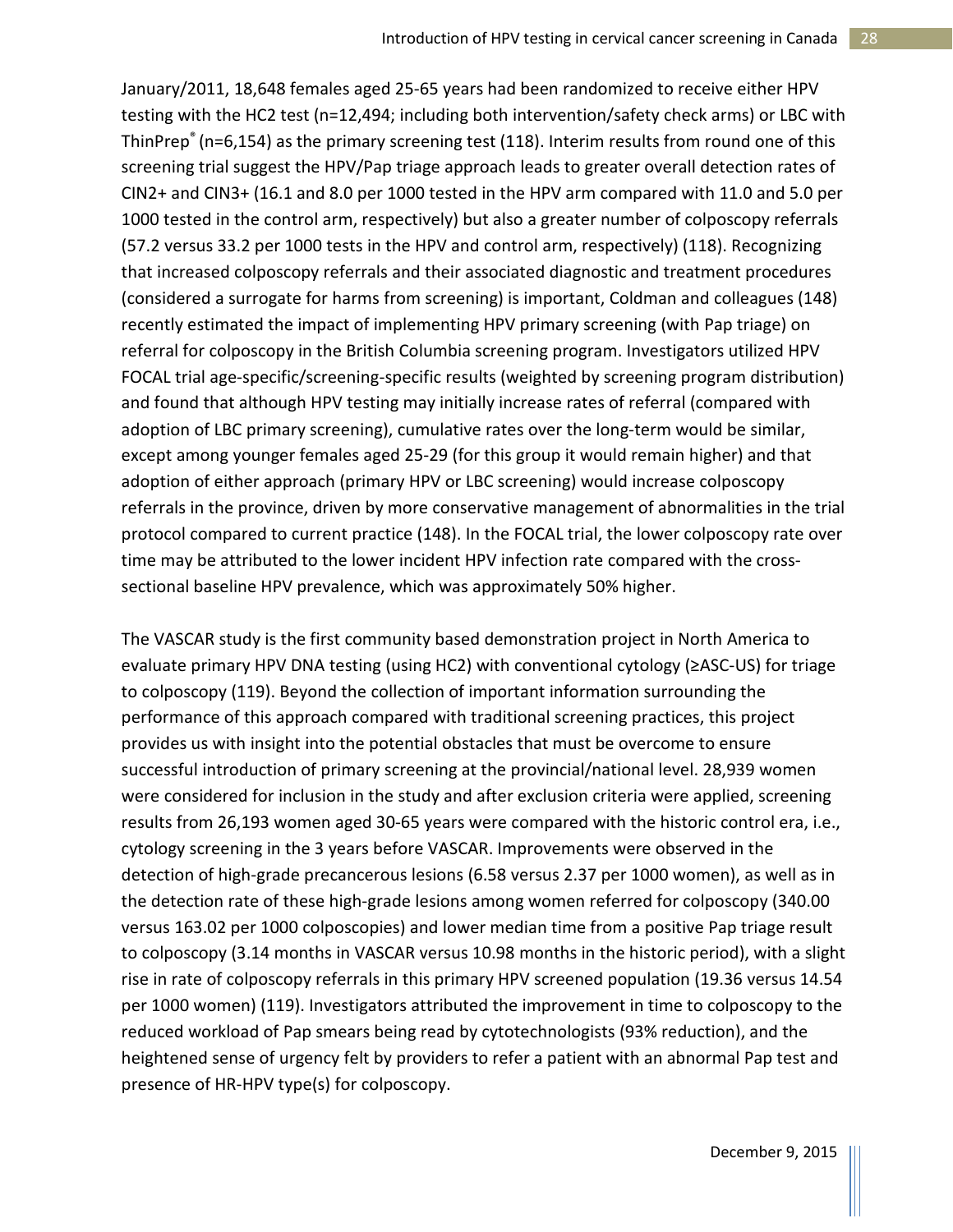VASCAR provided also an important lesson in routine implementation of HPV testing. LBC is not currently publicly funded in Quebec, which prompted the need for conventional Pap tests to be used in triaging HPV-positive women. However, initial ethical approval of the study required that once a Pap smear is prepared it must be read and a result must be provided. LBC use would have obviated this legal concern because the cell suspension that serves for both HPV testing and Pap triage does not imply an accession number for the patient. The suspension can be safely stored and a smear prepared for reading only after the HPV test is completed and the result is positive. Therefore, this obstacle forced a second visit for a woman who was HPV positive. Expectedly, given the delays in having notifications sent out and scheduling new appointments for Pap tests, less than half of HR-HPV positive patients (first round screening) had been triaged with Pap cytology at the time of the VASCAR report (119).

This experience should serve as an important lesson for the introduction of primary HPV testing in settings that currently administer conventional Pap cytology screening. By switching to liquid based cytologic samples, efficiency could be improved because the screening process (i.e., all medical acts pre-colposcopy) could be reduced to single visit. The other important lesson to be learned from this demonstration project is that in the initial rollout of HPV primary screening, there may be a learning curve for some healthcare workers who violate the new protocol. For example, in the VASCAR study, 3,414 protocol violations were reported (11.7%), most of which occurred in the first year. A Pap smear being conducted at the initial screening visit (rather than the recommended HPV test) was the most common protocol violation (9.3%); however, among 11 individuals (0.04%) a repeat Pap smear was taken from women who had been referred for colposcopy following positive cytologic triage.

## *HPV testing followed by HPV16/18 genotyping + cytology triage*

In 2015, the Roche cobas<sup>®</sup> assay became the first standalone HPV test approved by the FDA for cervical cancer screening. This assay separately tests for HPVs 16 and 18 (the two highest risk genotypes) and provides a combined result for 12 other HR-HPV types. The United States ATHENA study (112, 149) (n=41,955) was designed to evaluate the genotyping screening strategy compatible with the cobas® test among females ≥25 years (Figure 3b), along with two other strategies: cytology with reflex HPV testing for management of ASC-US, and a hybrid strategy that incorporates HPV/cytology co-testing for women ≥30 years, or cytology alone for women 25-29 years. The 3-year end-of-study results from this trial, which contributed to the FDA's recent approval decision, are summarized below.

Among females in this trial who at baseline were classified as cytology negative, HPV negative, or cytology and HPV negative, the 3-year cumulative incidence rate (CIR) of CIN3+ was 0.8%, 0.3%, and 0.3%, respectively. Similarly, the overall sensitivity/specificity for CIN3+ associated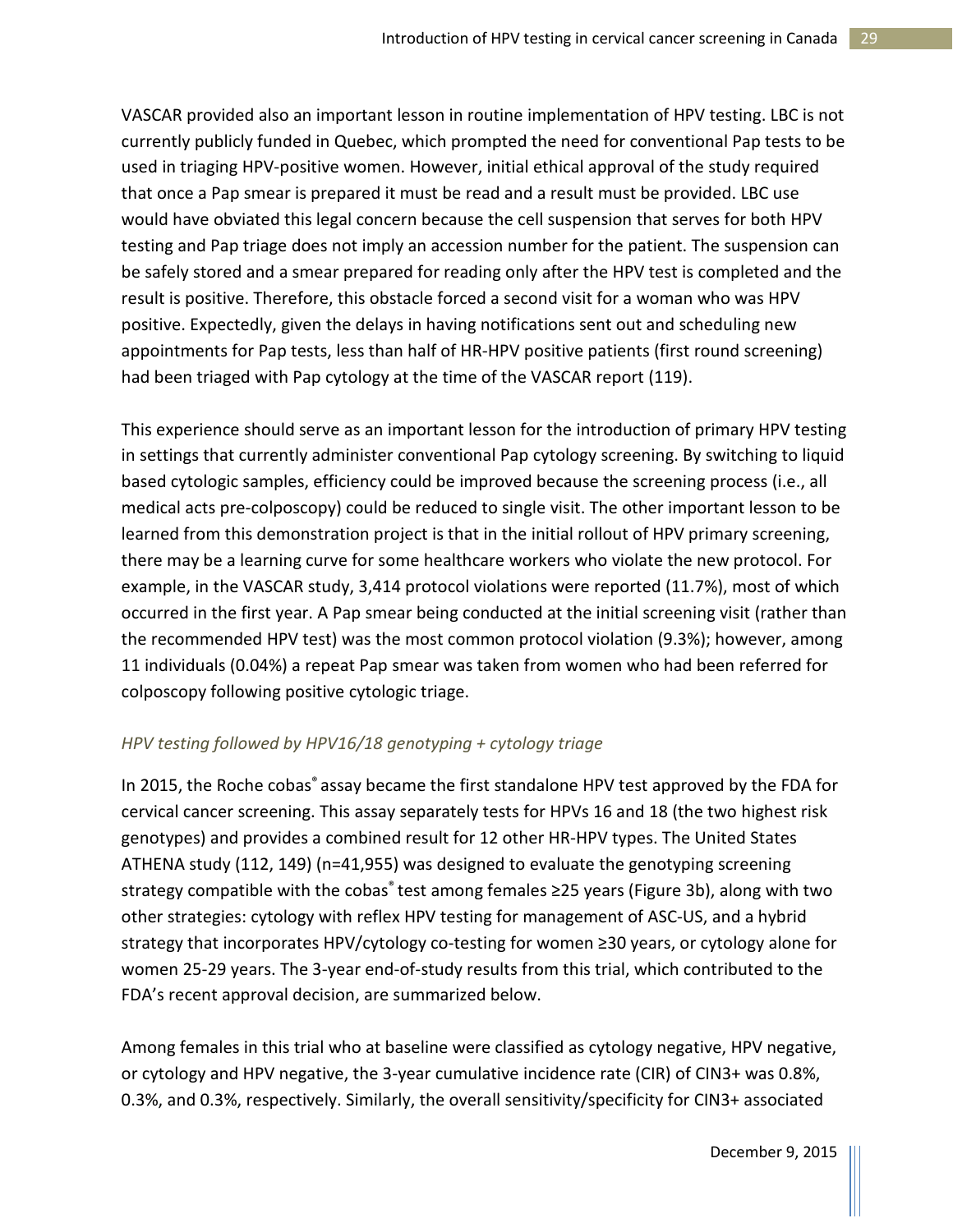with each of these respective screening strategies (cytology, HPV primary, and hybrid strategy) was 47.8%/97.1%, 76.1%/93.5%, and 61.7%/94.6%, respectively. Compared with cytology and the hybrid testing strategies, primary HPV testing led to a 64.2% and 22.5% increase in the total number of CIN3+ cases detected, but a greater number of colposcopies over the 3-year study period. The potential benefits/harms associated with increased detection of high-grade precancerous lesions/colposcopy referrals was consistent across age groups, but was most pronounced among females <30 years of age. Despite the greater total number of colposcopies associated with this strategy, it led to fewer screening tests and a similar number of colposcopies per case detected, compared with the hybrid (co-testing) strategy (112).

The higher detection of CIN3+ cases by the primary HPV strategy in this trial reflects the possible benefit of HPV genotyping (i.e., testing specifically for HPVs16/18) in the triage of HPV positive women for colposcopy. In a recent study of HPV genotyping (nested within a large cohort of HPV positive women ≥30 years being followed at KPNC), Schiffman and colleagues examined the individual HPV types that provided the most useful risk stratification in the management of HPV positive/cytology negative results (150). Three year cumulative risk of CIN3+ associated with HPV16 and HPV18 infection status among these cytology negative women was 10.63% and 5.89%, respectively. These risk estimates were higher (for HPV16) and approximately the same (for HPV18) as the risk of CIN3+ among women in the same population who were HPV positive (with ASC-US cytology), i.e., the threshold for immediate colposcopy referral according to current US and Canadian screening guidelines. In a separate analysis focusing on the same KPNC cohort study population involving testing of >17,000 specimens using the cobas® HPV test (all from initially HC2 positive women), investigators reported excellent agreement between genotyping results from this test and the well-established LINEAR ARRAY HPV Genotyping Test (Roche Molecular Systems) (kappa=0.86) (151). The 3-year CIR of CIN3+ associated with the three cobas® channels (HPV16, else HPV18, else other HR-HPV) in this KPNC study was 18.5%, 7.8%, and 4.3%, respectively (slightly lower compared with reported estimates from the ATHENA trial, which were 25.2%, 11.0% and 5.4%, respectively) (112). Despite the relatively low risk of CIN3+ among HPV18 positive women in the KPNC analysis, the higher risk of invasive cancer and *in situ* adenocarcinoma associated with HPV18 (arising from glandular lesions that are more difficult to detect by cytologic screening) is another reason to support genotyping for this type, in addition to HPV16.

The possible role of HPV genotyping (HPV16 or HPV16/18) in triaging women for colposcopy is an approach that has been under consideration for some time (152, 153). When considering the benefit of detecting a higher number of cervical precancerous lesions associated with this strategy, it is also important to consider the harms that may be associated with greater number of colposcopies and their associated procedures; particularly among younger women (<30 years) that have a high prevalence of CIN2 lesions, which are likely to regress (63, 65-73). There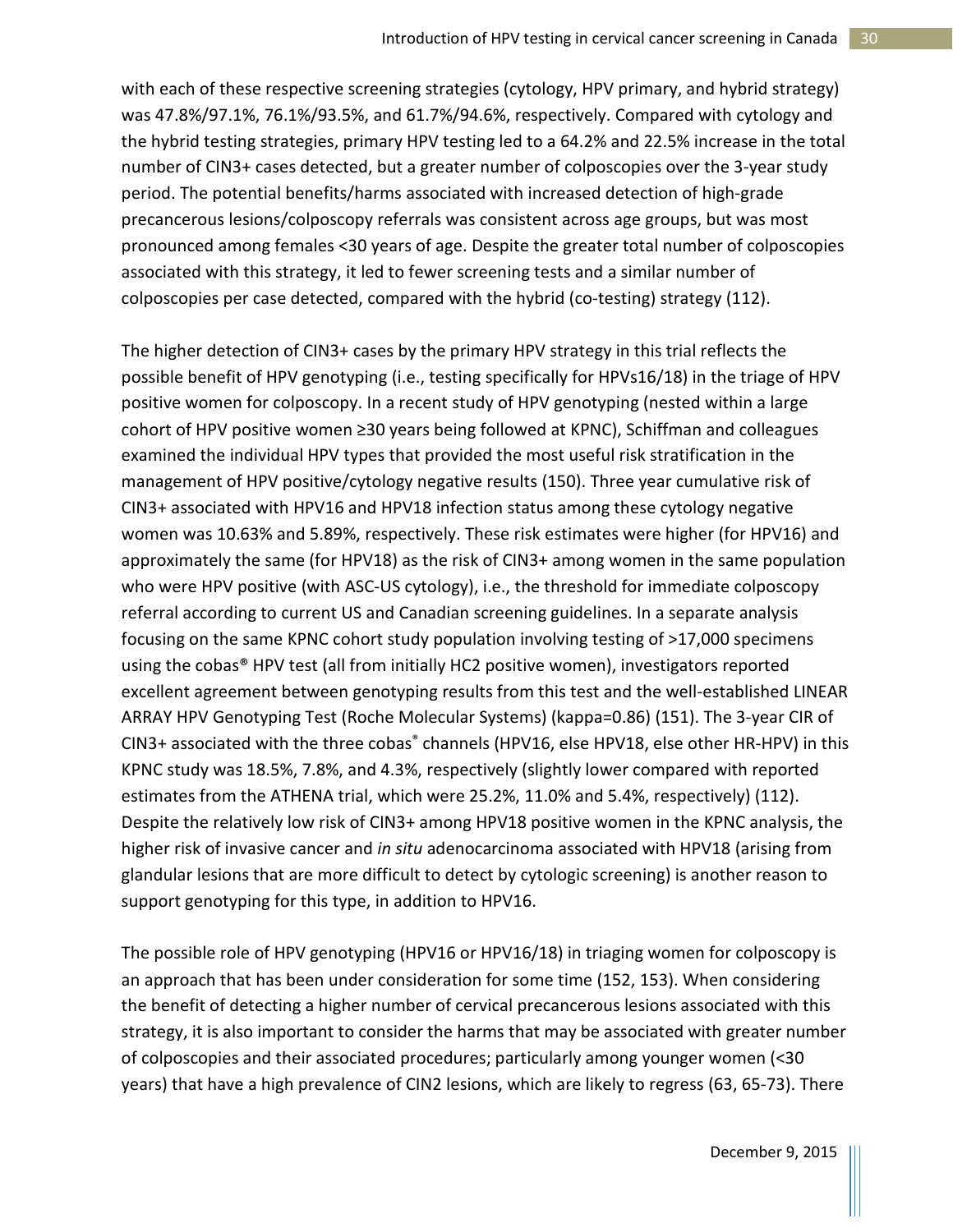is currently no obvious winning strategy when it comes to selecting the best triage approach. We expect the decision will be based on local experience (including demonstration projects such as VASCAR) and successful implementation of primary HPV screening (incorporating either cytology, genotyping + cytology, or perhaps some other novel strategy) in similar settings. **a)**



**Figure 3.** HPV primary screening algorithms incorporating triage with a) cytology only, and b) HPV16/18 genotyping + cytology. An important concern related to both algorithms is management of HPV positive women as a lifelong programmatic issue, including what to do after colposcopy fails to find precancer.

ASC-US, atypical squamous cells of undetermined significance; HPV, human papillomavirus; HR-HPV, high-risk human papillomavirus; NILM, negative for intraepithelial lesion or malignancy.

December 9, 2015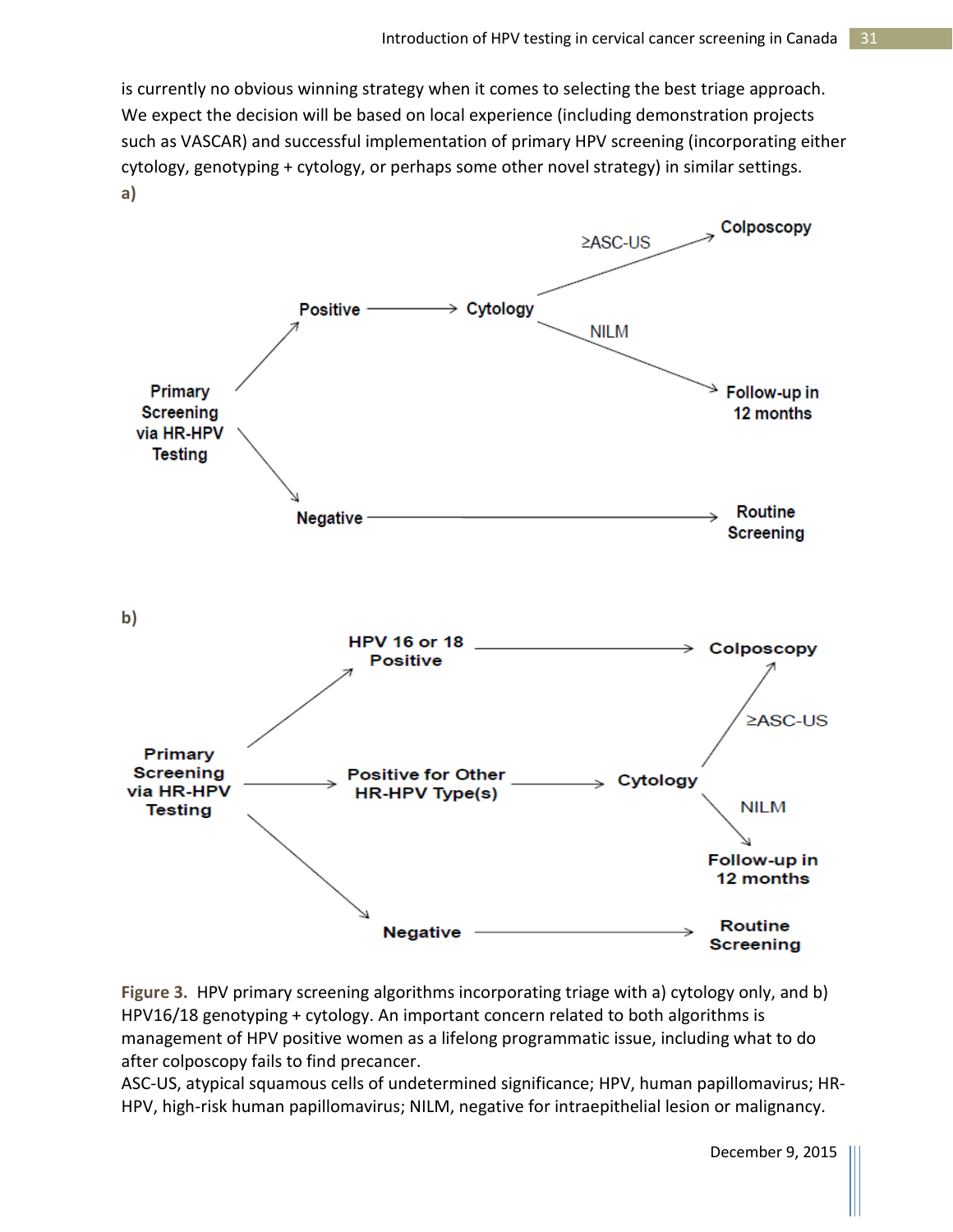# **Current Cervical Cancer Screening Recommendations and Existing Knowledge Gaps Surrounding the Implementation of HPV primary screening**

The Canadian Task Force on Preventive Health Care (CTFPHC) currently makes no recommendation concerning the use of HPV testing in primary cervical cancer screening (either as a standalone test or as part of co-testing with cytology) (64). It recommends cytology screening every three years, beginning at age 25. This is in contrast to the US consensus guidelines, which recommends HPV/cytology co-testing (as the preferred screening approach) every five years for women ≥30 years of age (with HR-HPV positive/cytology negative women returning after 12 months for repeat co-testing, or direct referral for colposcopy if positive for HPV types 16 or 18); or cytology screening every three years for females aged 21-29 years (75). However, the CTFPHC recommendations have not been universally accepted. For example, the Ontario Cervical Screening Guideline Working Group now recommends standalone primary HPV testing every five years for women aged 30 to 65 years, with Pap cytology triage (consistent with the screening algorithm presented in Figure 3a) (74).

Despite convincing evidence that HPV testing should be introduced in primary cervical cancer screening as the standalone test, there remains uncertainty surrounding certain parameters, including age to initiate/discontinue screening, length of screening interval, as well as the best approach to triage HPV positive women for colposcopy. The CTFPHC recommendation that cervical cancer screening be postponed until age 25 was intended to avoid overtreatment and other associated harms among younger women with high prevalence of cervical abnormalities that are unlikely to progress to cervical cancer (63, 65-72). Similarly, due to the high prevalence of HR-HPV infections among women 25-29 years of age, HPV testing of women <30 years is not recommended in any of the current US or Canadian guidelines based on the greater harms associated with higher rates of colposcopy referral and treatment (64, 74, 75). Although the cobas® test has been approved for use among women  $\geq$ 25 years of age by the FDA, it is still uncertain whether identification and treatment of high-grade precancerous lesions in females 25-29 years of age would translate into a meaningful reduction in the incidence of cervical cancer, i.e., detection of most disease found in this age group may be safely deferred until age 30. Furthermore, as we alluded to previously, once the prevalence of vaccine targeted types (particularly HPV16) declines in the population, it may be decided that cervical cancer screening can safely be delayed based on the known natural history, i.e., slower progression rate from infection with non-vaccine targeted HR-HPV types to CIN3+ (131).

The Ontario Cervical Screening Guideline Working Group recommends cessation of screening at age 65 but acknowledges that the quality of evidence to support this is low (74). Arguments favouring 65 as the age to stop screening include the following: 1) most cases of cervical cancer have the onset with HPV infection acquired in late adolescence and early adulthood, 2) with primary HPV testing there is greater reassurance and more safety in ascertaining when a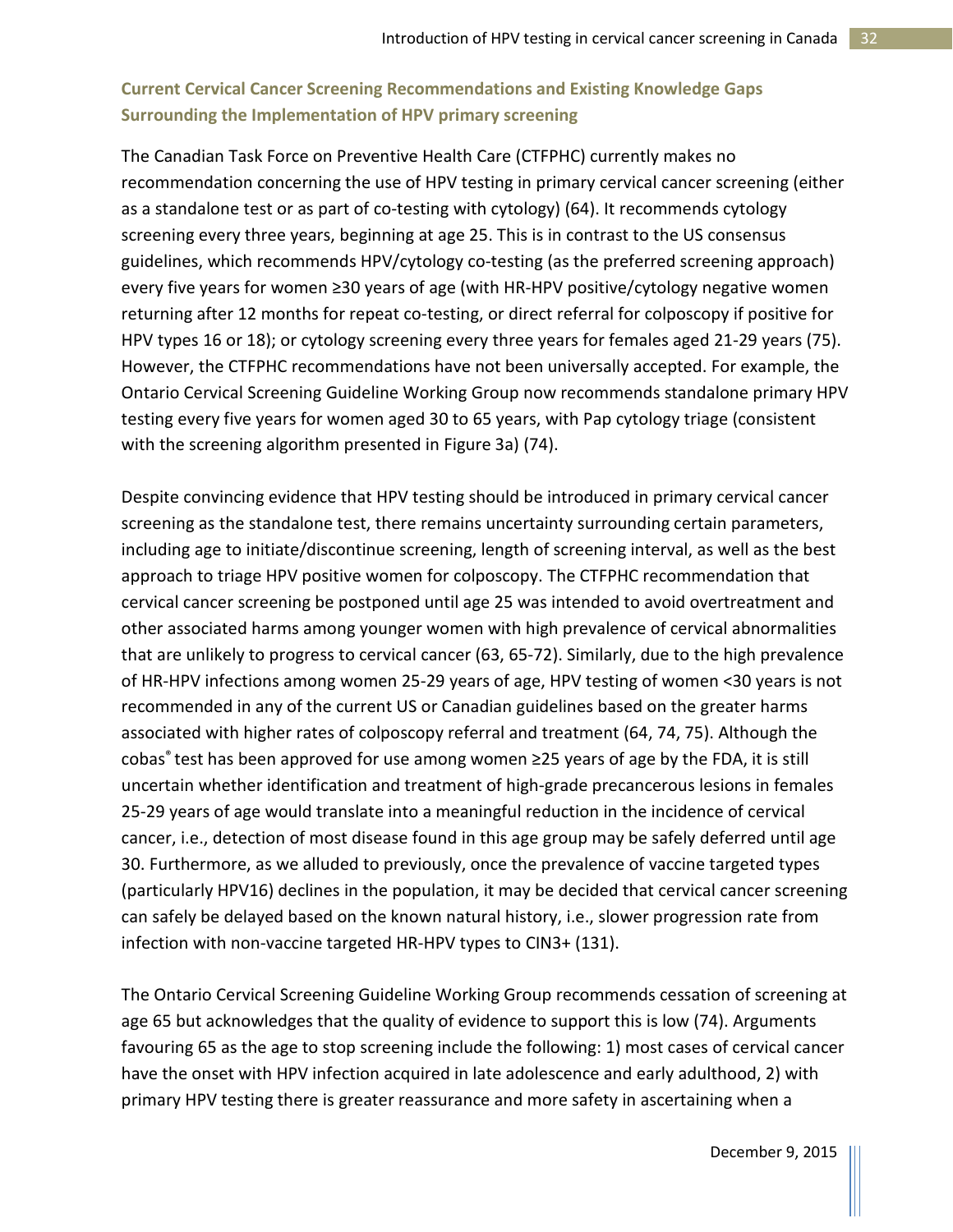women is lesion free, 3) HPV testing allows a longer window of detection opportunity before CIN3 develops, 4) there is no reason to suspect that natural history of HPV infection is different at age 60 compared with earlier ages, and 5) there is the societal (ethical) obligation to retarget resources towards other important competing healthcare priorities, especially considering the increasing proportion of the population becoming >65 years of age (154). Although suggested to be uncommon (75), some cases of cervical cancer among women >65 years of age (preventable by screening) would occur if screening is discontinued above this age, and therefore, this final argument (concerning societal or ethical obligation to prevent cancer) could also be used by opponents in favour of screening beyond this age limit. However, past studies estimating the annual incidence of cervical cancer have not accounted for hysterectomy – a procedure that is very common among women over age 65 – leading to corrected cervical cancer estimates in this >65 age group that are >80% higher than previously reported (155). Furthermore, greater HPV risk in the more recent birth cohorts now exiting screening (i.e., with sexual debut after the sexual revolution) may result in higher future rates of cervical cancer in this age group as well (156).

The high sensitivity of HPV testing in combination with the known natural history of cervical cancer (initiated with HR-HPV acquisition), safely permits the extension of cervical cancer screening intervals. But recently it was suggested that the benchmark for acceptable risk introduced in the 2012 guidelines (recommending cytology every three years) relative to the American Cancer Society 2002 guidelines (recommending conventional cytology annually) may be too high (75, 77, 157). Although the risk of CIN3 associated with HPV co-testing every five years is lower than the risk associated with cytology screening every three years (106, 110-113), Kinney and colleagues (77) make the case that extending the interval for co-testing (or HPV primary screening) to five years (from three years) will lead to an important increase in the lifetime risk of developing and dying from cervical cancer, i.e. an absolute increase of 0.27% and 0.06%, respectively. Ultimately, the decision of what interval length to invite women back for screening will depend on risk tolerance in a particular setting, including available resources.

The advantages/disadvantages of incorporating HPV genotyping in triaging HPV positive women for colposcopy have previously been discussed. However, in addition to cytology and genotyping, there are other molecular tests that have been developed and are currently being evaluated for use in cervical screening; including methylation (and consequent silencing) of host and viral genes (158-162), and cytologic methods that attempt to identify proliferating cells (e.g.,  $p16^{INKA}$ <sub>2</sub>/Ki-67 staining) (163-166). Both of these approaches are more specific than HPV testing for detection of high-grade cervical precancer and are therefore most likely to be used in the triage of HPV positive women and those with ASC-US/LSIL for colposcopy. p16/Ki-67 dual staining may be accomplishing using the CINtec PLUS Cytology Kit (Roche mtm Laboratories AG, Mannheim, Germany), which is highly reproducible and has been shown to be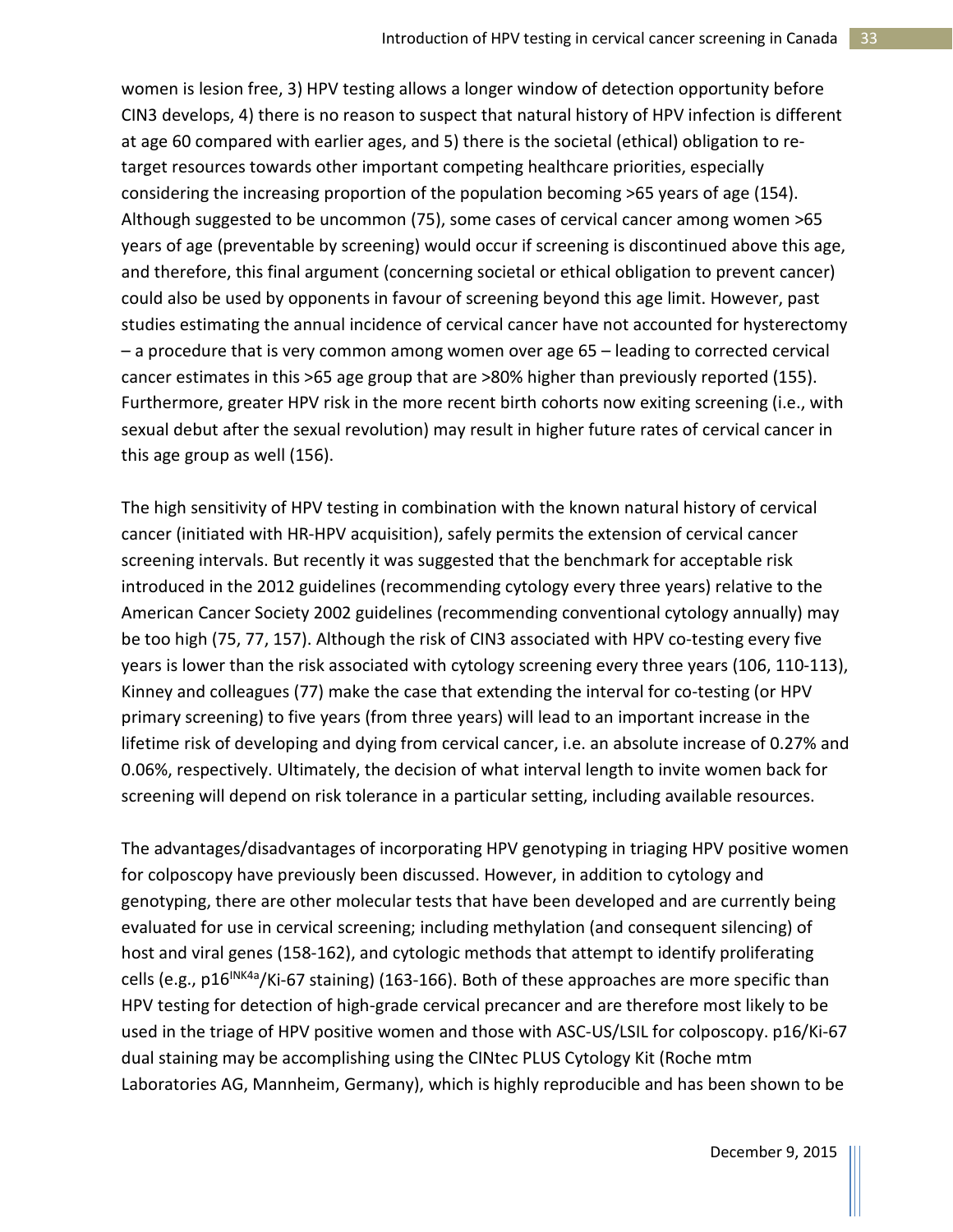more sensitive than cytology and more specific than HPV testing for detection of CIN3+ (165- 170). Unfortunately, p16/Ki-67 dual stain cytology (like other cell based assays) is not compatible with self-collected specimens. Therefore, women who self-collect a specimen for HPV testing that are positive would then be required to attend a clinic for collection of an additional specimen for triage testing and colposcopy. In a recent Dutch trial conducted among women who did not attend regular cervical screening but provided a self-collected sample for HPV testing, methylation testing of two genes (MAL and miR-124-2) performed on these selfcollected cervicovaginal specimens was compared with physician-collected cytology and displayed similar (non-inferior) clinical performance for detection of CIN2+, among all HR-HPV positive specimens that were evaluated (161). Currently, no commercial methylation testing kit exists; however, considering the potential utility of methylation testing as a triage test (particularly for self-sampling), we expect many companies would be interested in developing one or more of these tests, or are in the process. But before this approach may be considered for clinical use, additional studies assessing its reliability and performance should be conducted, including direct comparisons of alternative triage tests (molecular technologies) for standard endpoints (e.g., specificity for detection of CIN3+), and in different settings.

The rapid pace of technological changes and new discoveries ensures that uncertainty will almost always exist in cervical cancer screening. However, selection of the best test/triage strategy for HPV positive women, or the most appropriate age groups and interval to screen does not change that fact that HPV testing is superior to Pap cytology. Although we should appreciate the importance of these decisions, uncertainty surrounding key issues exists in all screening programs, including those that have been in existence for many years.

### **Implementation of HPV Primary Screening throughout the World**

Despite our expectation that HPV vaccination will eventually lead to declines in the incidence of cervical cancer and precancerous lesions, screening should, at least in the near future, continue to be a part of any comprehensive cervical cancer prevention program. In 1949, Canada was among the first countries to implement Pap cytology screening, and recently, has played a prominent role in evaluating its performance in comparison to HPV testing in cervical cancer screening. Due to the improved performance and efficiency offered by HPV testing, many countries have already moved towards introducing HPV testing as the standalone primary test. Although it is difficult to gather worldwide information on activities underway in every country, in 2012, Castle and colleagues (171) presented selected experiences of countries in North America, Europe, Asia and Africa in planning and implementation of HPV testing.

Recognizing that cytology screening has not been effective in reducing the cervical cancer burden, particularly among low-income women, Mexico recently became the first country to introduce standalone primary HPV testing into their population cervical cancer screening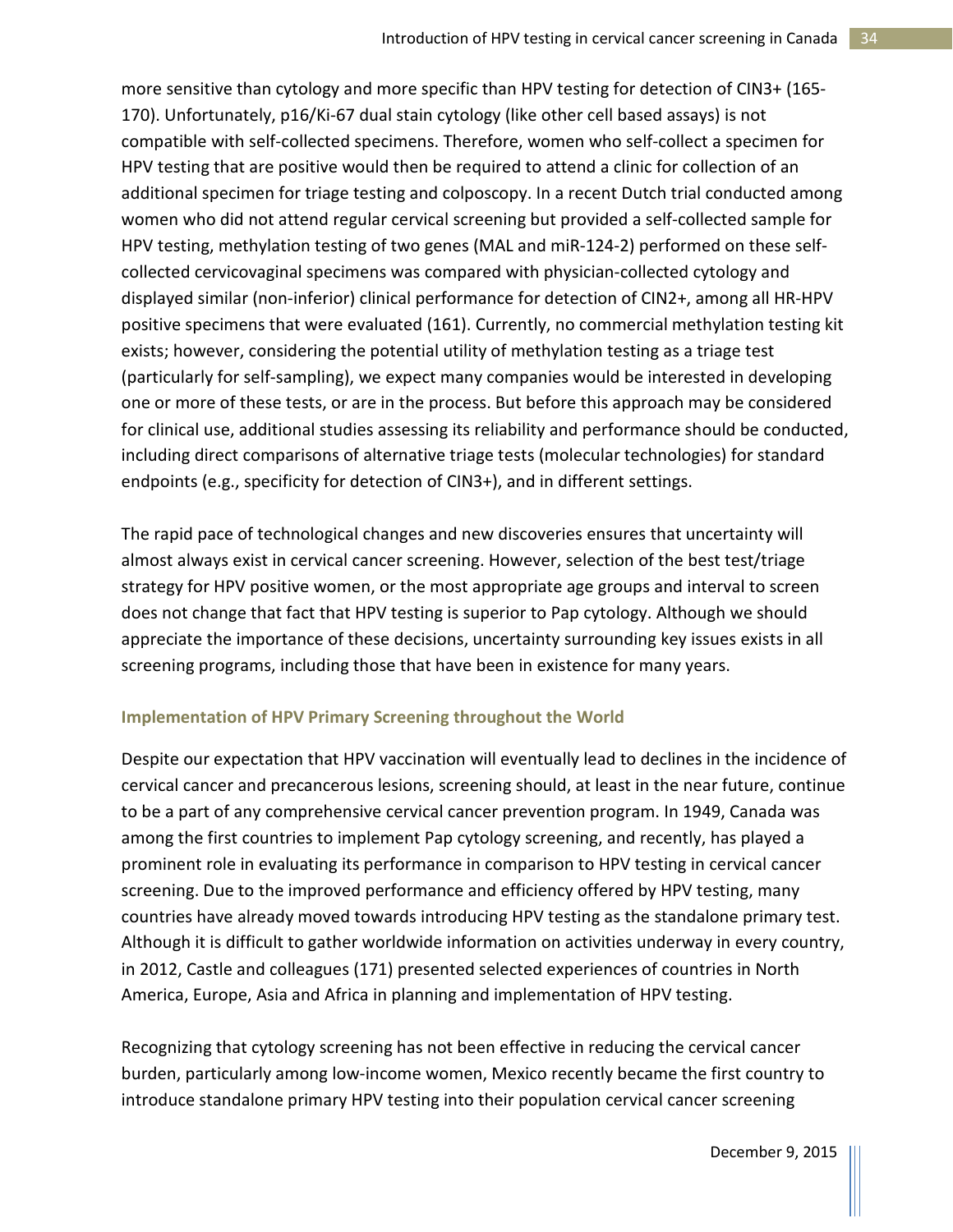program. The program has been implemented in all 32 states and targets women 35 to 65 years of age. HPV positive women are currently triaged using cytology and asked to return in 12 months if cytology is negative for repeat HPV testing, or asked to return in five years if their HPV test is negative. To date, over six million women in Mexico have been screened for HPV, and recent studies evaluating the performance of HPV self-sampling in this country suggest that improved screening coverage (achieved by home-based collection) comes without a great loss in overall performance (128, 129).

Like Mexico, Turkey is another middle-income country that lacks the resources and infrastructure to introduce an effective cytology cervical cancer screening program. However, recognizing the efficiency/performance advantages that HPV primary screening offers, and following extensive national/international consultations and pilot studies to assess feasibility, Turkey also recently introduced HPV primary screening. Its goal in the next five years is to screen 13.5 million women, applying an algorithm that is similar to Mexico's but incorporates genotyping for HPVs 16 and 18, i.e., women who are cytology negative but positive for either of these high-risk genotypes will immediately be referred for colposcopy. Primary HPV testing is being conducted using HC2, and tremendous implementation support is being provided by the manufacturer (QIAGEN), which has been asked to assist by providing complete sample collection sets, training of practitioners for sample collection, and to oversee the entire laboratory operation, including testing received samples, reporting, quality control, documentation processes, information technology, and employment of all testing staff including pathologists and microbiologists. All HPV testing is being consolidated and centralized into two major laboratories, which should improve and maintain the quality of testing, standardized processing of specimens, and reduce costs.

Italy also recently moved forward with HPV primary screening. Unlike Mexico and Turkey, Italy already has an established and successful cytology cervical cancer screening program in place; however, based on results from a health technology assessment (HTA) submitted to the ministry of health, it was acknowledged that early adoption of standalone HPV primary screening would be advantageous. Components of their HTA included results from the local New Technologies for Cervical Cancer (NTCC) screening trial (97), recent pilot studies evaluating the feasibility of this approach in regions of northern Italy (~80,000 women enrolled/year) and Abruzzo (~40,000 women enrolled/year), and an economic evaluation. To date, HPV primary screening programs have been introduced in nine Italian provinces, with >175,000 women tested each year. Other European countries that we are aware of, which are planning or expected to introduce HPV primary screening shortly include the Netherlands (introduction in 2016), Sweden (planning for 2017; with aim to implement individualized risk prediction algorithm into its program), and Scotland (planning for 2018/19; pending government approval of the business case that had been submitted). A commonality among countries that have been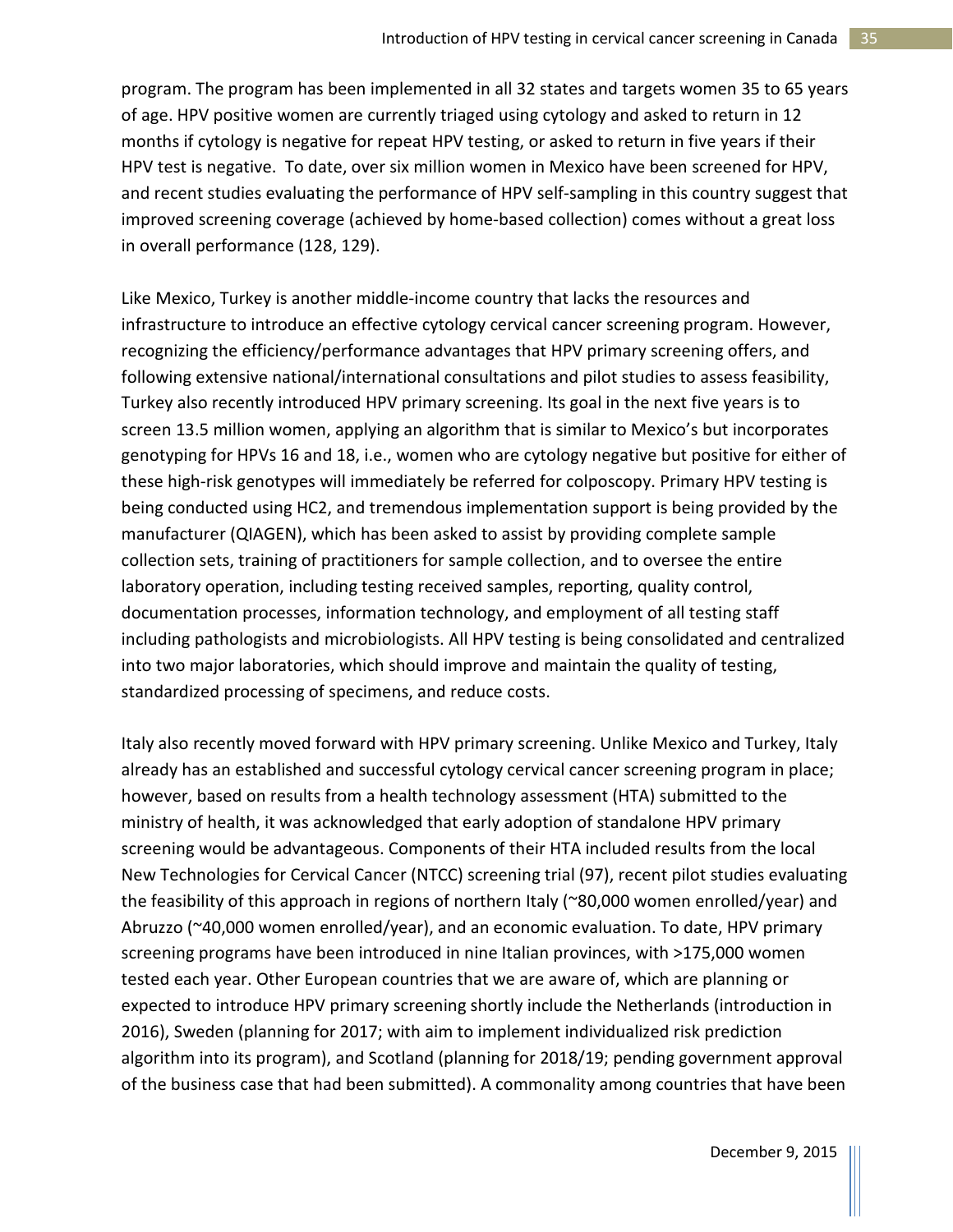early adopters of HPV primary screening is that local champions (including prominent researchers, clinicians and other key opinion leaders) have played key roles in convincing their respective ministries of health to move forward with planning activities and the commitment to introduce this approach.

Recognizing that cytology screening is no longer the only suitable test for primary cervical screening, a series of supplements describing the potential for HPV primary screening to improve cervical cancer prevention efforts will soon be published by the European Commission. These new European screening guidelines were also recently summarized in a separate article (172). Briefly, the new guidelines now recommend primary testing for oncogenic HPV types in organized, population-based programs, and avoidance of HPV/cytology co-testing, i.e., only one test should be used at any given age in cervical cancer screening. It is also recommended that routine HPV primary screening not begin until age 30, discontinued at the same upper age limit for cytology screening (e.g., age 60 or 65), and occur at regular 5 to 10 year intervals (depending on age and prior screening history). Cytology testing of HPV positive women (preferably using the same specimen collected at the initial HPV testing visit) was an approach suggested for triaging women to colposcopy.

A tremendous amount of evidence exists to support the introduction of HPV testing as the standalone primary screening test, so the focus in Canada should now be on practical steps to support its implementation, which requires the cooperation of governments, clinical leaders, cancer agencies, and other medical associations. In November/2014, the Pan-Canadian Cervical Screening Network (PCCSN) assembled a workshop, inviting cervical screening experts to discuss implications of implementing population-based HPV testing and to identify and address the needs of providers/practitioners, program participants, laboratories, and screening programs in HPV based cervical cancer screening. A report summarizing results from this workshop has been produced, outlining the needs of the respective stakeholder groups, and associated recommendations for action. One of the key messages from this report, which is expected to become publically available shortly, is how important it is to provide education to practitioners and screening participants on the natural history of HPV/cervical cancer (including the high incidence and clearance rate of HPV), while keeping the focus on cancer prevention rather than HPV (similar to this situation with vaccination). Both groups should also appreciate that the main reason for transitioning to HPV primary screening (despite the opportunity for an extended screening interval and cost-savings) is to improve the performance of screening. There is also expected to be a tremendous practitioner and patient learning curve associated with introduction of HPV testing, which was demonstrated in the VASCAR study by the initial high number of protocol violations.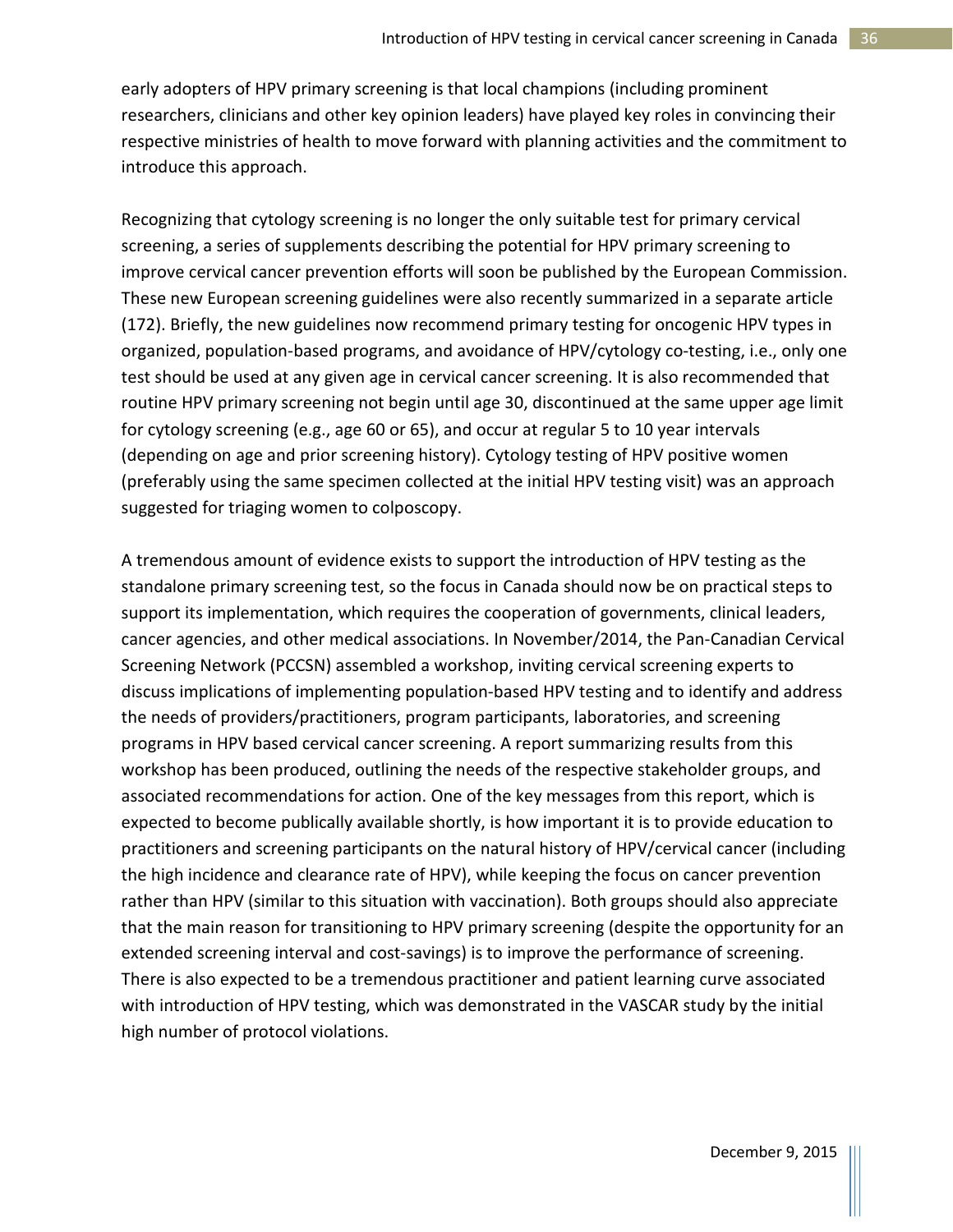Experience from Canadian pilot studies and demonstration projects (such as the HPV FOCAL and VASCAR studies), successful transitioning from cytology in other countries (e.g., Italy), and convincing data from cost-effectiveness studies (similar to recent analyses carried out for Quebec, Mexico and other European countries) (120-124) will be important components of HTAs and building a strong business case to support the switch to HPV primary screening. Provinces should also consider the opportunity for group pricing if multiple jurisdictions decide a move towards LBC and HPV testing. In light of the VASCAR study experience on the need for reading and reporting results on all conventional cytology smears regardless of HPV test results, provinces that have similar legal imperatives and have not yet implemented LBC should do so as a concurrent step with the introduction of HPV testing. As discussed, this would permit reflex cytology testing and avoiding costly and harmful delays in referring patients for colposcopy. Introduction of HPV primary screening will also require the establishment of organized programs incorporating an information system with a protocol for identification, invitation, screening, follow-up and monitoring of participants. As different professional societies in Canada move towards recommending HPV primary screening, they should strive for consensus in their guidelines. This would prevent clinicians from "cherry picking" recommendations they decide to follow (117).

Switching from Pap cytology to HPV primary screening with extended intervals is expected to be a difficult transition for some patients and providers. In a recent Canadian study (nested within the HPV FOCAL trial; n=981) that was designed to assess the potential impact of HPV testing on women's intentions to be screened, 84% of women responded that they intended to attend HPV-based cervical cancer screening; however, this number dropped to 54% when the screening interval was extended, and dropped even further (to 51%) when the starting age for screening was delayed to 25 years (173). In a similar study evaluating the opinion of BCregistered colposcopists, the majority (53%) in 2011 believed that an interval length of four years between HPV tests is too long (174). Acknowledging the importance of proper education in the acceptance of HPV vaccination (another novel intervention aimed at cervical cancer prevention) (59), education of practitioners about HPV primary screening so that they can properly educate their patients will be critical to ensuring that compliance with cervical cancer screening remains high.

### **Recommendation of steps to be taken**

The above concerns should be viewed as implementation items that require collective thinking among provinces and professional societies. None of the sources of variations discussed above are key obstacles to the implementation of HPV testing as primary technology in cervical cancer screening in Canada. Policymakers should not postpone decisions assuming that eventually RCTs will answer questions related to age to start screening, intervals, and age to stop screening. In addition to being ethically intractable, such questions cannot be answered by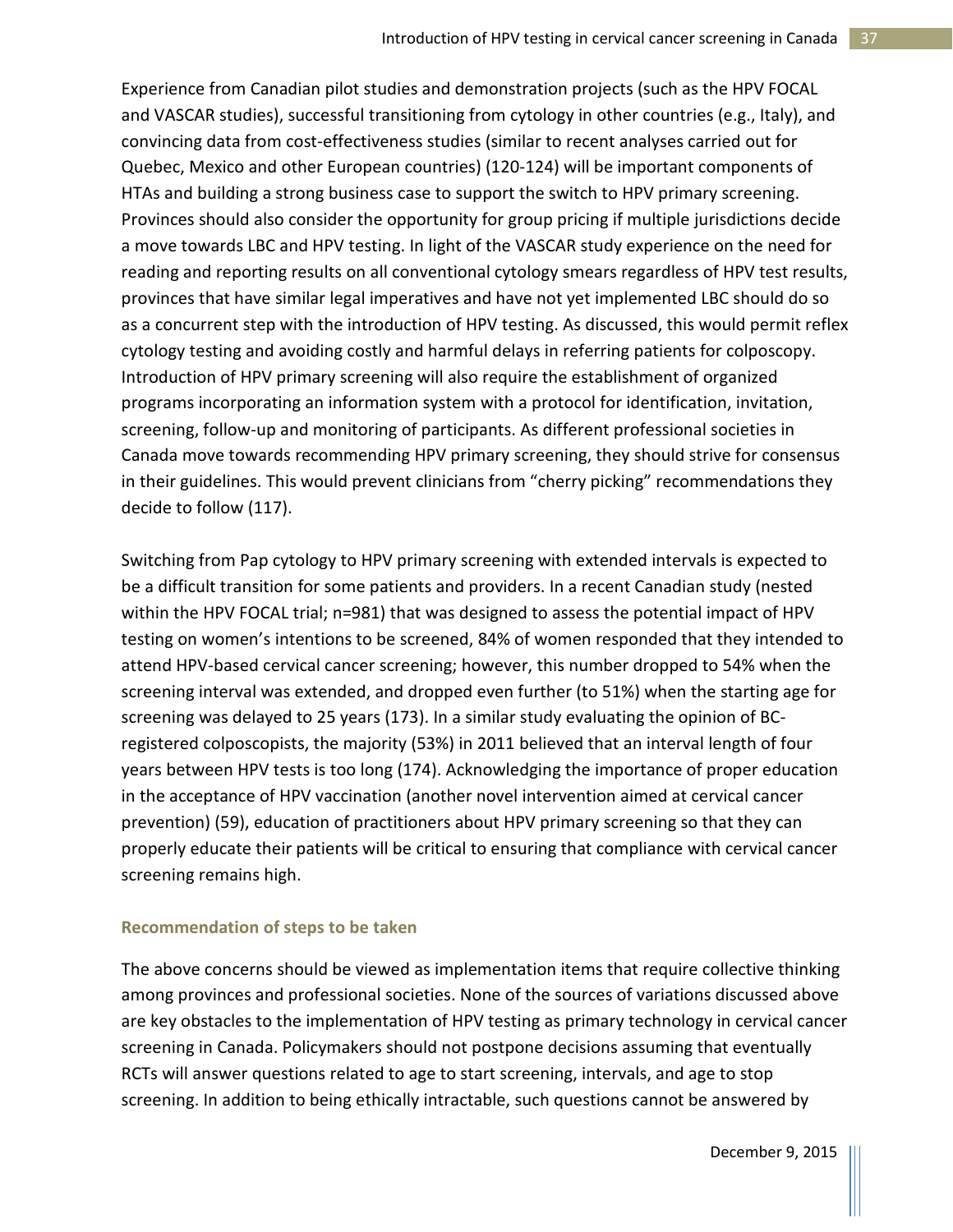RCTs because of the prohibitive cost in terms of sample size and long trial duration to yield clinically meaningful answers. Choice of HPV testing technology is also of secondary importance. All clinically validated and approved HPV tests perform with comparable sensitivity and specificity and follow internationally-accepted benchmarks of performance (175). All HPV assays approved in Canada and in the US are backed up by extensive clinical data that document their acceptable performance. Given their similarity, head-to-head comparisons of such assays via RCTs would be enormously costly and not likely to be funded by the public sector.

The adoption of LBC in some Canadian jurisdictions should serve as an example of pragmatic implementation. One cytology technology (conventional Pap tests) was replaced by another (LBC). Given their equivalence in performance, the decision to incorporate LBC was taken in light of cost-effectiveness analysis, practicality to laboratories and cytotechnologists and ability to serve as a platform for molecular testing. The same mindset of professional pragmatism should exist for adopting HPV testing in cervical cancer screening.

In summary, despite the sufficiency of the science on this subject, molecular HPV testing has not become a frontline strategy in cervical cancer screening in Canada. Of particular concern is the fact that the first cohorts of vaccinated women are reaching screening age. Pap cytology will be an inadequate mainstay of cervical cancer screening for the near future, a situation that will be further aggravated after the provinces switch to the nonavalent HPV vaccine. At present, most of the hesitation comes from the mistaken perception that cervical cancer screening must first be properly organized before technological changes can be made. In fact, the opportunity for changing the core technology is a major incentive for implementing organized screening in Canada. Another reason for hesitation is the decades-long reliance that cervical cancer control has had on cytopathology, as its core professional discipline. Adoption of HPV testing for ASCUS triage, albeit beneficial, now serves as a distraction in professional education and in taking the focus out of the value of HPV testing as the ideal anchor technology in cervical cancer screening.

### **Acknowledgments**

The authors are grateful to Dr. Mark Schiffman, US National Cancer Institute, for valuable content and editorial suggestions. They also gratefully acknowledge the contribution of Ms. Janine Hopkins and her team at Santis Health for assistance with bibliographical research and production of the final document.

## **Disclosure of potential conflicts of interest**

F.C. receives financial support to perform research projects as well as for oral presentations on HPV from Merck Sharp and Dome, and Roche Molecular Systems. A.F. served as a member of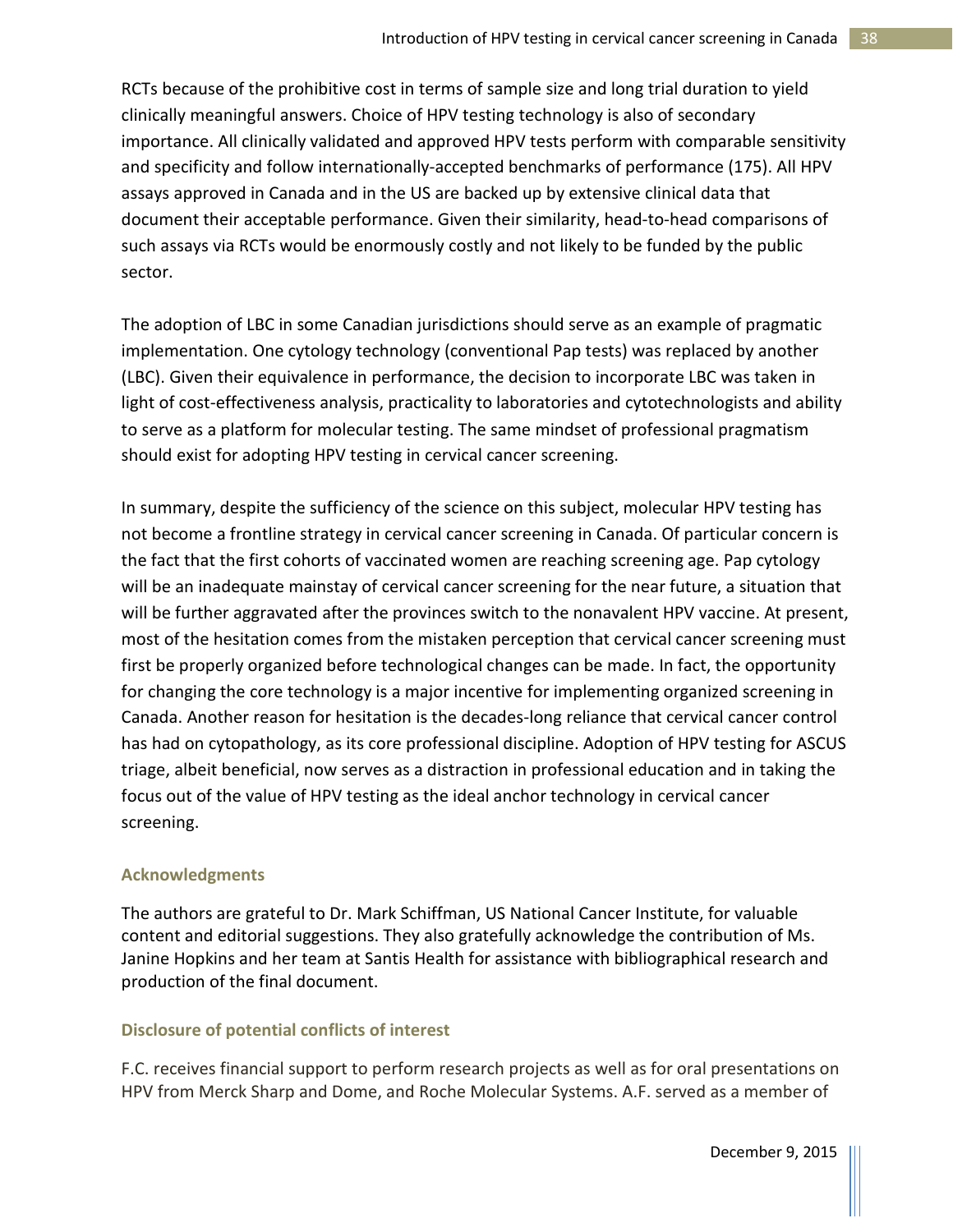the pathology panels for screening and vaccine clinical trials conducted by BD, Cepheid, Ventana/Roche, Roche and Merck. E.L.F. has occasionally served as a consultant to Merck, GSK, Roche, and Gen-Probe, and his institution received unrestricted grants from Merck. M.H.M served as a site principal investigator for the Merck nonavalent HPV vaccine trial and has received unrestricted research grants from Qiagen and Merck. G.O. has not personally received funds but has received support to conduct adjunct studies evaluating the accuracy of different HPV assays, as part of the HPV FOCAL study. S.R. received honoraria, and research grants from Hologic and Roche diagnostics. No potential conflicts of interest were disclosed by the other authors.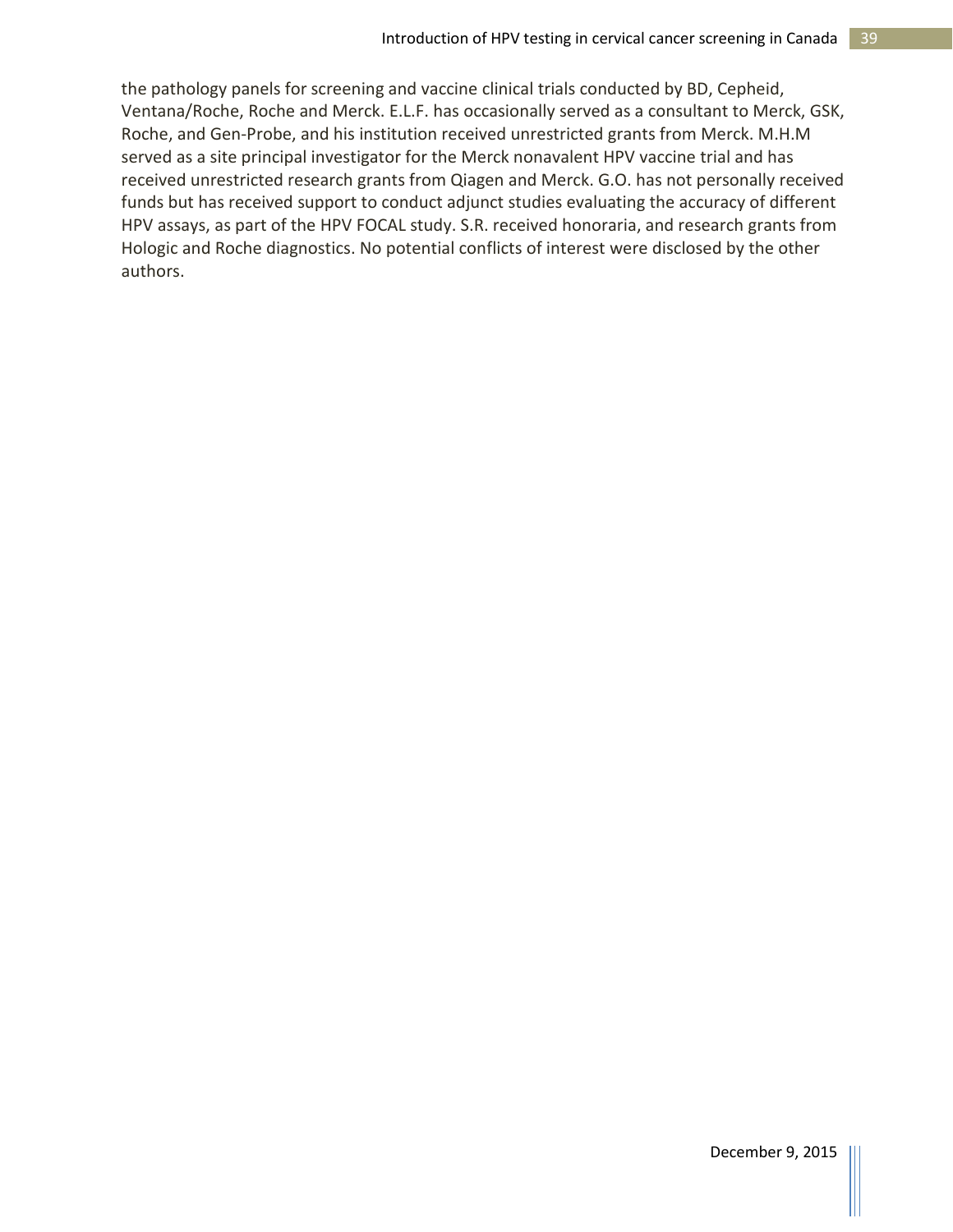#### **References**

- 1. Walboomers JM, Jacobs MV, Manos MM, Bosch FX, Kummer JA, Shah KV, et al. Human papillomavirus is a necessary cause of invasive cervical cancer worldwide. J Pathol. 1999;189:12-9.
- 2. Arbyn M, Castellsague X, de Sanjose S, Bruni L, Saraiya M, Bray F, et al. Worldwide burden of cervical cancer in 2008. Ann Oncol. 2011.
- 3. Arbyn M, Raifu AO, Weiderpass E, Bray F, Anttila A. Trends of cervical cancer mortality in the member states of the European Union. Eur J Cancer. 2009;45:2640-8.
- 4. Jemal A, Ward E, Thun M. Declining death rates reflect progress against cancer. PLoS One. 2010;5:e9584.
- 5. Peto J, Gilham C, Fletcher O, Matthews FE. The cervical cancer epidemic that screening has prevented in the UK. Lancet. 2004;364:249-56.
- 6. Silins I, Kallings I, Dillner J. Correlates of the spread of human papillomavirus infection. Cancer Epidemiol Biomarkers Prev. 2000;9:953-9.
- 7. Young TK, Kliewer E, Blanchard J, Mayer T. Monitoring disease burden and preventive behavior with data linkage: cervical cancer among aboriginal people in Manitoba, Canada. American journal of public health. 2000;90:1466-8.
- 8. Franco EL, Duarte-Franco E, ! Ferenczy A. Cervical cancer: epidemiology, prevention and the role of human papillomavirus infection. CMAJ. 2001;164:1017-25.
- 9. Spayne M, Rabeneck L, Guerriero L. Successes and challenges in population-based cancer screening. Healthcare quarterly. 2015;17 Spec No:16-22.
- 10. Prummel MV, Young SW, Candido E, Nishri D, Elit L, Marrett LD. Cervical cancer incidence in ontario women: differing sociodemographic gradients by morphologic type (adenocarcinoma versus squamous cell). International journal of gynecological cancer : official journal of the International Gynecological Cancer Society. 2014;24:1341-6.
- 11. Lofters AK, Moineddin R, Hwang SW, Glazier RH. Low rates of cervical cancer screening among urban immigrants: a population-based study in Ontario, Canada. Medical care. 2010;48:611-8.
- 12. Elit L, Saskin R, Raut R, Elliott L, Murphy J, Marrett L. Sociodemographic factors associated with cervical cancer screening coverage and follow-up of high grade abnormal results in a population-based cohort. Gynecologic oncology. 2013;128:95-100.
- 13. Kerner J, Liu J, Wang K, Fung S, Landry C, Lockwood G, et al. Canadian cancer screening disparities: a recent historical perspective. Current oncology. 2015;22:156-63.
- 14. Spence AR, Goggin P, Franco EL. Process of care failures in invasive cervical cancer: systematic review and meta-analysis. Prev Med. 2007;45:93-106.
- 15. Baseman JG, Koutsky LA. The epidemiology of human papillomavirus infections. J Clin Virol. 2005;32 Suppl 1:S16-24.
- 16. Dunne EF, Unger ER, Sternberg M, McQuillan G, Swan DC, Patel SS, et al. Prevalence of HPV infection among females in the United States. JAMA. 2007;297:813-9.
- 17. Ebrahim SH, McKenna MT, Marks JS. Sexual behaviour: related adverse health burden in the United States. Sex Transm Infect. 2005;81:38-40.
- 18. Koutsky LA, Galloway DA, Holmes KK. Epidemiology of genital human papillomavirus infection. Epidemiol Rev. 1988;10:122-63.
- 19. IARC. Human Papillomaviruses. IARC monographs on the evaluation of carcinogenic risks to humans2011.
- 20. Schiffman M, Clifford G, Buonaguro FM. Classification of weakly carcinogenic human papillomavirus types: addressing the limits of epidemiology at the borderline. Infect Agent Cancer. 2009;4:8.
- 21. Darragh TM, Colgan TJ, Cox JT, Heller DS, Henry MR, Luff RD, et al. The Lower Anogenital Squamous Terminology Standardization Project for HPV-Associated Lesions: background and consensus recommendations from the College of American Pathologists and the American Society for Colposcopy and Cervical Pathology. Journal of lower genital tract disease. 2012;16:205-42.
- 22. Tota JE, Chevarie-Davis M, Richardson LA, Devries M, Franco EL. Epidemiology and burden of HPV infection and related diseases: Implications for prevention strategies. Prev Med. 2011;53 Suppl 1:S12-21.
- 23. Li N, Franceschi S, Howell-Jones R, Snijders PJ, Clifford GM. Human papillomavirus type distribution in 30,848 invasive cervical cancers worldwide: Variation by geographical region, histological type and year of publication. Int J Cancer. 2011;128:927-35.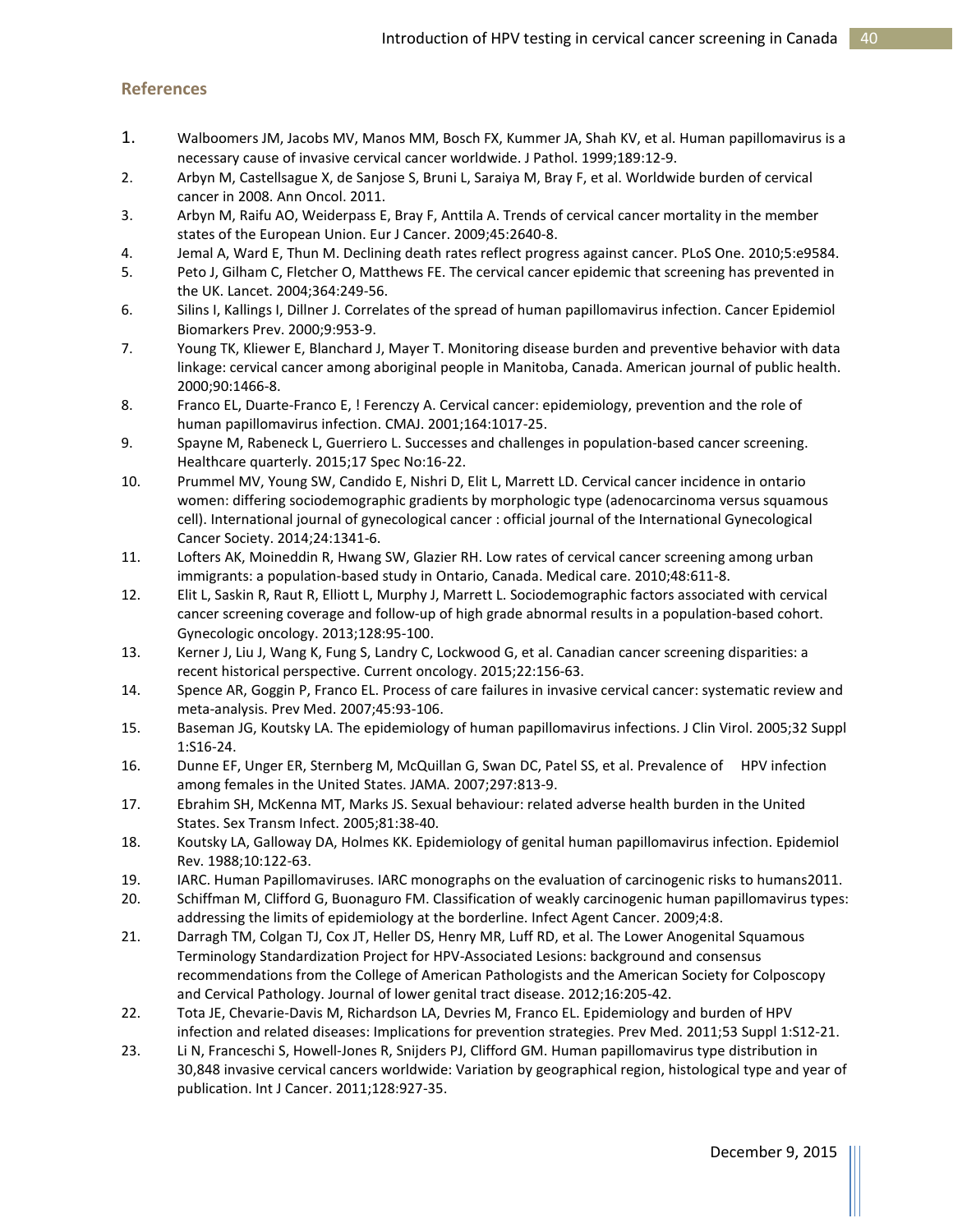- 24. Munoz N, Bosch FX, Castellsague X, Diaz M, de Sanjose S, Hammouda D, et al. Against which human papillomavirus types shall we vaccinate and screen? The international perspective. Int J Cancer. 2004;111:278-85.
- 25. de Sanjose S, Quint WG, Alemany L, Geraets DT, Klaustermeier JE, Lloveras B, et al. Human papillomavirus genotype attribution in invasive cervical cancer: a retrospective cross-sectional worldwide study. The lancet oncology. 2010;11:1048-56.
- 26. Coutlee F, Ratnam S, Ramanakumar AV, Insinga RR, Bentley J, Escott N, et al. Distribution of human papillomavirus genotypes in cervical intraepithelial neoplasia and invasive cervical cancer in Canada. J Med Virol. 2011;83:1034-41.
- 27. Serrano B, Alemany L, Tous S, Bruni L, Clifford GM, Weiss T, et al. Potential impact of a nine-valent vaccine in human papillomavirus related cervical disease. Infectious agents and cancer. 2012;7:38.
- 28. Joura EA, Ault KA, Bosch FX, Brown D, Cuzick J, Ferris D, et al. Attribution of 12 high-risk human papillomavirus genotypes to infection and cervical disease. Cancer Epidemiol Biomarkers Prev. 2014;23:1997-2008.
- 29. Joura EA, Giuliano AR, Iversen OE, Bouchard C, Mao C, Mehlsen J, et al. A 9-valent HPV vaccine against infection and intraepithelial neoplasia in women. N Engl J Med. 2015;372:711-23.
- 30. Greer CE, Wheeler CM, Ladner MB, Beutner K, Coyne MY, Liang H, et al. Human papillomavirus (HPV) type distribution and serological response to HPV type 6 virus-like particles in patients with genital warts. Journal of clinical microbiology. 1995;33:2058-63.
- 31. Lorincz AT, Reid R, Jenson AB, Greenberg MD, Lancaster W, Kurman RJ. Human papillomavirus infection of the cervix: relative risk associations of 15 common anogenital types. Obstetrics and gynecology. 1992;79:328-37.
- 32. Richardson H, Kelsall G, Tellier P, Voyer H, Abrahamowicz M, Ferenczy A, et al. The natural history of typespecific human papillomavirus infections in female university students. Cancer Epidemiol Biomarkers Prev. 2003;12:485-90.
- 33. Hildesheim A, Schiffman MH, Gravitt PE, Glass AG, Greer CE, Zhang T, et al. Persistence of type-specific human papillomavirus infection among cytologically normal women. The Journal of infectious diseases. 1994;169:235-40.
- 34. Ho GY, Bierman R, Beardsley L, Chang CJ, Burk RD. Natural history of cervicovaginal papillomavirus infection in young women. The New England journal of medicine. 1998;338:423-8.
- 35. Moscicki AB, Shiboski S, Broering J, Powell K, Clayton L, Jay N, et al. The natural history of human papillomavirus infection as measured by repeated DNA testing in adolescent and young women. The Journal of pediatrics. 1998;132:277-84.
- 36. Franco EL, Villa LL, Sobrinho JP, Prado JM, Rousseau MC, Desy M, et al. Epidemiology of acquisition and clearance of cervical human papillomavirus infection in women from a high-risk area for cervical cancer. J Infect Dis. 1999;180:1415-23.
- 37. Molano M, Van den Brule A, Plummer M, Weiderpass E, Posso H, Arslan A, et al. Determinants of clearance of human papillomavirus infections in Colombian women with normal cytology: a populationbased, 5-year follow-up study. Am J Epidemiol. 2003;158:486-94.
- 38. Schlecht NF, Kulaga S, Robitaille J, Ferreira S, Santos M, Miyamura RA, et al. Persistent human papillomavirus infection as a predictor of cervical intraepithelial neoplasia. Jama. 2001;286:3106-14.
- 39. Ostor AG. Natural history of cervical intraepithelial neoplasia: a critical review. International journal of gynecological pathology : official journal of the International Society of Gynecological Pathologists. 1993;12:186-92.
- 40. McCredie MR, Sharples KJ, Paul C, Baranyai J, Medley G, Jones RW, et al. Natural history of cervical neoplasia and risk of invasive cancer in women with cervical intraepithelial neoplasia 3: a retrospective cohort study. Lancet Oncol. 2008;9:425-34.
- 41. Harper DM, Franco EL, Wheeler CM, Moscicki AB, Romanowski B, Roteli-Martins CM, et al. Sustained efficacy up to 4.5 years of a bivalent L1 virus-like particle vaccine against human papillomavirus types 16 and 18: follow-up from a randomised control trial. Lancet. 2006;367:1247-55.
- 42. Garland SM, Hernandez-Avila M, Wheeler CM, Perez G, Harper DM, Leodolter S, et al. Quadrivalent vaccine against human papillomavirus to prevent anogenital diseases. The New England journal of medicine. 2007;356:1928-43.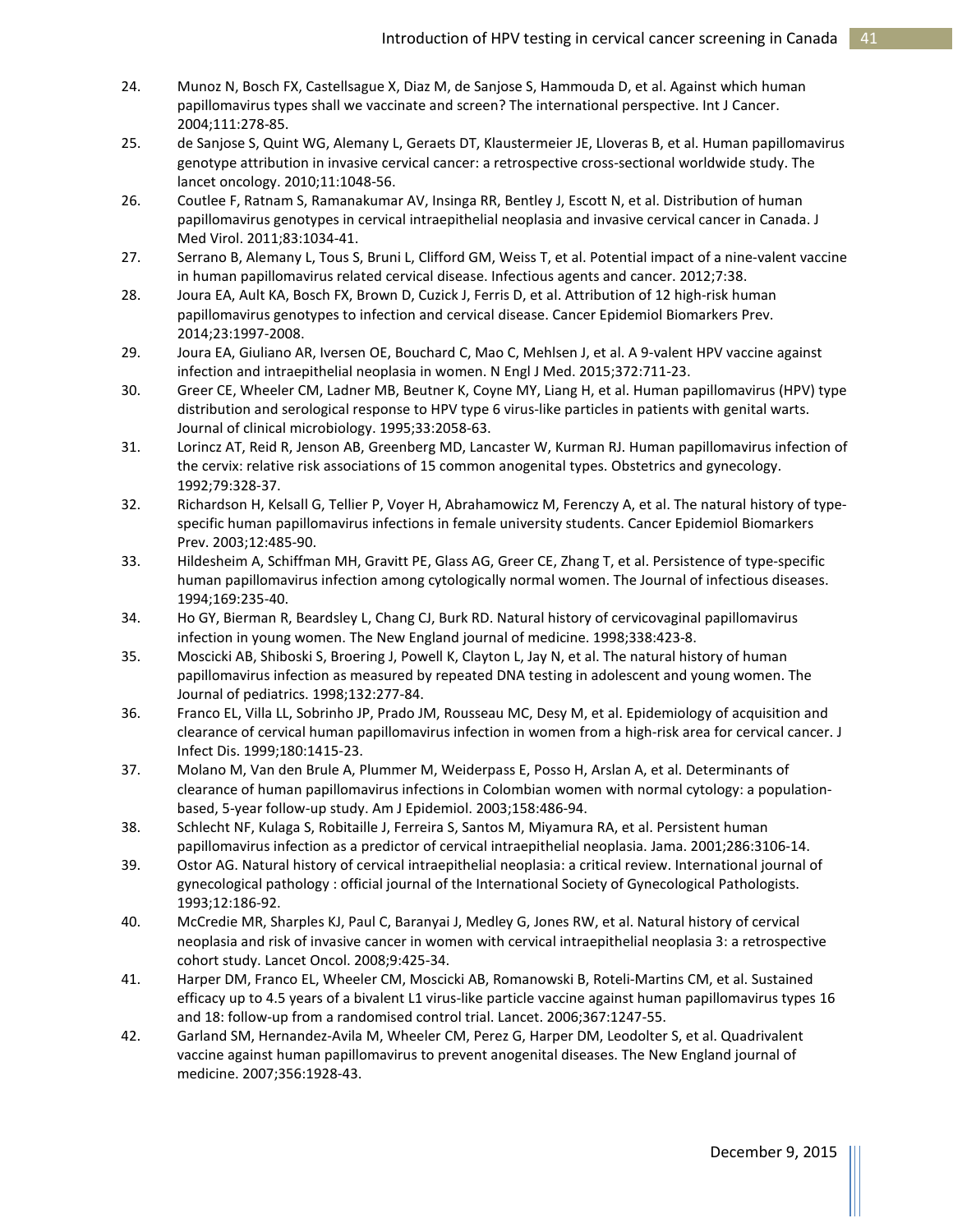- 43. Dillner J, Kjaer SK, Wheeler CM, Sigurdsson K, Iversen OE, Hernandez-Avila M, et al. Four year efficacy of prophylactic human papillomavirus quadrivalent vaccine against low grade cervical, vulvar, and vaginal intraepithelial neoplasia and anogenital warts: randomised controlled trial. BMJ. 2010;341:c3493.
- 44. Lehtinen M, Paavonen J, Wheeler CM, Jaisamrarn U, Garland SM, Castellsague X, et al. Overall efficacy of HPV-16/18 AS04-adjuvanted vaccine against grade 3 or greater cervical intraepithelial neoplasia: 4-year end-of-study analysis of the randomised, double-blind PATRICIA trial. Lancet Oncol. 2012;13:89-99.
- 45. Roteli-Martins CM, Naud P, De Borba P, Teixeira JC, De Carvalho NS, Zahaf T, et al. Sustained immunogenicity and efficacy of the HPV-16/18 AS04-adjuvanted vaccine: up to 8.4 years of follow-up. Hum Vaccin Immunother. 2012;8:390-7.
- 46. Drolet M, Laprise JF, Boily MC, Franco EL, Brisson M. Potential cost-effectiveness of the nonavalent human papillomavirus (HPV) vaccine. Int J Cancer. 2014;134:2264-8.
- 47. Brisson M, van de Velde N, Franco EL, Drolet M, Boily MC. Incremental impact of adding boys to current human papillomavirus vaccination programs: role of herd immunity. J Infect Dis. 2011;204:372-6.
- 48. Chesson HW, Ekwueme DU, Saraiya M, Dunne EF, Markowitz LE. The cost-effectiveness of male HPV vaccination in the United States. Vaccine. 2011;29:8443-50.
- 49. Markowitz LE, Dunne EF, Saraiya M, Lawson HW, Chesson H, Unger ER. Quadrivalent Human Papillomavirus Vaccine: Recommendations of the Advisory Committee on Immunization Practices (ACIP). MMWR Recomm Rep. 2007;56:1-24.
- 50. Petrosky E, Bocchini JA, Jr., Hariri S, Chesson H, Curtis CR, Saraiya M, et al. Use of 9-valent human papillomavirus (HPV) vaccine: updated HPV vaccination recommendations of the advisory committee on immunization practices. MMWR Morbidity and mortality weekly report. 2015;64:300-4.
- 51. Brotherton JM, Fridman M, May CL, Chappell G, Saville AM, Gertig DM. Early effect of the HPV vaccination programme on cervical abnormalities in Victoria, Australia: an ecological study. Lancet. 2011;377:2085-92.
- 52. Mahmud SM, Kliewer EV, Lambert P, Bozat-Emre S, Demers AA. Effectiveness of the quadrivalent human papillomavirus vaccine against cervical dysplasia in Manitoba, Canada. Journal of clinical oncology : official journal of the American Society of Clinical Oncology. 2014;32:438-43.
- 53. Smith LM, Strumpf EC, Kaufman JS, Lofters A, Schwandt M, Levesque LE. The early benefits of human papillomavirus vaccination on cervical dysplasia and anogenital warts. Pediatrics. 2015;135:e1131-40.
- 54. Ogilvie GS, Naus M, Money DM, Dobson SR, Miller D, Krajden M, et al. Reduction in cervical intraepithelial neoplasia in young women in British Columbia after introduction of the HPV vaccine: An ecological analysis. Int J Cancer. 2015;137:1931-7.
- 55. Niccolai LM, Julian PJ, Meek JI, McBride V, Hadler JL, Sosa LE. Declining rates of high-grade cervical lesions in young women in connecticut, 2008-2011. Cancer Epidemiol Biomarkers Prev. 2013;22:1446-50.
- 56. Wilson SE, Harris T, Sethi P, Fediurek J, Macdonald L, Deeks SL. Coverage from Ontario, Canada's schoolbased HPV vaccine program: the first three years. Vaccine. 2013;31:757-62.
- 57. Canadian Partnership Against Cancer. The 2015 Cancer System Performance Report. Toronto (ON): Canadian Partnership Against Cancer; 2015 Jun. 161 p.
- 58. Slade BA, Leidel L, Vellozzi C, Woo EJ, Hua W, Sutherland A, et al. Postlicensure safety surveillance for quadrivalent human papillomavirus recombinant vaccine. JAMA. 2009;302:750-7.
- 59. Poland GA, Jacobson RM. The clinician's guide to the anti-vaccinationists' galaxy. Human immunology. 2012;73:859-66.
- 60. Papanicolaou GN, Traut HF. The diagnostic value of vaginal smears in carcinoma of the uterus. Am J Obstet Gynecol. 1941;42:193-206.
- 61. Nanda K, McCrory DC, Myers ER, Bastian LA, Hasselblad V, Hickey JD, et al. Accuracy of the Papanicolaou test in screening for and follow-up of cervical cytologic abnormalities: a systematic review. Annals of internal medicine. 2000;132:810-9.
- 62. Cuzick J, Clavel C, Petry KU, Meijer CJ, Hoyer H, Ratnam S, et al. Overview of the European and North American studies on HPV testing in primary cervical cancer screening. International journal of cancer. 2006;119:1095-101.
- 63. Arbyn M, Kyrgiou M, Simoens C, Raifu AO, Koliopoulos G, Martin-Hirsch P, et al. Perinatal mortality and other severe adverse pregnancy outcomes associated with treatment of cervical intraepithelial neoplasia: meta-analysis. BMJ. 2008;337:a1284.
- 64. Canadian Task Force on Preventive Health Care. Recommendations on screening for cervical cancer. CMAJ. 2013;185:35-45.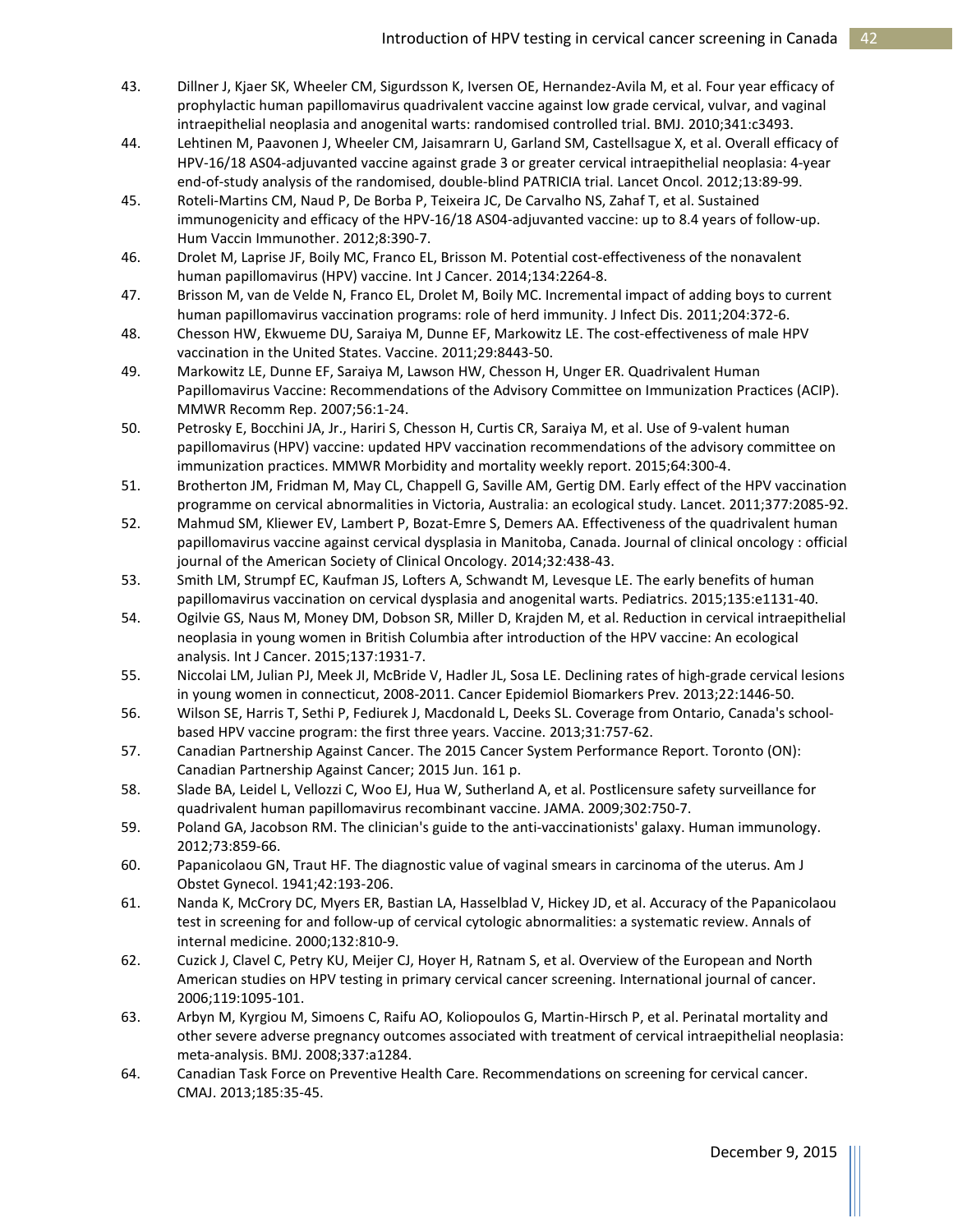- 65. Sawaya GF, Kerlikowske K, Lee NC, Gildengorin G, Washington AE. Frequency of cervical smear abnormalities within 3 years of normal cytology. Obstet Gynecol. 2000;96:219-23.
- 66. Sasieni P, Castanon A, Cuzick J. Effectiveness of cervical screening with age: population based case-control study of prospectively recorded data. BMJ (Clinical research ed. 2009;339:b2968.
- 67. Tota J, Franco EL. Effectiveness of cervical cancer screening at different ages. Womens Health (Lond Engl). 2009;5:613-6.
- 68. Group A-LTS. A randomized trial on the management of low-grade squamous intraepithelial lesion cytology interpretations. Am J Obstet Gynecol. 2003;188:1393-400.
- 69. Group A-LTS. Results of a randomized trial on the management of cytology interpretations of atypical squamous cells of undetermined significance. Am J Obstet Gynecol. 2003;188:1383-92.
- 70. Moore K, Cofer A, Elliot L, Lanneau G, Walker J, Gold MA. Adolescent cervical dysplasia: histologic evaluation, treatment, and outcomes. Am J Obstet Gynecol. 2007;197:141 e1-6.
- 71. Moscicki AB, Cox JT. Practice improvement in cervical screening and management (PICSM): symposium on management of cervical abnormalities in adolescents and young women. Journal of lower genital tract disease. 2010;14:73-80.
- 72. Moscicki AB, Ma Y, Wibbelsman C, Darragh TM, Powers A, Farhat S, et al. Rate of and risks for regression of cervical intraepithelial neoplasia 2 in adolescents and young women. Obstetrics and gynecology. 2010;116:1373-80.
- 73. Castle PE, Schiffman M, Wheeler CM, Solomon D. Evidence for frequent regression of cervical intraepithelial neoplasia-grade 2. Obstetrics and gynecology. 2009;113:18-25.
- 74. Murphy J, Kennedy EB, Dunn S, McLachlin CM, Fung Kee Fung M, Gzik D, et al. Cervical screening: a guideline for clinical practice in Ontario. Journal of obstetrics and gynaecology Canada : JOGC = Journal d'obstetrique et gynecologie du Canada : JOGC. 2012;34:453-8.
- 75. Saslow D, Solomon D, Lawson HW, Killackey M, Kulasingam SL, Cain J, et al. American Cancer Society, American Society for Colposcopy and Cervical Pathology, and American Society for Clinical Pathology screening guidelines for the prevention and early detection of cervical cancer. CA: a cancer journal for clinicians. 2012;62:147-72.
- 76. Massad LS, Einstein MH, Huh WK, Katki HA, Kinney WK, Schiffman M, et al. 2012 updated consensus guidelines for the management of abnormal cervical cancer screening tests and cancer precursors. Journal of lower genital tract disease. 2013;17:S1-S27.
- 77. Kinney W, Wright TC, Dinkelspiel HE, DeFrancesco M, Thomas Cox J, Huh W. Increased cervical cancer risk associated with screening at longer intervals. Obstetrics and gynecology. 2015;125:311-5.
- 78. Silver MI, Rositch AF, Burke AE, Chang K, Viscidi R, Gravitt PE. Patient concerns about human papillomavirus testing and 5-year intervals in routine cervical cancer screening. Obstetrics and gynecology. 2015;125:317-29.
- 79. Kale MS, Bishop TF, Federman AD, Keyhani S. "Top 5" lists top \$5 billion. Archives of internal medicine. 2011;171:1856-8.
- 80. Arbyn M, Bergeron C, Klinkhamer P, Martin-Hirsch P, Siebers AG, Bulten J. Liquid compared with conventional cervical cytology: a systematic review and meta-analysis. Obstetrics and gynecology. 2008;111:167-77.
- 81. Ronco G, Cuzick J, Pierotti P, Cariaggi MP, Dalla Palma P, Naldoni C, et al. Accuracy of liquid based versus conventional cytology: overall results of new technologies for cervical cancer screening: randomised controlled trial. BMJ (Clinical research ed. 2007;335:28.
- 82. Siebers AG, Klinkhamer PJ, Grefte JM, Massuger LF, Vedder JE, Beijers-Broos A, et al. Comparison of liquidbased cytology with conventional cytology for detection of cervical cancer precursors: a randomized controlled trial. JAMA. 2009;302:1757-64.
- 83. Screening for squamous cervical cancer--the duration of low risk following negative results in cervical cytology test: introduction. IARC Working Group on Cervical Cancer Screening. IARC scientific publications. 1986:15-24.
- 84. Mitchell H, Medley G, Gordon I, Giles G. Cervical cytology reported as negative and risk of adenocarcinoma of the cervix: no strong evidence of benefit. British journal of cancer. 1995;71:894-7.
- 85. Sasieni P, Castanon A, Cuzick J. Screening and adenocarcinoma of the cervix. International journal of cancer. 2009;125:525-9.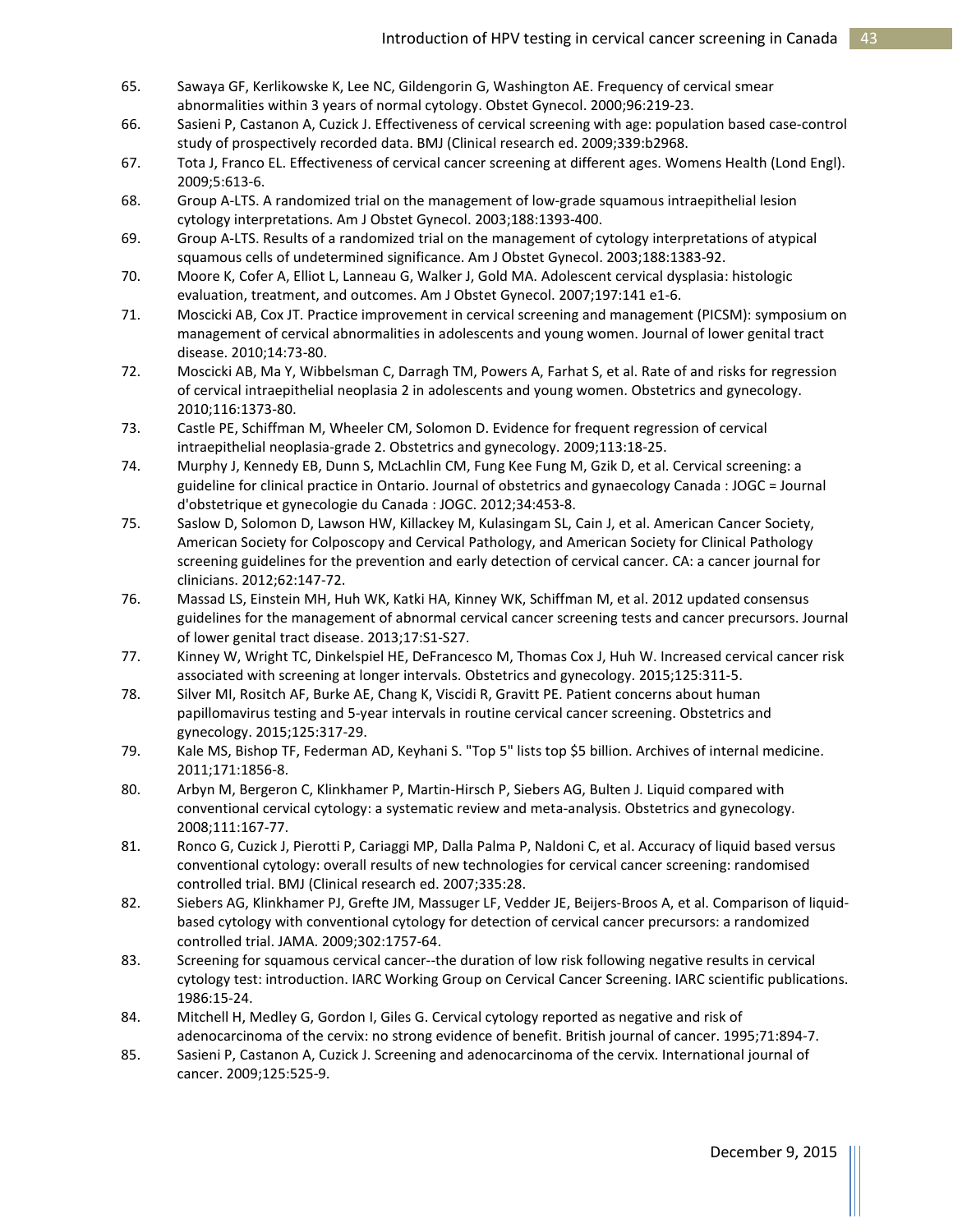- 86. Bray F, Carstensen B, Moller H, Zappa M, Zakelj MP, Lawrence G, et al. Incidence trends of adenocarcinoma of the cervix in 13 European countries. Cancer Epidemiol Biomarkers Prev. 2005;14:2191-9.
- 87. Adegoke O, Kulasingam S, Virnig B. Cervical cancer trends in the United States: a 35-year populationbased analysis. Journal of women's health. 2012;21:1031-7.
- 88. Howlett RI, Marrett LD, Innes MK, Rosen BP, McLachlin CM. Decreasing incidence of cervical adenocarcinoma in Ontario: is this related to improved endocervical Pap test sampling? International journal of cancer. 2007;120:362-7.
- 89. Bentley J, Society of Canadian C. Colposcopic management of abnormal cervical cytology and histology. Journal of obstetrics and gynaecology Canada : JOGC = Journal d'obstetrique et gynecologie du Canada : JOGC. 2012;34:1188-206.
- 90. Gage JC, Hanson VW, Abbey K, Dippery S, Gardner S, Kubota J, et al. Number of cervical biopsies and sensitivity of colposcopy. Obstetrics and gynecology. 2006;108:264-72.
- 91. Wentzensen N, Walker JL, Gold MA, Smith KM, Zuna RE, Mathews C, et al. Multiple biopsies and detection of cervical cancer precursors at colposcopy. Journal of clinical oncology : official journal of the American Society of Clinical Oncology. 2015;33:83-9.
- 92. Franco EL, Cuzick J, Hildesheim A, de Sanjose S. Chapter 20: Issues in planning cervical cancer screening in the era of HPV vaccination. Vaccine. 2006;24 Suppl 3:S171-7.
- 93. Franco EL, Mahmud SM, Tota J, Ferenczy A, Coutlee F. The expected impact of HPV vaccination on the accuracy of cervical cancer screening: the need for a paradigm change. Arch Med Res. 2009;40:478-85.
- 94. Ratnam S, Franco EL, Ferenczy A. Human papillomavirus testing for primary screening of cervical cancer precursors. Cancer Epidemiol Biomarkers Prev. 2000;9:945-51.
- 95. Mayrand MH, Duarte-Franco E, Coutlee F, Rodrigues I, Walter SD, Ratnam S, et al. Randomized controlled trial of human papillomavirus testing versus Pap cytology in the primary screening for cervical cancer precursors: design, methods and preliminary accrual results of the Canadian cervical cancer screening trial (CCCaST). Int J Cancer. 2006;119:615-23.
- 96. Mayrand MH, Duarte-Franco E, Rodrigues I, Walter SD, Hanley J, Ferenczy A, et al. Human papillomavirus DNA versus Papanicolaou screening tests for cervical cancer. The New England journal of medicine. 2007;357:1579-88.
- 97. Ronco G, Giorgi-Rossi P, Carozzi F, Confortini M, Dalla Palma P, Del Mistro A, et al. Efficacy of human papillomavirus testing for the detection of invasive cervical cancers and cervical intraepithelial neoplasia: a randomised controlled trial. The lancet oncology. 2010;11:249-57.
- 98. Kitchener HC, Almonte M, Thomson C, Wheeler P, Sargent A, Stoykova B, et al. HPV testing in combination with liquid-based cytology in primary cervical screening (ARTISTIC): a randomised controlled trial. Lancet Oncol. 2009;10:672-82.
- 99. Naucler P, Ryd W, Tornberg S, Strand A, Wadell G, Elfgren K, et al. Human papillomavirus and Papanicolaou tests to screen for cervical cancer. N Engl J Med. 2007;357:1589-97.
- 100. Bulkmans NW, Berkhof J, Rozendaal L, van Kemenade FJ, Boeke AJ, Bulk S, et al. Human papillomavirus DNA testing for the detection of cervical intraepithelial neoplasia grade 3 and cancer: 5-year follow-up of a randomised controlled implementation trial. Lancet. 2007;370:1764-72.
- 101. Kotaniemi-Talonen L, Anttila A, Malila N, Tarkkanen J, Laurila P, Hakama M, et al. Screening with a primary human papillomavirus test does not increase detection of cervical cancer and intraepithelial neoplasia 3. Eur J Cancer. 2008;44:565-71.
- 102. Sankaranarayanan R, Nene BM, Shastri SS, Jayant K, Muwonge R, Budukh AM, et al. HPV screening for cervical cancer in rural India. The New England journal of medicine. 2009;360:1385-94.
- 103. Richardson L, Tota J, Franco E. Optimizing technology for cervical cancer screening. Expert Reviews in Obstetrics & Gynecology. 2011 6:343-53.
- 104. Castle PE, Lorincz AT, Mielzynska-Lohnas I, Scott DR, Glass AG, Sherman ME, et al. Results of human papillomavirus DNA testing with the hybrid capture 2 assay are reproducible. Journal of clinical microbiology. 2002;40:1088-90.
- 105. Carozzi FM, Del Mistro A, Confortini M, Sani C, Puliti D, Trevisan R, et al. Reproducibility of HPV DNA Testing by Hybrid Capture 2 in a Screening Setting. American journal of clinical pathology. 2005;124:716- 21.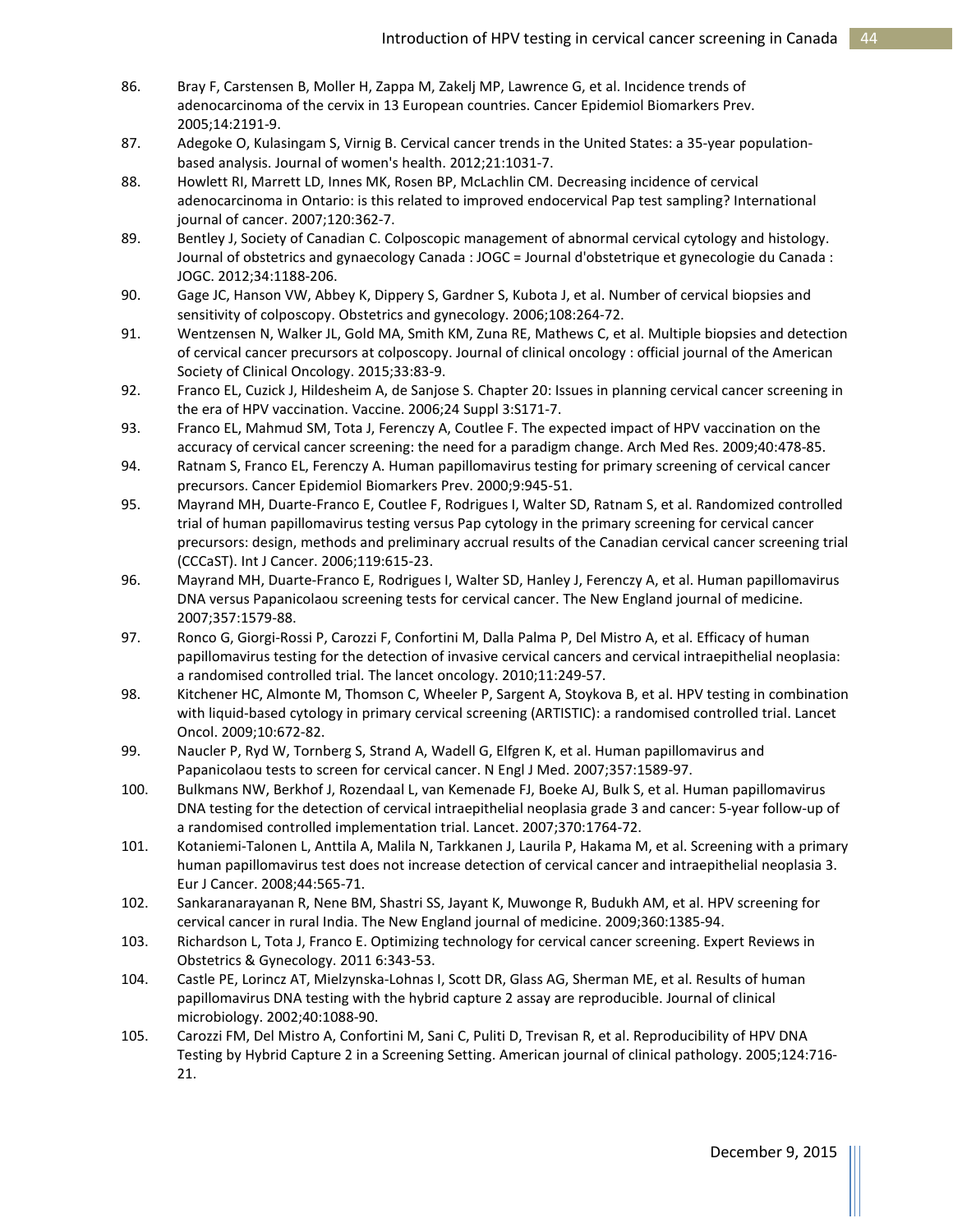- 106. Ronco G, Dillner J, Elfstrom KM, Tunesi S, Snijders PJ, Arbyn M, et al. Efficacy of HPV-based screening for prevention of invasive cervical cancer: follow-up of four European randomised controlled trials. Lancet. 2014;383:524-32.
- 107. Munoz N, Bosch FX, de Sanjose S, Herrero R, Castellsague X, Shah KV, et al. Epidemiologic classification of human papillomavirus types associated with cervical cancer. N Engl J Med. 2003;348:518-27.
- 108. Castellsague X, Diaz M, de Sanjose S, Munoz N, Herrero R, Franceschi S, et al. Worldwide human papillomavirus etiology of cervical adenocarcinoma and its cofactors: implications for screening and prevention. Journal of the National Cancer Institute. 2006;98:303-15.
- 109. Schiffman M, Wentzensen N, Wacholder S, Kinney W, Gage JC, Castle PE. Human papillomavirus testing in the prevention of cervical cancer. J Natl Cancer Inst. 2011;103:368-83.
- 110. Katki HA, Kinney WK, Fetterman B, Lorey T, Poitras NE, Cheung L, et al. Cervical cancer risk for women undergoing concurrent testing for human papillomavirus and cervical cytology: a population-based study in routine clinical practice. The lancet oncology. 2011;12:663-72.
- 111. Gage JC, Schiffman M, Katki HA, Castle PE, Fetterman B, Wentzensen N, et al. Reassurance against future risk of precancer and cancer conferred by a negative human papillomavirus test. J Natl Cancer Inst. 2014;106.
- 112. Wright TC, Stoler MH, Behrens CM, Sharma A, Zhang G, Wright TL. Primary cervical cancer screening with human papillomavirus: End of study results from the ATHENA study using HPV as the first-line screening test. Gynecologic oncology. 2015;136:189-97.
- 113. Dillner J, Rebolj M, Birembaut P, Petry KU, Szarewski A, Munk C, et al. Long term predictive values of cytology and human papillomavirus testing in cervical cancer screening: joint European cohort study. BMJ (Clinical research ed. 2008;337:a1754.
- 114. Huh WK, Williams E, Huang J, Bramley T, Poulios N. Cost effectiveness of human papillomavirus-16/18 genotyping in cervical cancer screening. Applied health economics and health policy. 2015;13:95-107.
- 115. Franco EL, Cuzick J. Cervical cancer screening following prophylactic human papillomavirus vaccination. Vaccine. 2008;26 Suppl 1:A16-23.
- 116. Tota J, Mahmud SM, Ferenczy A, Coutlee F, Franco EL. Promising strategies for cervical cancer screening in the post-human papillomavirus vaccination era. Sex Health. 2010;7:376-82.
- 117. Tota JE, Ramana-Kumar AV, El-Khatib Z, Franco EL. The road ahead for cervical cancer prevention and control. Curr Oncol. 2014;21:e255-64.
- 118. Ogilvie GS, Krajden M, van Niekerk DJ, Martin RE, Ehlen TG, Ceballos K, et al. Primary cervical cancer screening with HPV testing compared with liquid-based cytology: results of round 1 of a randomised controlled trial -- the HPV FOCAL Study. British journal of cancer. 2012;107:1917-24.
- 119. Louvanto K, Chevarie-Davis M, Ramanakumar AV, Franco EL, Ferenczy A. HPV testing with cytology triage for cervical cancer screening in routine practice. Am J Obstet Gynecol. 2014;210:474 e1-7.
- 120. Vijayaraghavan A, Efrusy MB, Mayrand MH, Santas CC, Goggin P. Cost-effectiveness of high-risk human papillomavirus testing for cervical cancer screening in Quebec, Canada. Canadian journal of public health = Revue canadienne de sante publique. 2010;101:220-5.
- 121. Berkhof J, Coupe VM, Bogaards JA, van Kemenade FJ, Helmerhorst TJ, Snijders PJ, et al. The health and economic effects of HPV DNA screening in the Netherlands. International journal of cancer. 2010;127:2147-58.
- 122. Flores YN, Bishai DM, Lorincz A, Shah KV, Lazcano-Ponce E, Hernandez M, et al. HPV testing for cervical cancer screening appears more cost-effective than Papanicolau cytology in Mexico. Cancer causes & control : CCC. 2011;22:261-72.
- 123. Burger EA, Ortendahl JD, Sy S, Kristiansen IS, Kim JJ. Cost-effectiveness of cervical cancer screening with primary human papillomavirus testing in Norway. British journal of cancer. 2012;106:1571-8.
- 124. de Kok IM, van Rosmalen J, Dillner J, Arbyn M, Sasieni P, Iftner T, et al. Primary screening for human papillomavirus compared with cytology screening for cervical cancer in European settings: cost effectiveness analysis based on a Dutch microsimulation model. BMJ (Clinical research ed. 2012;344:e670.
- 125. Arbyn M, Verdoodt F, Snijders PJ, Verhoef VM, Suonio E, Dillner L, et al. Accuracy of human papillomavirus testing on self-collected versus clinician-collected samples: a meta-analysis. The lancet oncology. 2014;15:172-83.
- 126. Arbyn M, Castle PE. Offering self-sampling kits for HPV testing to reach women who do not attend in the regular cervical cancer screening program. Cancer Epidemiol Biomarkers Prev. 2015.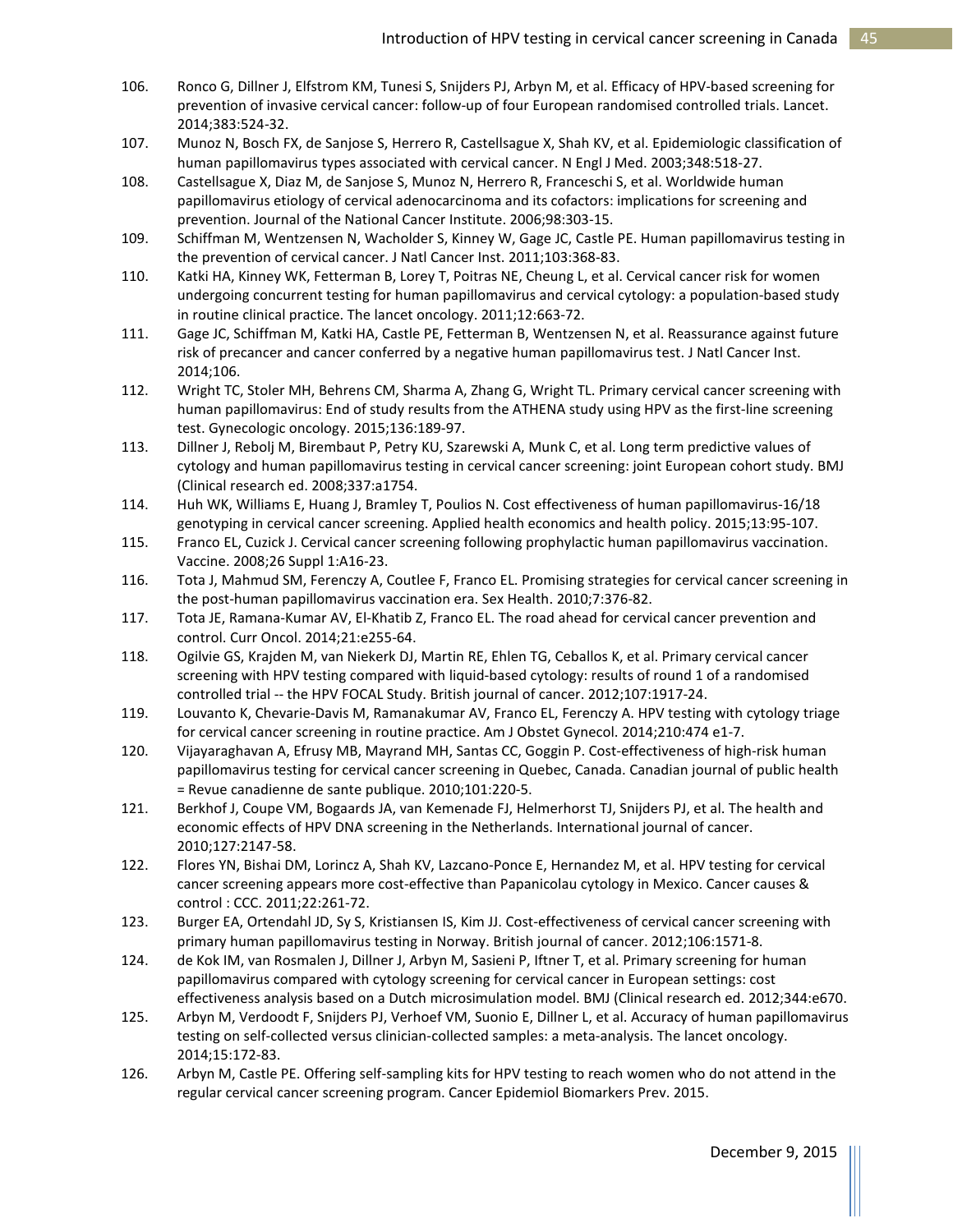- 127. Racey CS, Withrow DR, Gesink D. Self-collected HPV testing improves participation in cervical cancer screening: a systematic review and meta-analysis. Canadian journal of public health = Revue canadienne de sante publique. 2013;104:e159-66.
- 128. Lazcano-Ponce E, Lorincz AT, Cruz-Valdez A, Salmeron J, Uribe P, Velasco-Mondragon E, et al. Selfcollection of vaginal specimens for human papillomavirus testing in cervical cancer prevention (MARCH): a community-based randomised controlled trial. Lancet. 2011;378:1868-73.
- 129. Lazcano-Ponce E, Lorincz AT, Torres L, Salmeron J, Cruz A, Rojas R, et al. Specimen self-collection and HPV DNA screening in a pilot study of 100,242 women. International journal of cancer. 2014;135:109-16.
- 130. Smith LW, Khurshed F, van Niekerk DJ, Krajden M, Greene SB, Hobbs S, et al. Women's intentions to selfcollect samples for human papillomavirus testing in an organized cervical cancer screening program. BMC public health. 2014;14:1060.
- 131. Kjaer SK, Frederiksen K, Munk C, Iftner T. Long-term absolute risk of cervical intraepithelial neoplasia grade 3 or worse following human papillomavirus infection: role of persistence. Journal of the National Cancer Institute. 2010;102:1478-88.
- 132. Katki HA, Schiffman M, Castle PE, Fetterman B, Poitras NE, Lorey T, et al. Benchmarking CIN 3+ risk as the basis for incorporating HPV and Pap cotesting into cervical screening and management guidelines. J Low Genit Tract Dis. 2013;17:S28-35.
- 133. Castle PE, Sideri M, Jeronimo J, Solomon D, Schiffman M. Risk assessment to guide the prevention of cervical cancer. Journal of lower genital tract disease. 2008;12:1-7.
- 134. Katki HA, Wacholder S, Solomon D, Castle PE, Schiffman M. Risk estimation for the next generation of prevention programmes for cervical cancer. The lancet oncology. 2009;10:1022-3.
- 135. Tota JE, Ramanakumar AV, Jiang M, Dillner J, Walter SD, Kaufman JS, et al. Epidemiologic approaches to evaluating the potential for human papillomavirus type replacement postvaccination. Am J Epidemiol. 2013;178:625-34.
- 136. Morrison EA, Ho GY, Vermund SH, Goldberg GL, Kadish AS, Kelley KF, et al. Human papillomavirus infection and other risk factors for cervical neoplasia: a case-control study. International journal of cancer. 1991;49:6-13.
- 137. Cox JT, Schiffman MH, Winzelberg AJ, Patterson JM. An evaluation of human papillomavirus testing as part of referral to colposcopy clinics. Obstetrics and gynecology. 1992;80:389-95.
- 138. Schiffman M, Adrianza ME. ASCUS-LSIL Triage Study. Design, methods and characteristics of trial participants. Acta cytologica. 2000;44:726-42.
- 139. Solomon D, Schiffman M, Tarone R, group AS. Comparison of three management strategies for patients with atypical squamous cells of undetermined significance: baseline results from a randomized trial. Journal of the National Cancer Institute. 2001;93:293-9.
- 140. Group TA. Human papillomavirus testing for triage of women with cytologic evidence of low-grade squamous intraepithelial lesions: baseline data from a randomized trial. The Atypical Squamous Cells of Undetermined Significance/Low-Grade Squamous Intraepithelial Lesions Triage Study (ALTS) Group. Journal of the National Cancer Institute. 2000;92:397-402.
- 141. Wright TC, Jr., Cox JT, Massad LS, Twiggs LB, Wilkinson EJ, Conference AS-SC. 2001 Consensus Guidelines for the management of women with cervical cytological abnormalities. JAMA. 2002;287:2120-9.
- 142. Schiffman M, Castle PE, Jeronimo J, Rodriguez AC, Wacholder S. Human papillomavirus and cervical cancer. Lancet. 2007;370:890-907.
- 143. Blatt AJ, Kennedy R, Luff RD, Austin RM, Rabin DS. Comparison of cervical cancer screening results among 256,648 women in multiple clinical practices. Cancer cytopathology. 2015;123:282-8.
- 144. Castle PE. Comparison of cervical cancer screening results among 256,648 women in multiple clinical practices. Cancer cytopathology. 2015;123:566.
- 145. Cuzick J, Arbyn M, Sankaranarayanan R, Tsu V, Ronco G, Mayrand MH, et al. Overview of human papillomavirus-based and other novel options for cervical cancer screening in developed and developing countries. Vaccine. 2008;26 Suppl 10:K29-41.
- 146. Richardson LA, El-Zein M, Ramanakumar AV, Ratnam S, Sangwa-Lugoma G, Longatto-Filho A, et al. HPV DNA testing with cytology triage in cervical cancer screening: Influence of revealing HPV infection status. Cancer cytopathology. 2015.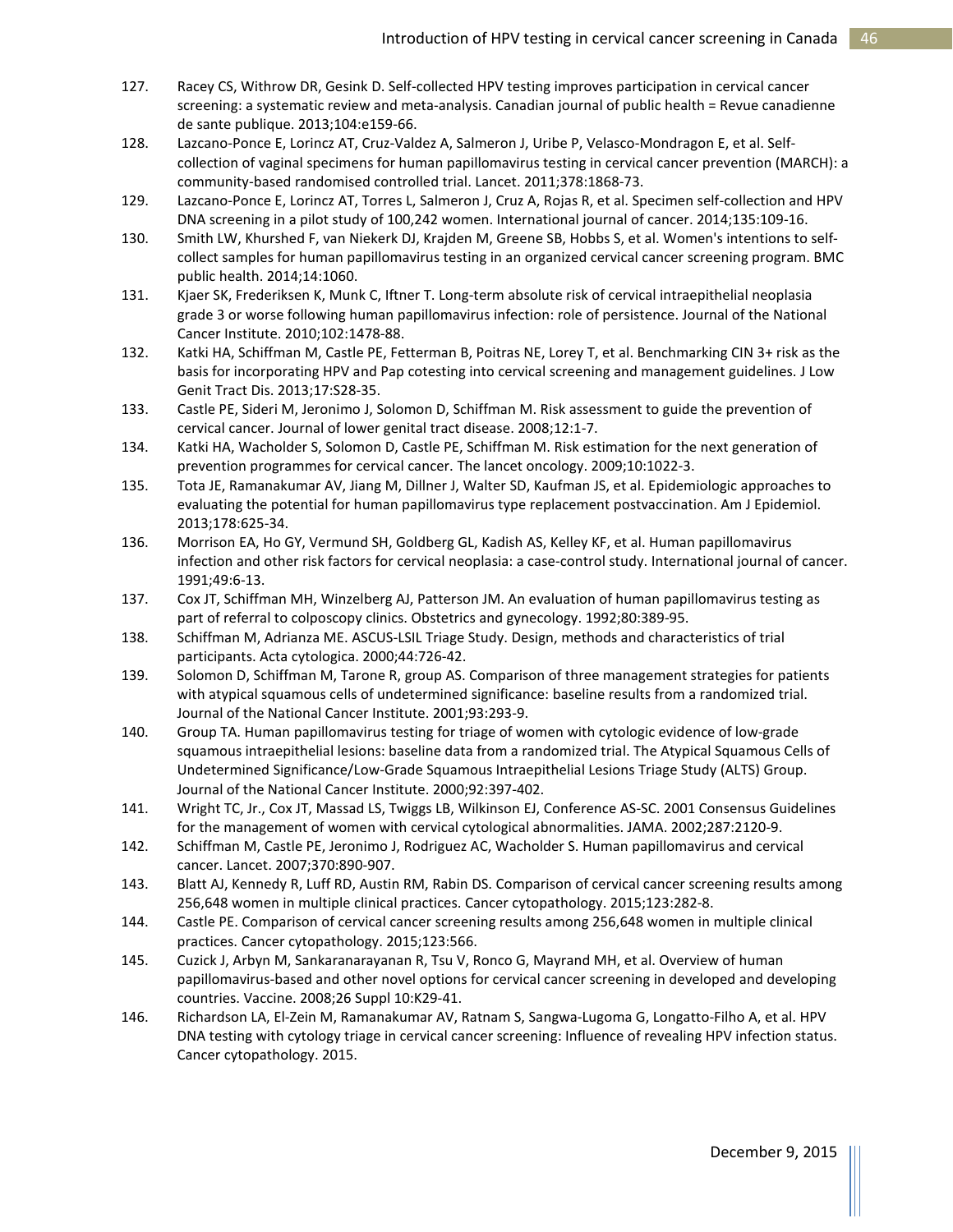- 147. Ogilvie GS, van Niekerk DJ, Krajden M, Martin RE, Ehlen TG, Ceballos K, et al. A randomized controlled trial of Human Papillomavirus (HPV) testing for cervical cancer screening: trial design and preliminary results (HPV FOCAL Trial). BMC cancer. 2010;10:111.
- 148. Coldman AJ, Phillips N, van Niekerk D, Smith L, Krajden M, Cook D, et al. Projected Impact of HPV and LBC Primary Testing on Rates of Referral for Colposcopy in a Canadian Cervical Cancer Screening Program. Journal of obstetrics and gynaecology Canada : JOGC = Journal d'obstetrique et gynecologie du Canada : JOGC. 2015;37:412-20.
- 149. Wright TC, Jr., Stoler MH, Behrens CM, Apple R, Derion T, Wright TL. The ATHENA human papillomavirus study: design, methods, and baseline results. American journal of obstetrics and gynecology. 2012;206:46 e1- e11.
- 150. Schiffman M, Burk RD, Boyle S, Raine-Bennett T, Katki HA, Gage JC, et al. A study of genotyping for management of human papillomavirus-positive, cytology-negative cervical screening results. Journal of clinical microbiology. 2015;53:52-9.
- 151. Schiffman M, Boyle S, Raine-Bennett T, Katki HA, Gage JC, Wentzensen N, et al. The role of human papillomavirus (HPV) genotyping in cervical cancer screening: A large-scale evaluation of the cobas HPV test. Cancer Epidemiol Biomarkers Prev. 2015.
- 152. Khan MJ, Castle PE, Lorincz AT, Wacholder S, Sherman M, Scott DR, et al. The elevated 10-year risk of cervical precancer and cancer in women with human papillomavirus (HPV) type 16 or 18 and the possible utility of type-specific HPV testing in clinical practice. J Natl Cancer Inst. 2005;97:1072-9.
- 153. Kjaer S, Hogdall E, Frederiksen K, Munk C, van den Brule A, Svare E, et al. The absolute risk of cervical abnormalities in high-risk human papillomavirus-positive, cytologically normal women over a 10-year period. Cancer Res. 2006;66:10630-6.
- 154. Isidean SD, Franco EL. Counterpoint: cervical cancer screening guidelines--approaching the golden age. American journal of epidemiology. 2013;178:1023-6; discussion 7.
- 155. Rositch AF, Nowak RG, Gravitt PE. Increased age and race-specific incidence of cervical cancer after correction for hysterectomy prevalence in the United States from 2000 to 2009. Cancer. 2014;120:2032-8.
- 156. Gravitt PE, Rositch AF, Silver MI, Marks MA, Chang K, Burke AE, et al. A cohort effect of the sexual revolution may be masking an increase in human papillomavirus detection at menopause in the United States. The Journal of infectious diseases. 2013;207:272-80.
- 157. Saslow D, Runowicz CD, Solomon D, Moscicki AB, Smith RA, Eyre HJ, et al. American Cancer Society guideline for the early detection of cervical neoplasia and cancer. CA: a cancer journal for clinicians. 2002;52:342-62.
- 158. Wentzensen N, Sherman ME, Schiffman M, Wang SS. Utility of methylation markers in cervical cancer early detection: appraisal of the state-of-the-science. Gynecol Oncol. 2009;112:293-9.
- 159. Wentzensen N, Sun C, Ghosh A, Kinney W, Mirabello L, Wacholder S, et al. Methylation of HPV18, HPV31, and HPV45 genomes and cervical intraepithelial neoplasia grade 3. J Natl Cancer Inst. 2012;104:1738-49.
- 160. Clarke MA, Wentzensen N, Mirabello L, Ghosh A, Wacholder S, Harari A, et al. Human papillomavirus DNA methylation as a potential biomarker for cervical cancer. Cancer Epidemiol Biomarkers Prev. 2012;21:2125-37.
- 161. Verhoef VM, Bosgraaf RP, van Kemenade FJ, Rozendaal L, Heideman DA, Hesselink AT, et al. Triage by methylation-marker testing versus cytology in women who test HPV-positive on self-collected cervicovaginal specimens (PROHTECT-3): a randomised controlled non-inferiority trial. The lancet oncology. 2014;15:315-22.
- 162. Louvanto K, Franco EL, Ramanakumar AV, Vasiljevic N, Scibior-Bentkowska D, Koushik A, et al. Methylation of viral and host genes and severity of cervical lesions associated with human papillomavirus type 16. International journal of cancer. 2015;136:E638-45.
- 163. Carozzi F, Confortini M, Dalla Palma P, Del Mistro A, Gillio-Tos A, De Marco L, et al. Use of p16-INK4A overexpression to increase the specificity of human papillomavirus testing: a nested substudy of the NTCC randomised controlled trial. Lancet Oncol. 2008;9:937-45.
- 164. Ikenberg H, Bergeron C, Schmidt D, Griesser H, Alameda F, Angeloni C, et al. Screening for cervical cancer precursors with p16/Ki-67 dual-stained cytology: results of the PALMS study. Journal of the National Cancer Institute. 2013;105:1550-7.